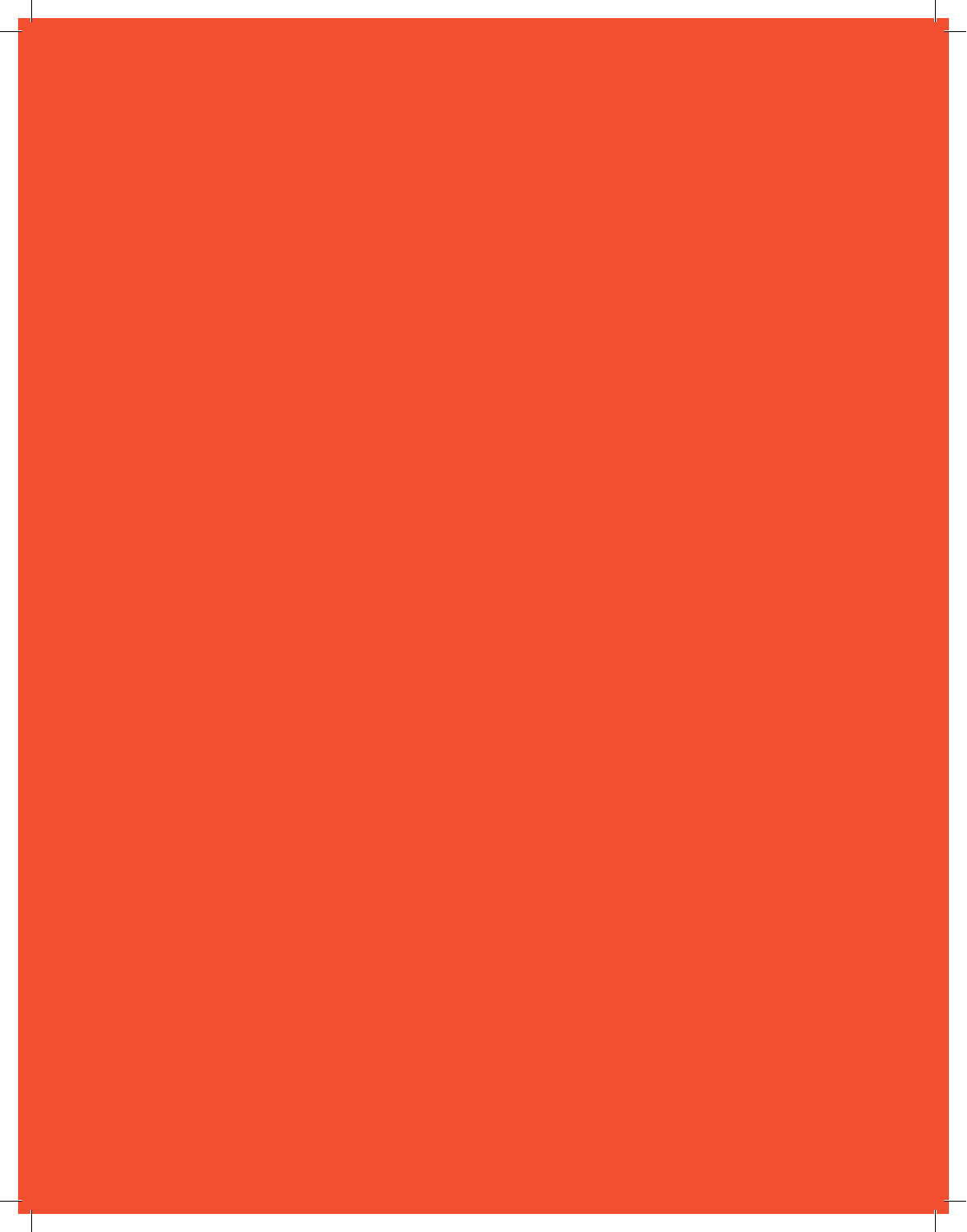#### **ACKNOWLEDGMENTS**

This publication is the product of research and discussions with psychologists, psychiatrists, public policy experts, and lawyers who represent children in both the juvenile justice and child welfare systems. Many of the ideas expressed emerged from a convening hosted by Juvenile Law Center in Philadelphia in January 2013. The convening brought together experts across disciplines to grapple with the ramifications of raising trauma in the context of courtroom advocacy, as well as more fundamental and definitional questions about what trauma is and why it matters.

The authors give special thanks to all those who participated in this convening: James Bell, Esq.; Julie Lynn Biehl, Esq.; Sandra L. Bloom, MD; Carrie Rae Boatman; Chris Bray, PhD; Victor Carrion, MD; Frank Cervone, Esq.; Sacha Coupet, Esq.; Keith R. Cruise, PhD; Gretchen Ruth Cusick, PhD; Howard A. Davidson, Esq.; Julian D. Ford, PhD; Carolyn Frazier, Esq.; Laurie Garduque, PhD; Naomi Goldstein, PhD; Hon. Judith Kaye; Miriam Krinsky, Esq.; Michelle Lavigne, Esq.; Robert Listenbee, Esq.; Katayoon Majd, Esq.; Shawn Marsh, PhD; Eliza Patten, Esq.; Joseph Pyle, MA; John A. Rich, MD, MPH; Dorothy Roberts, Esq.; Ann Rosewater, Mary Ann Scali, Esq.; Maisha E. Simmons; Robert G. Schwartz, Esq.; Sandra Simkins, Esq.; Esta Soler; Michael Wald, Esq.; Cathy Weiss and; Barbara Bennett Woodhouse, Esq.

The knowledge, insight, thoughtful questions, and critiques provided during and after our time together have been instrumental in shaping the direction of this publication. In addition to providing ideas and probing questions up front, many participants commented on drafts of this publication; their insights continued to shape the publication in important ways. We are grateful for their expertise, input and feedback. Any mistakes are our own.

Special thanks go to Juvenile Law Center Executive Director Robert G. Schwartz and Supervising Attorney Jennifer Pokempner, who have contributed their thoughts, resources, and expertise to many sections of this document. Bob provided direction that helped shape this project from its inception, and his insights and contributions have been instrumental. Jenny's wealth of knowledge about the child welfare system has made this publication more precise and useful for advocates and policy-makers alike. Much appreciation and gratitude also goes to Juvenile Law Center interns Elizabeth Frawley, Justine Haimi, Matthew Hiltibran, Emma Mlyniec, and Zarah Yusuf for their contributions to this publication.

Work on this project was made possible by a grant from the Robert Wood Johnson Foundation and support from the ACE Rule of Law Fund.

*Editorial note: Descriptions of racial/ethnic groups vary among authors. Each represents a historical or political viewpoint. In reporting findings from independent research or publications, RWJF retains terminologies used by the original authors.*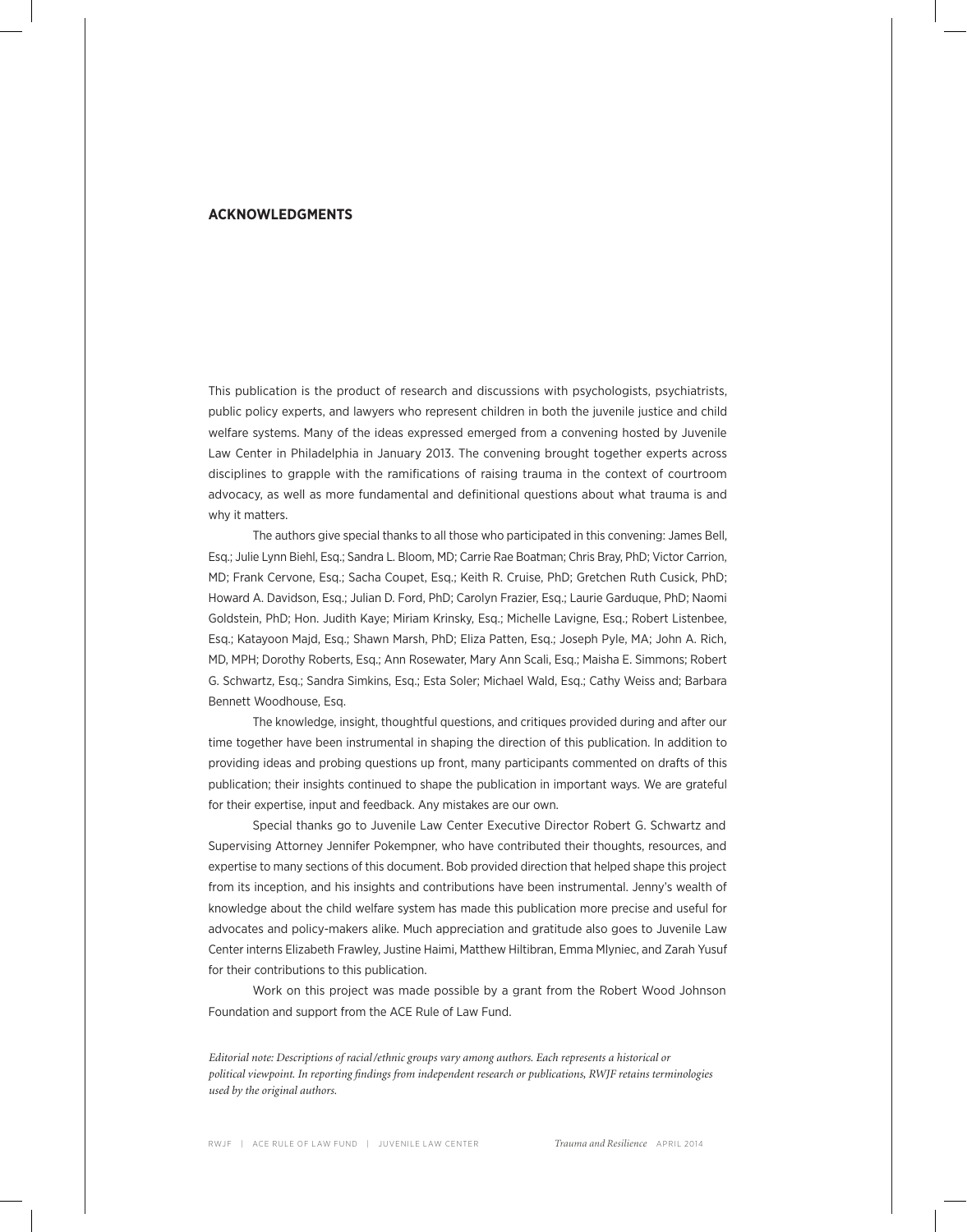#### Table of Contents

#### **Executive Summary** 1

**I. Introduction and Overview**  3 Background on Trauma and Youth Advocacy 3 Cautions and Limitations in Developing Trauma-Informed Advocacy 5 The Importance of Trauma Research in Youth Advocacy 6 Outline and Recommendations 6 **II. Background Information: Definitions, Diagnoses, and Treatment** 8 Trauma 8 Complex Trauma 9 Polyvictimization 9 Toxic Stress 9 Interventions 10 **III. Race, Class, Context, and Trauma-Informed Advocacy** 11 Race and the Juvenile Justice System 11 Race and the Child Welfare System 11 Trauma and Context 12 Recommendations 12 **IV. Gender, Sexual Identity, and Trauma-Informed Advocacy** 13 Gender and the Juvenile Justice System 13 Gender and the Child Welfare System 14 Sexual Orientation and the Juvenile Justice and Child Welfare Systems 14 Recommendations 15 **V. Identifying Trauma: Approaches and Legal Consequences** 16 Recommendations 17 **VI. Case Law, Courtroom Advocacy, and Policy Opportunities** 18 Trauma and the Juvenile or Criminal Justice System: Laws and Policies 18 *Diversion* 19 *Transfers to and From Adult Court* 20 *Trauma as a Defense* 22 *Trauma in Sentencing and Disposition* 23 *Trauma in Competency Determinations* 25 *Trauma in Confessions* 26 *Trauma and Juvenile Conditions* 26 Juvenile Justice Recommendations 28 Case Law on Trauma and the Child Welfare System 28 *Using Information About Trauma to Inform the Best Interest Determinations at Permanency Review Hearings and at Discharge From the Child Welfare System* 29 *Child Welfare Placements* 31 *Family Reunification and the Termination of Parental Rights* 33 Child Welfare Recommendations 35

#### **VII. Conclusion** 36

#### **Endnotes** 37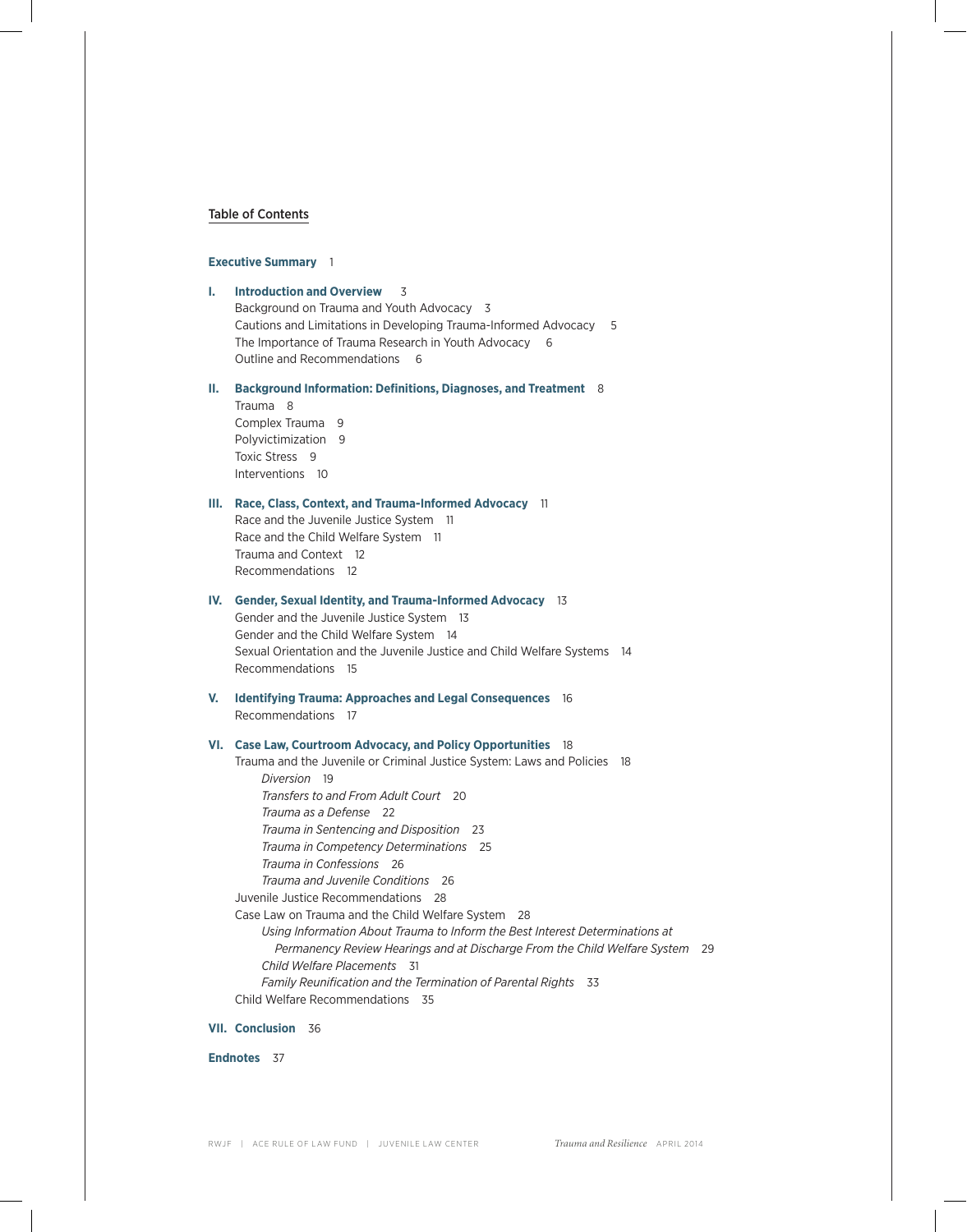#### **EXECUTIVE SUMMARY**

1

while rates of trauma are high for all<br>youth, they are particularly high for<br>youth in the juvenile justice and chin<br>welfare systems. This publication se<br>forth key risks of and opportunities for using resear youth, they are particularly high for youth in the juvenile justice and child welfare systems. This publication sets forth key risks of and opportunities for using research on trauma in youth advocacy. The publication focuses on legal strategies advocates can use in court, and the state and local policies needed to support these strategies.

#### Advocacy Cautions

This publication concludes that while information about trauma can be vital for advocates for youth in the juvenile justice and child welfare systems, there are important cautions to consider:

- (1) Judges may interpret a youth's trauma history or symptoms to mean that the youth is too damaged to be safe in the community, or that a parent is too damaged to take care of his or her child.
- (2) Discussions about trauma can exacerbate racial biases. In both the juvenile justice and child welfare systems, children of color are overrepresented because of persistent differential treatment along lines of race. Addressing trauma without discussing racial biases risks incorrectly implying that youth of color are system-involved because of family problems rather than system biases.
- (3) A focus on trauma can draw attention away from important jurisprudence on adolescent development. Unlike adolescent development, in which legal theory applies categorically, research on trauma relies on distinctions based on a youth's previous experiences, and his or her reactions to those experiences.
- (4) Trauma information may bring youth into the child welfare or juvenile justice systems who would not otherwise be system-involved, when those youth would do better with voluntary services from other systems.
- (5) The process of identifying trauma—by service providers, agencies, or attorneys—may cause self-incrimination problems.

#### Advocacy Opportunities

Despite these cautions, research on trauma can play a vital role in advocacy on behalf of youth for a number of reasons:

- (1) The juvenile justice and child welfare systems themselves can cause harm, traumatization, and retraumatization in youth. Research on trauma can support legal arguments to address harmful practices within public systems.
- (2) Information about the trauma histories and symptoms of youth are already regularly introduced in courts—attorneys need the information to make conscious decisions about whether to highlight or underplay the information, and how best to characterize it through the lens of resilience.
- (3) Trauma symptoms are often misdiagnosed as other, hard-to-treat mental health problems. This can lead to inappropriate mental health treatment, including psychotropic medication; to youth or family failure to comply with treatment; and to harsher legal consequences.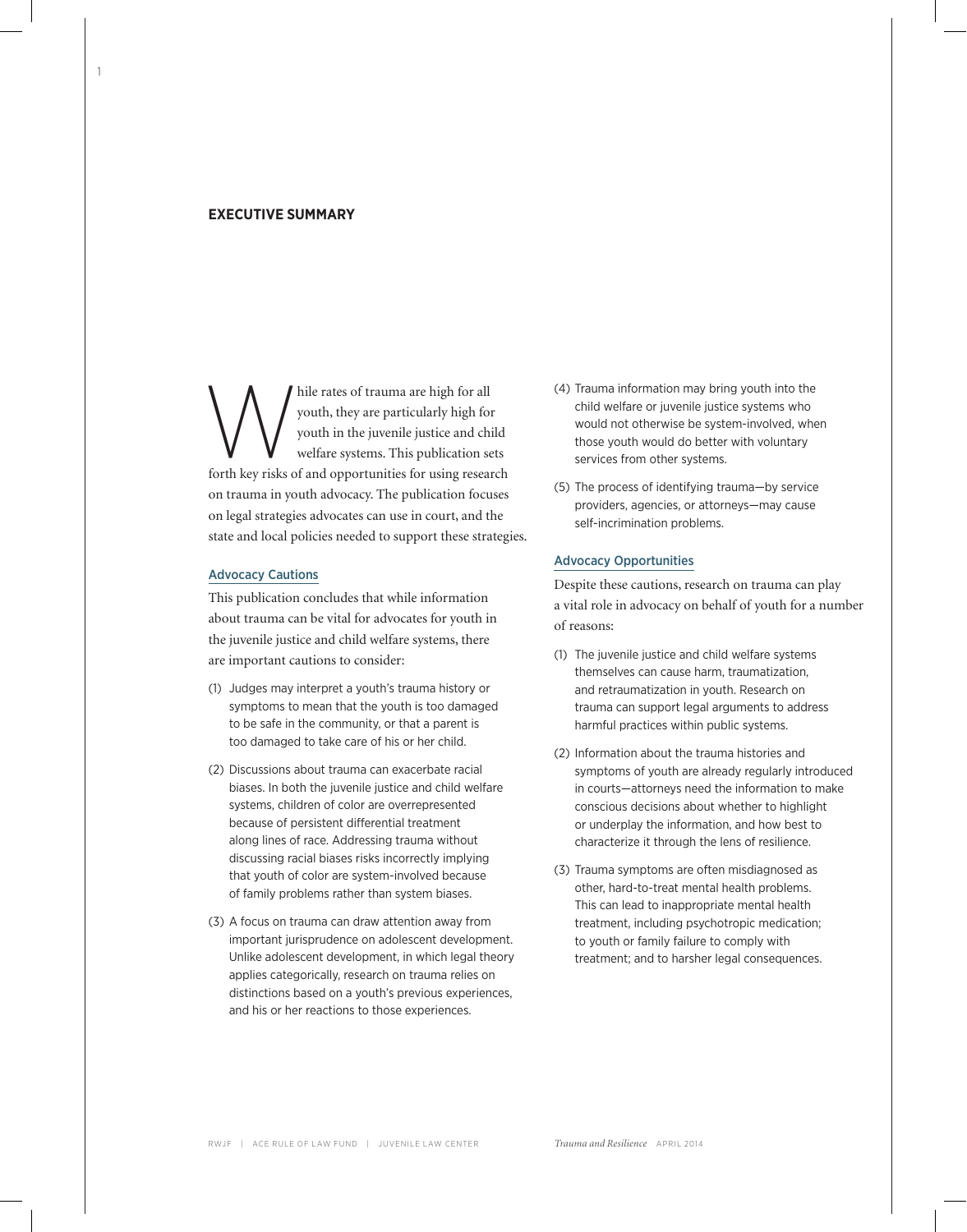#### Case Law Analysis: Our Findings

This publication provides a detailed analysis of published case law addressing trauma in juvenile justice and child welfare cases. We conclude that advocates must be attentive to the legal context in which trauma is raised.

In the juvenile and criminal justice context, published decisions suggest that information about a youth's trauma history has particular potential to be helpful in: some diversion cases; life without parole cases and possibly some other adult sentencing cases. In these cases, trauma information tends to operate as a mitigating factor, connecting youth with treatment, or helping a youth to avoid potentially harmful justice system involvement.

In contrast, information about youth trauma has particular risks when a judge must decide whether a youth should be in the community or in a secure facility. In those cases—including some juvenile disposition cases, some sentencing cases, and adult court transfer cases—judges may interpret information about a youth's trauma history or symptoms to suggest that the youth is too damaged to be safe in the community.

In other cases—juvenile confessions and competency determinations—the law is unclear about how trauma is viewed or applied, and to what extent it will be useful.

In the child welfare context, published cases suggest that while information about trauma can and should be used to connect youth with needed services, there is a real risk that courts will interpret the trauma experienced by a child or parent as justification for terminating parental rights. This is true despite strong evidence suggesting that for most youth, remaining with family sometimes with added supports—will best assist the youth in overcoming childhood adversity.

#### Policy Recommendations

Our case law analysis makes clear the need for strong policies to ensure that trauma information is used to help youth and families. State laws should:

- Ensure the availability of high-quality, traumainformed interventions and supports in the community and in less secure settings—for both youth and families.
- Place the burden on courts and state and local agencies to ensure that juvenile justice and child welfare systems help—and don't harm—youth who have been traumatized.
- Require that information about a child's trauma history or symptoms be used a) as a defense; b) as mitigation in sentencing or disposition; c) to divert youth from the juvenile justice or child welfare system; and d) to connect youth and families with high-quality, voluntary services.
- Ensure that "reasonable efforts" and "best interests" standards in the child welfare system take into account the unique needs of youth and families who have suffered trauma.

"Trauma" is currently a buzzword in both the juvenile justice and child welfare systems, for good reason. Information about a youth or family's trauma history and ongoing symptoms can help courts and systems understand a youth's action, and can better match services to youth or family needs. That said, this publication urges caution. Not only must we use clarity in our definition of what constitutes "trauma," and "resilience," we must also recognize potential pitfalls of raising trauma in court in the absence of sound policies. A careful attention to legal context will inform courtroom strategies and policy advocacy, and will lead to better outcomes for youth and families.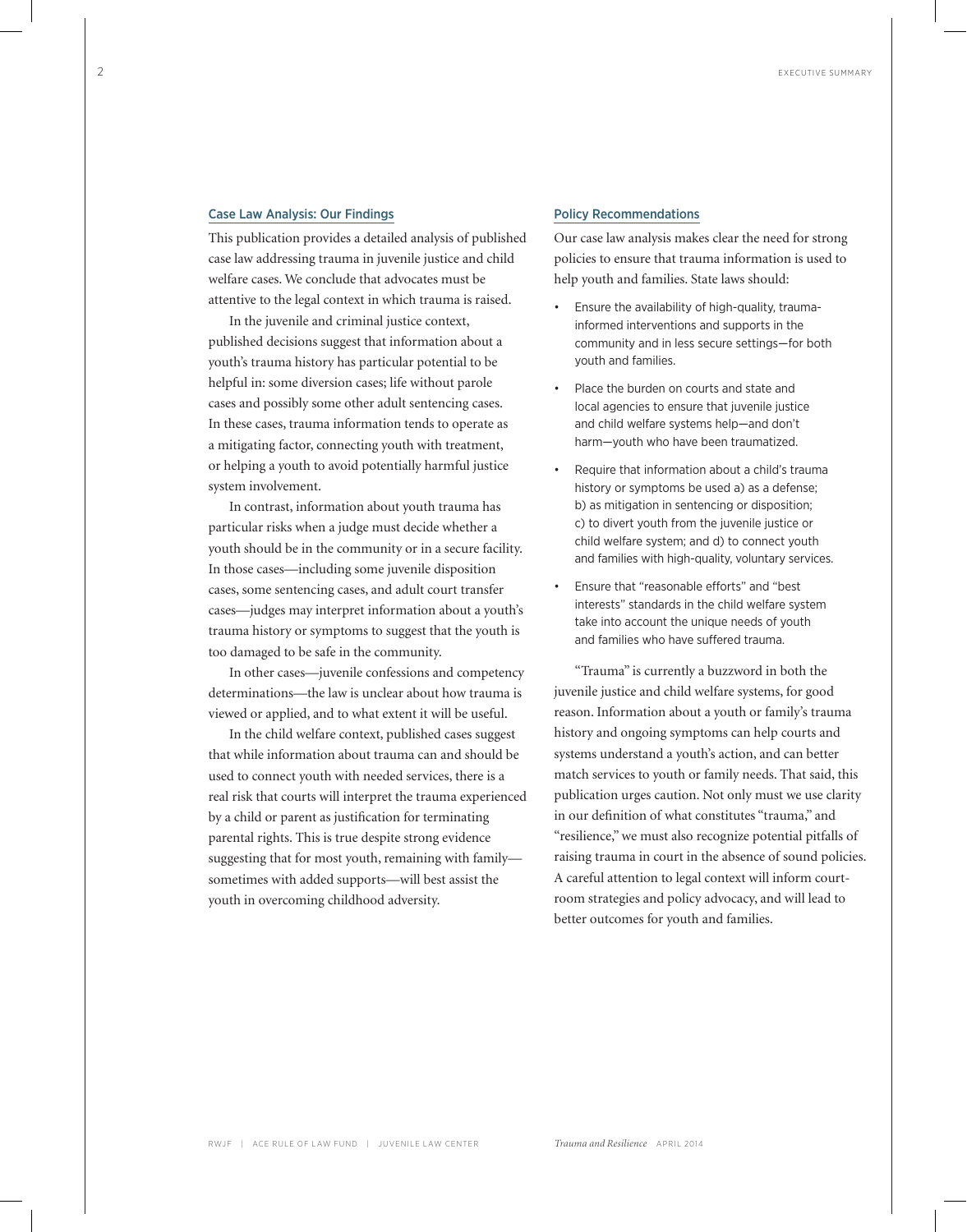I.

## **INTRODUCTION AND OVERVIEW**

Extra de la construction de la construction de la construction de la construction de la construction de la construction de la construction de la construction de la construction de la construction de la construction de la c merging bodies of research show that childhood and adolescent exposure, and especially repeated exposure to serious harm, such as witnessing or being a victim of violence or physical and sexual abuse can cause changes to both brain and body, and can dramatically affect adolescent behavior.<sup>1</sup> With support, however—particularly support from parents and other adult family members—youths can be remarkably resilient.<sup>2</sup> In recent years, attorneys have begun to consider the role trauma research can or should play in their representation of youth in the juvenile justice and child welfare systems. This publication continues that dialogue, grappling with the questions of when information and research about trauma is helpful to a youth's case, and when it is harmful. We focus specifically on adolescents, with attention to childhood trauma as it relates to teenage behavior.

Childhood and adolescent exposure to serious harm can cause changes to both brain and body, and can dramatically affect adolescent behavior. With support, however—particularly support from parents and other adult family members—youth can be remarkably resilient.

> While this publication grew out of a set of questions regarding the role of attorneys for youth, our research has made clear that changes in courtroom advocacy alone will not suffice. Without policy change, information about trauma can too often be used to the detriment of a youth's legal case—separating youth and families and imposing incarceration rather than providing

treatment. For that reason, this publication provides not only an analysis of the research and case law relevant to attorneys for youth, but also a set of related policy recommendations.

This publication identifies opportunities for lawyers advocating for adolescents to use trauma research to protect youth from harm imposed by child-serving systems, and to connect youth with needed—and ideally voluntary—services. The publication focuses on courtroom strategies, and the policy changes needed to support such strategies.

#### Background on Trauma and Youth Advocacy

Severe stressors that cause changes to an individual's brain and behavior may be described as "trauma," "complex trauma," or "polyvictimization." Each is defined and described more fully below. The resulting stress on the body may be described as "traumatic stress" or "toxic stress." These early experiences affect the production of stress hormones and often, the development of neural pathways in the brain.<sup>3</sup> In the more severe cases, they can result in damage to various areas of the brain, and significant changes in behavior.<sup>4</sup> Consequences vary, but can include hyperarousal (essentially an experience of being stuck in "fight or flight" mode), dissociation, and difficulty concentrating or learning.<sup>5</sup> Children and youth who have been exposed to significant trauma, particularly those who have suffered ongoing trauma at the hands of their caregivers, may have trouble assessing and interpreting another individual's emotions. They may, for example, misread cues and incorrectly believe that another person is angry or threatening. This, in turn, leads to behavior problems as they attempt to protect themselves from perceived threats.<sup>6</sup>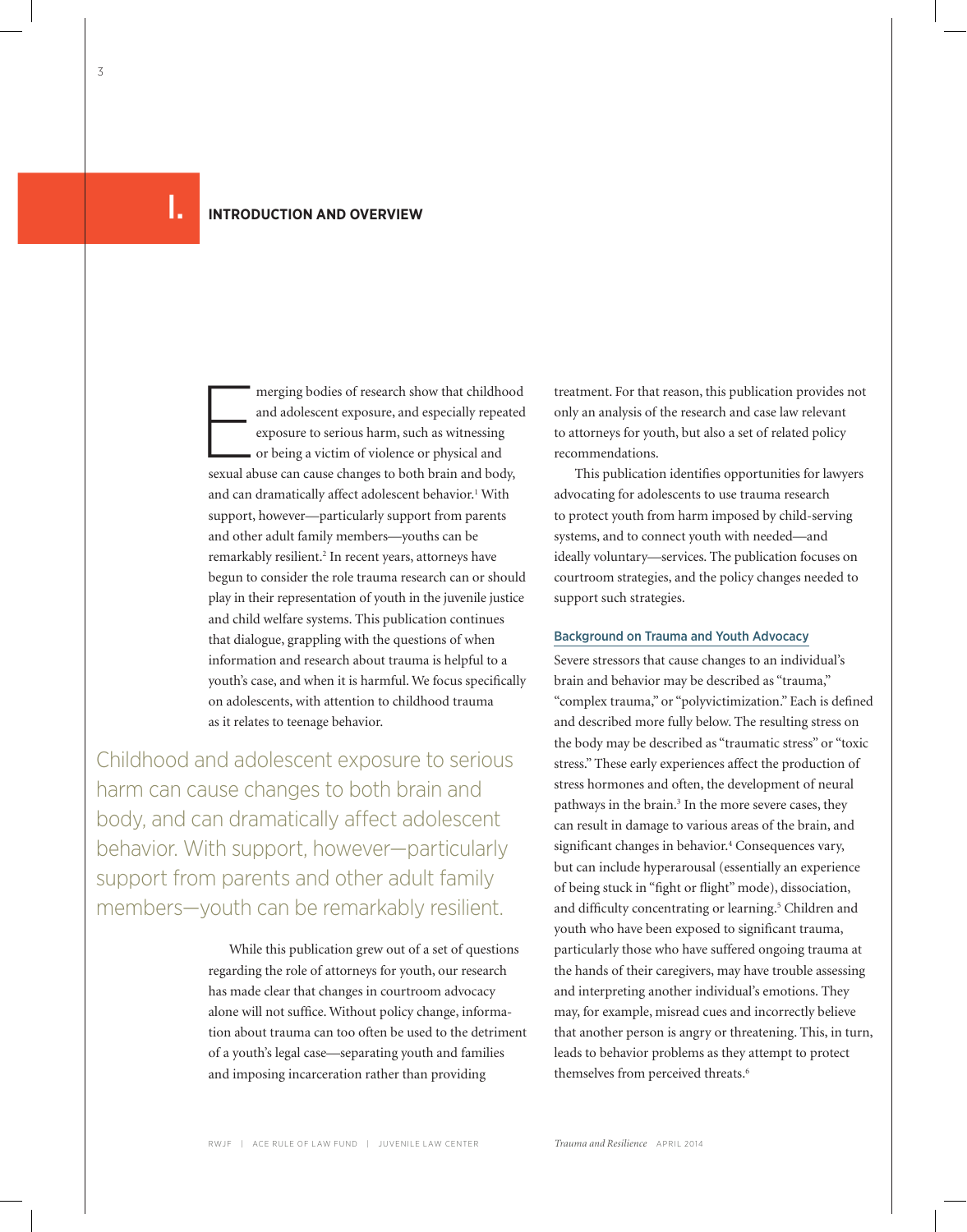**When left unmitigated, the cognitive deficits caused by trauma and toxic stress can last into adulthood. Supportive family and community structures and appropriate interventions, however, can foster resilience and promote healthy development**, even for those who face severe adversity and stress during childhood and/or adolescence.7

National studies reveal that youth suffer high rates of exposure to potentially traumatic incidents. For example, a 2011 study of a nationally representative sample of youth found that roughly one half of those surveyed had experienced two or more of the following types of harm in the previous year: "conventional crime; child maltreatment; victimization by peers and siblings, sexual victimization, witnessing and indirect victimization (including exposure to community violence and family violence); school violence and threats; and internet victimization."8 The study also found that 8 percent of youth had experienced seven or more types of victimization in the past year.

Youth in the juvenile justice and child welfare systems have significantly more frequent exposure to traumatic experiences than their non-system-involved peers.

> Studies of youth in the juvenile justice and child welfare systems suggest that they have significantly more frequent exposure to traumatic experiences than their peers. Experts have found that at least 75 percent of youth in the juvenile justice system have experienced "traumatic victimization" and 50 percent have posttraumatic stress disorder (PTSD).<sup>9</sup> Another study found that 93 percent of youth in an urban juvenile detention center had experienced at least one traumatic event in the previous year, with 10 percent meeting criteria for PTSD in the previous year.<sup>10</sup> Studies have also shown that "[y]outh in secure juvenile justice settings are at particularly high risk for histories of complex trauma, including polyvictimization, abuse and family violence, and losses that compromise core attachments with caregivers."11 Similar statistics characterize the child

welfare system, where each involved child has generally experienced at least one major traumatic event, while many have much longer histories of complex trauma.<sup>12</sup> Moreover, once a youth enters the child welfare or juvenile justice system, he or she is exposed to a host of conditions that can cause harm and exacerbate any related mental health problems rather than support the youth and foster needed resilience.<sup>13</sup>

In recent years there has been a significant effort to better educate judges and attorneys about the effects of childhood trauma. National organizations have developed initiatives that reflect an awareness of how trauma affects youth, and are working to integrate that understanding into existing systems and policy. For example, the National Council of Juvenile and Family Court Judges published *Ten Things Every Juvenile Court Judge Should Know About Trauma and Delinquency* to empower judges to "best assist traumatized youth who enter the juvenile justice system."14 The National Child Traumatic Stress Network has created several projects and publications that explore how judges understand and approach children with trauma histories.<sup>15</sup> The American Bar Association Center on Children and the Law has launched a project on Polyvictimization and Trauma-Informed Advocacy, and has published a trauma assessment tool for lawyers. The Defending Childhood Initiative launched by the Attorney General of the United States and the Justice Department has devoted significant resources to better understanding and addressing the impact of exposure to childhood trauma.<sup>16</sup>

This work has raised important questions regarding how legal practice might change to better respond to the needs of youth who have experienced trauma and toxic stress.17 This publication seeks to answer one of those questions: To what extent can or should courtroom strategies be shaped by research on trauma?

Additional research and training is needed to identify concrete strategies for lawyers and judges to (1) minimize the chance that their interactions with youth and families will cause harm or even retraumatization;<sup>18</sup> (2) connect youth with treatment modalities best suited for youth who have experienced trauma; and (3) incorporate emerging research regarding adolescence and resilience into legal advocacy on behalf of youth.19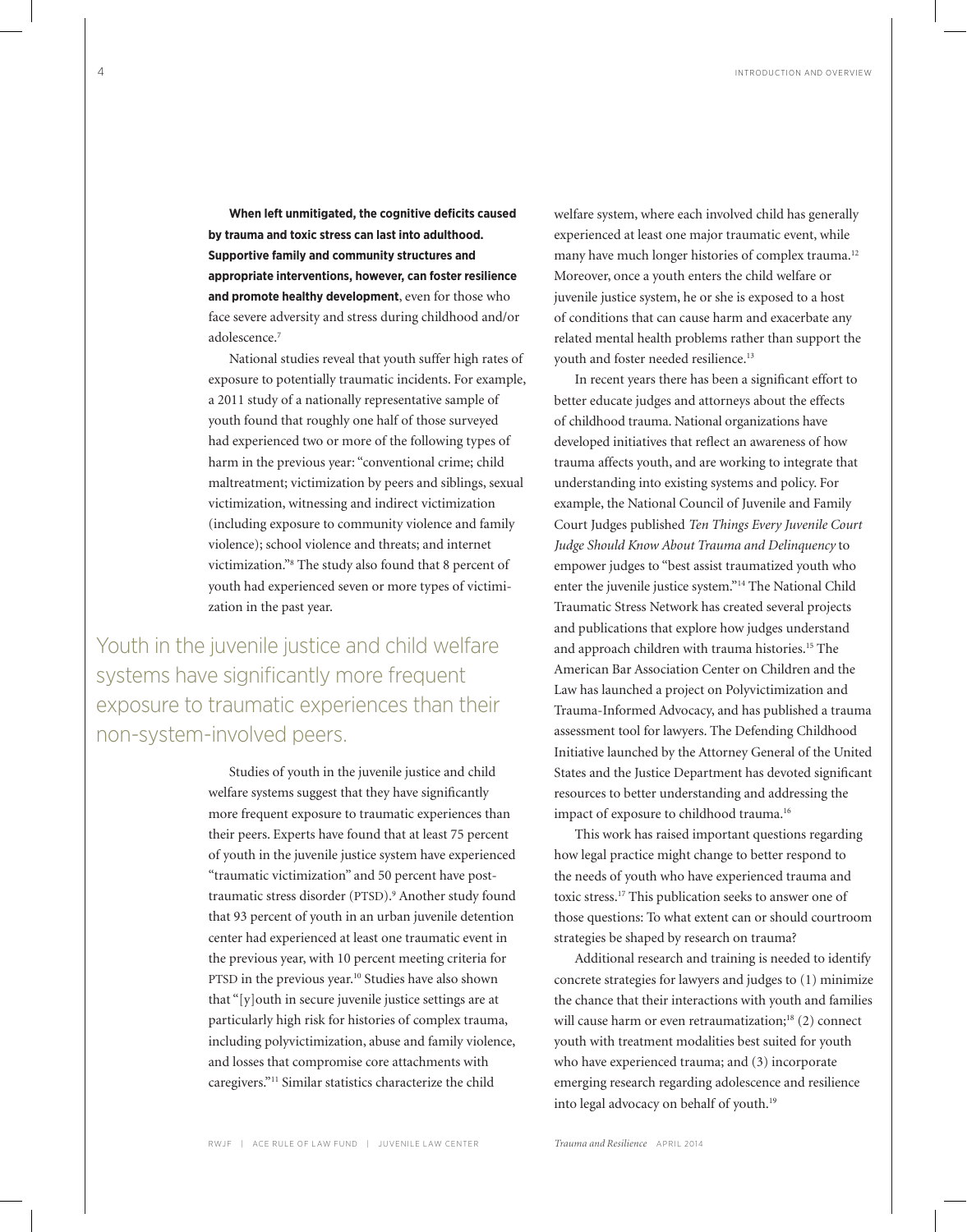#### Cautions and Limitations in Developing Trauma-Informed Advocacy

**There are some significant risks to formulating advocacy strategies around trauma research. First, while attorneys may assume that information about trauma will be seen as mitigating evidence or to connect youth and families with services, this is not always the case.** In fact, in a variety of legal contexts, judges may interpret a child's trauma history or symptoms to mean that the child will be a risk to public safety. Judges may also assume that a parent who has experienced serious trauma will not be able to care adequately for his or her child.

Discussions of trauma in the juvenile justice and child welfare systems also risk exacerbating racial biases. Racial disparities in both systems emerge not because youth and families of color need the services more, but because of persistent differential treatment along lines of race.

> Discussions of trauma in the juvenile justice and child welfare systems also risk exacerbating racial biases. Racial disparities in both systems emerge not because youth and families of color need the services more, but because of persistent differential treatment along lines of race. A youth of color is much more likely than a White youth to enter the juvenile justice system, even though White youth are more likely to engage in unlawful behavior.20 A family of color is more likely to be brought into the child welfare system than a White family with similar patterns of behavior.<sup>21</sup> Thus, high rates of system involvement should not be read to mean that communities of color experience higher rates of trauma. Indeed, much research suggests that rates of trauma in White communities are just as high as those in communities of color.22

Other research underscores trends in the type of trauma and harm experienced by different communities, with, for example, African American youth more likely to be victims of homicide, and White youth at higher risk for suicide.23 The type of care traumatized children receive is also frequently influenced by race and class. White children and families are more likely to receive private mental health care; children and families of color—particularly those with lower incomes—are more likely to be brought under the supervision of public systems.<sup>34</sup> Moreover, often, the public system involvement itself causes or exacerbates harm to youth. Advocacy efforts to better address trauma issues should explicitly confront these racial biases, and should be wary of assuming that system involvement is necessary or even helpful.

In the juvenile justice system in particular, research on trauma also risks undermining—or at least drawing attention away from—important jurisprudence on adolescent development. In the past decade, the Supreme Court has repeatedly underscored that adolescents, as a class, are not simply miniature adults. This research has informed the Supreme Court's decisions to hold the death penalty and certain life without parole sentences unconstitutional for youth.25 It has also played into the Supreme Court's conclusion that age is a factor in determining whether to issue *Miranda* warnings.26 This approach provides a powerful advocacy framework: implicit in the narrative of adolescence is the understanding that young people will grow and mature. Moreover, the research applies to all youth, regardless of race, class, or gender.

In contrast, there is no categorical claim to be made for adolescents and trauma: there are many different kinds of trauma; trauma affects children and youth differently at different ages; not all youth are exposed to potentially traumatic experiences; and youth vary greatly in their degree of resilience to traumatic events. Thus, trauma research relies on distinctions between individuals and, despite strong research about resilience and treatment, does not contain an implicit guarantee of change over time.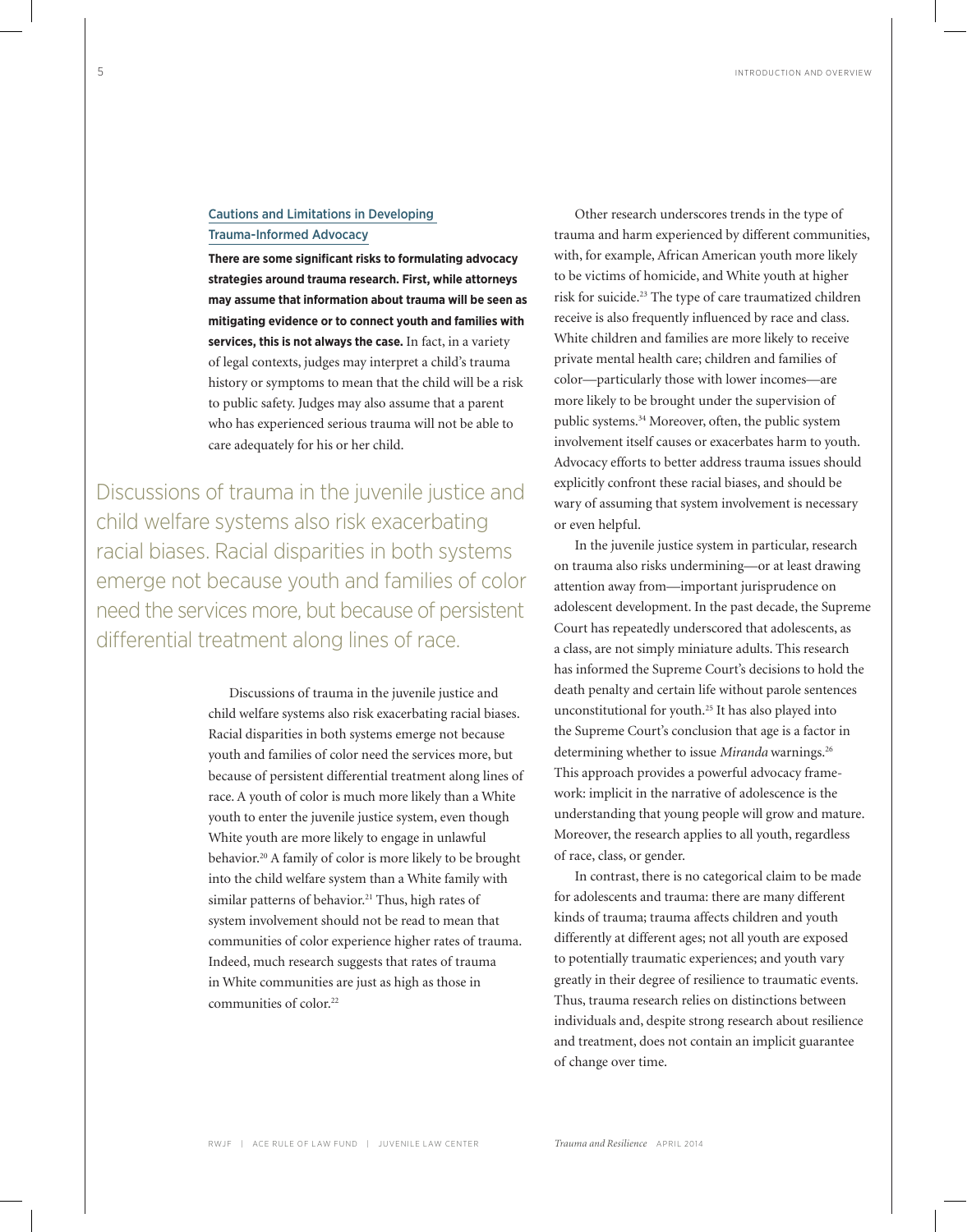#### The Importance of Trauma Research in Youth Advocacy

Notwithstanding the risks, for a variety of reasons, we cannot simply ignore trauma.

First, the juvenile justice and child welfare systems themselves can cause harm, trauma, and retraumatization in youth. Separating youth from their families can be traumatic. Moreover, the more out-of-home placements a child experiences, the greater the risk.<sup>27</sup> In the juvenile justice system, youth may also face strip searches, shackling, solitary confinement, physical restraints, and other harmful practices.28 In both systems, children are at risk for being placed in congregate care settings that can be chaotic or even dangerous, and of suffering physical and sexual abuse at the hands of staff members or other youth.29 A central role of lawyers for youth is to protect them from such harms by preventing harmful placements, and continuing zealous advocacy for youth after disposition.30 Research on trauma can be an effective advocacy tool in this effort.

Additionally, information about trauma is already regularly introduced in court through psychological evaluations, pre-sentencing reports, and by prosecution or defense attorneys. In one study of cases in which judges were deciding whether youth charged in adult court should have their cases returned to juvenile court, researchers found information about possible traumatic experiences in 71 percent of the psychological evaluations.<sup>31</sup> As a result, attorneys representing youth will need to make a conscious decision about whether to highlight or underplay any evidence of trauma, and what role relevant research should play.

Moreover, in many cases, troubling behaviors are introduced and misdiagnosed as other, harder to address, mental health problems.<sup>32</sup> Without an accurate understanding of trauma, youth often receive inappropriate mental health treatment, including psychotropic medication,<sup>33</sup> and may face harsher consequences

in court. Moreover, when youth or families are provided services ill-matched to their needs, they frequently fail to engage in treatment, and drop out of the services.<sup>34</sup> This, in turn, can lead to legal consequences when youth are perceived to be willfully disobeying court-ordered treatment or terms of probation.

**Additionally, while trauma cannot and should not be applied categorically, evidence of trauma may at times be vital to defending an individual client.** In some jurisdictions, information about the child's PTSD symptoms and history of abuse may support a defense or a more compelling mitigation argument at sentencing.<sup>35</sup> For these reasons, while advocates should be cautious about their use of trauma research, and should highlight the intersection between trauma and adolescent development (noting that even youth with trauma histories are resilient and will grow and mature), ignoring trauma research cannot be the answer.

#### Outline and Recommendations

This publication responds toprevious work on trauma and the courts, identifies both risks and benefits of applying trauma research in legal advocacy in the juvenile justice and child welfare systems, and sets forth concrete practice and policy recommendations.<sup>36</sup> In *Section II*, we discuss background issues, including the definitions of childhood harm and trauma most relevant to legal practice. In *Section III*, we consider the implications of trauma-informed advocacy in public systems with persistent racial inequalities. In *Section IV*, we discuss special issues related to gender and sexual identity. In *Section V*, we highlight a few key points in assessing trauma, including concerns about self-incrimination and net-widening (bringing youth into the juvenile or child welfare system who could be served better without court involvement). In *Section VI*, we explore case law and make policy recommendations for the use of trauma by legal advocates in both juvenile justice and child welfare systems—with a focus on both risks and opportunities.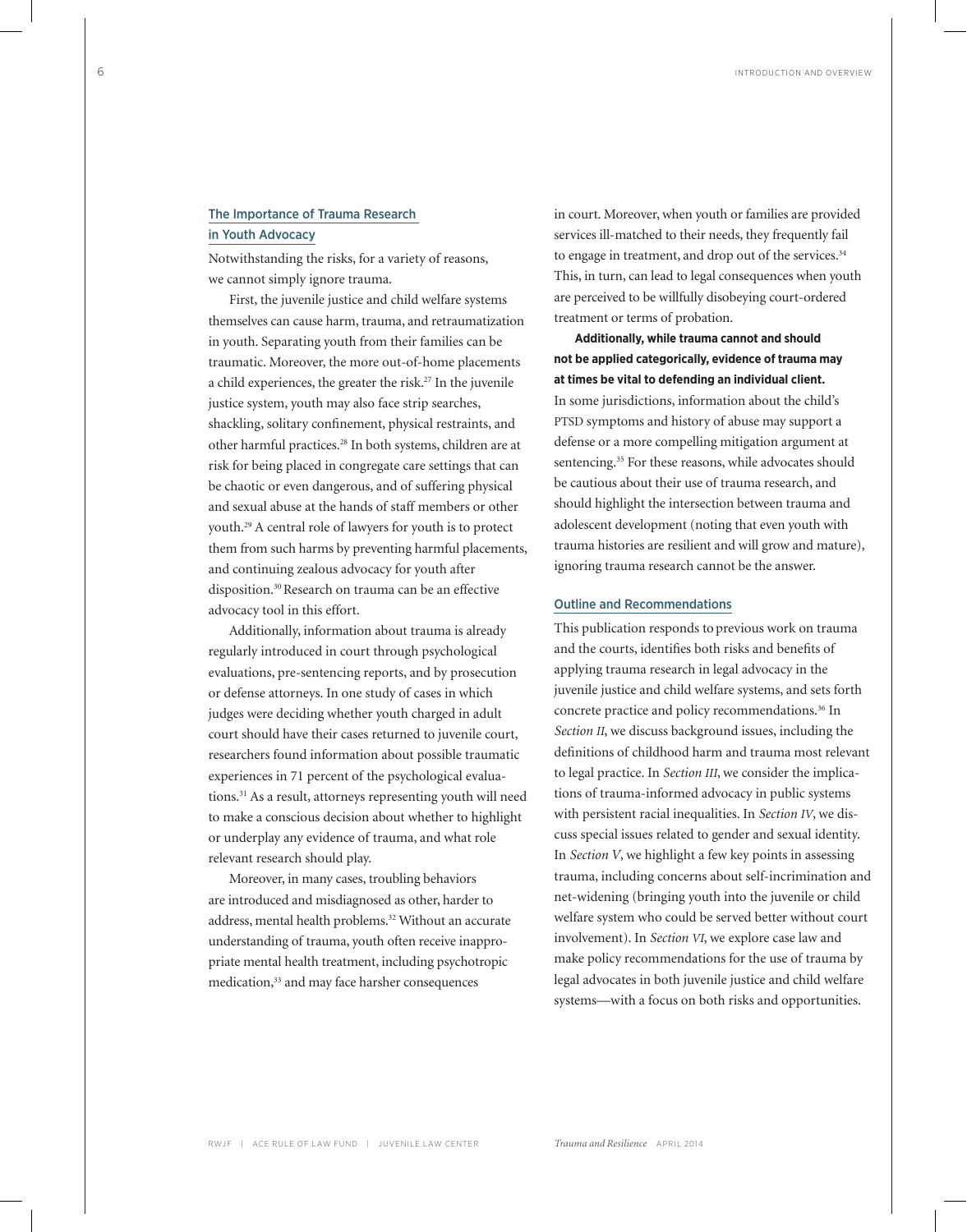Trauma can have a severe impact on youth and families—it can undermine a person's capacity for daily functioning, and distort his or her perception of risk. What is even more remarkable, however, is the impressive resilience of individuals— and youth in particular to overcome adversity. This publication is an effort to identify the legal and policy strategies that can support resilience rather than punish youth for their reactions to past harm.

#### *Overarching Recommendations*

- (1) Use evidence related to trauma in the courtroom to connect youth and families with needed mental health services that are voluntary or that divert youth and families from more coercive interventions;
- (2) Avoid raising trauma in courtroom contexts in which it may justify imposing harsh consequences on youth or separating youth from their families;
- (3) Use research on trauma to prevent harm imposed by public systems; and
- (4) Require public systems to provide high-quality services to address trauma symptoms in youth and families.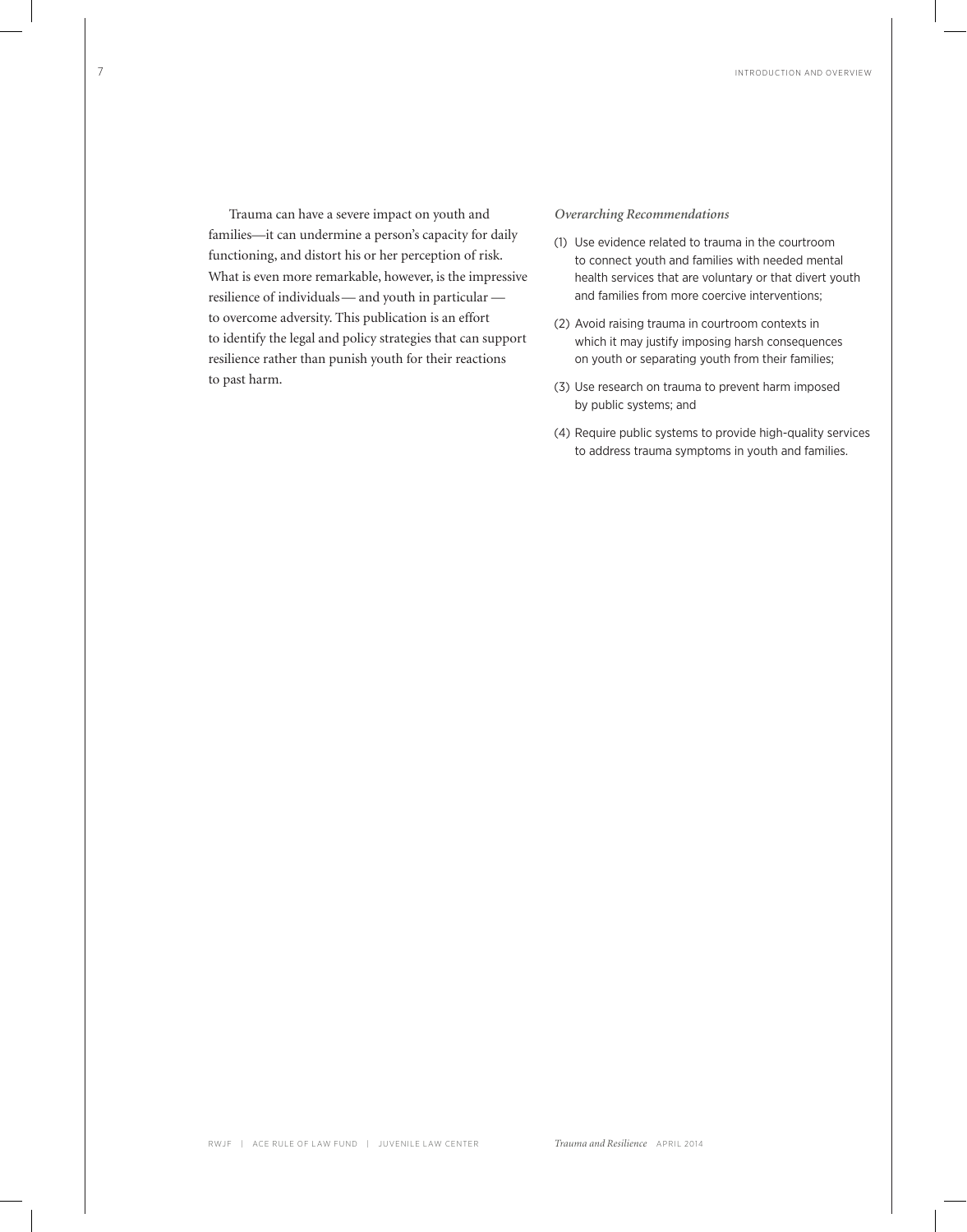#### **BACKGROUND INFORMATION: DEFINITIONS, DIAGNOSES, AND TREATMENT** II.

while we often use the term "trauma"<br>to describe harm with lasting effects<br>that may be legally relevant, that term<br>without further clarification, is both<br>too parrow and too yaque to fully canture our mean to describe harm with lasting effects that may be legally relevant, that term, without further clarification, is both too narrow and too vague to fully capture our meaning. In fact, bodies of research around psychological trauma, complex trauma, polyvictimization, and toxic stress can inform legal work on behalf of youth in the juvenile justice and child welfare systems. All describe childhood experiences with a possible impact on brain development and behavior. We use the term "trauma" throughout this publication to refer to an individual experiencing symptoms as a result of exposure. While exposure alone may constitute "harm," it is not, for our purposes, "trauma."

Bodies of research around psychological trauma, complex trauma, polyvictimization, and toxic stress can inform legal work on behalf of youth in the juvenile justice and child welfare systems.

> If trauma symptoms persist at the time of juvenile justice or child welfare involvement, the trauma—regardless of the cause—is relevant to our analysis.

It is worth noting that not all harmful childhood experiences create behavior changes, or lasting behavior changes in children. An occurrence that may cause traumatic stress in one individual will not necessarily evoke the same response in another. Moreover, research on resilience suggests that the majority of children who experience harm—even those who experience severe harm such as being born in war-torn countries or raised

by abusive parents—develop social competence and live productive lives as adults.<sup>37</sup> Key supports, such as an ongoing relationship with a nurturing adult or peer, can help children to develop resilience even when they face serious harm.<sup>38</sup> Similarly, if an event does traumatize a child, focused interventions can help the child address the symptoms and develop key coping skills.<sup>39</sup> Moreover, and as we discuss later in this publication, key characteristics, such as race and gender, can affect the types of harmful events an individual is likely to be exposed to; the treatment received; and, at least in the case of gender, the ongoing symptoms and manifestations expressed. That said, it is also of note that the more adverse experiences a child confronts, the higher the chance of lifelong health and mental health consequences.<sup>40</sup> Below we define some of the terms on trauma most relevant to our analysis of legal advocacy on behalf of youth.

#### Trauma

Trauma can be a one-time occurrence, or it can be chronic; it results from events such as incarceration, domestic abuse, sexual or physical assault, or a family member's unexpected death. Psychological trauma can be defined as the exposure to or the imminent threat of unexpected death or bodily violation, directly or as a witness.41 Psychological trauma also involves the "sudden, uncontrollable disruption of affiliative bonds"42 that occurs when both "internal and external resources are inadequate to cope with external threat."43

The most widely known mental health consequence of trauma is post-traumatic stress disorder (PTSD). PTSD is characterized by symptoms of three types: re-experiencing (such as intrusive memories), avoidance and numbing, and increased anxiety or emotional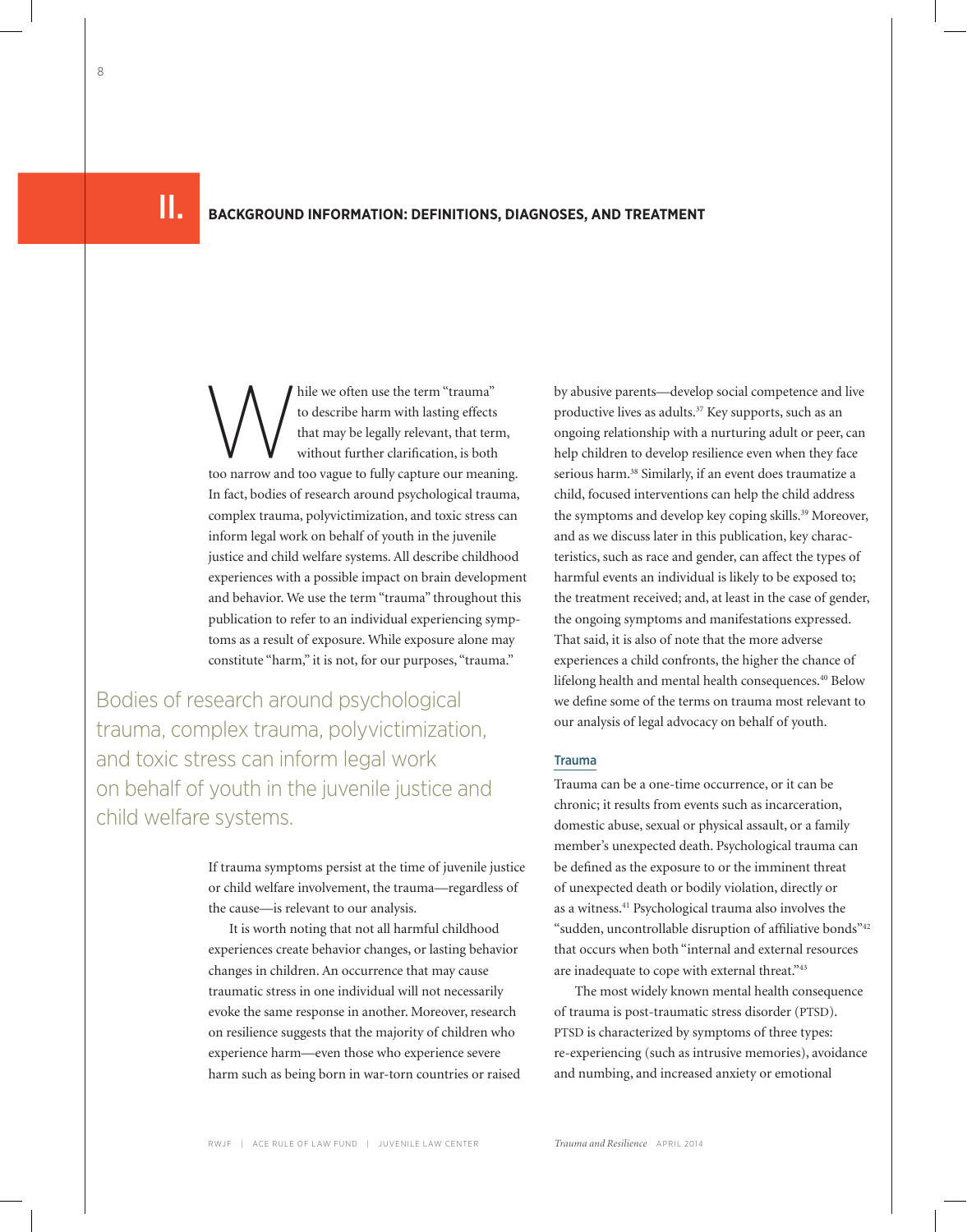arousal (hyperarousal).44 As a practical matter, this may mean that youth with PTSD: react emotionally to incidents that do not seem threatening to a nontraumatized individual; have trouble concentrating; and have an increased chance of self-medicating through drugs and alcohol.45 Adolescents with PTSD are more likely to have a history of running away from home, self-harming behavior, anxiety, and depression.46 However, PTSD can be difficult to diagnose in children, and children often have stress disorders and stress reactions that constitute significant mental health impairments even if they do not have enough symptoms for a diagnosis of PTSD often, this leads to a diagnosis of "partial PTSD."47

#### Complex Trauma

"Complex trauma" refers to the exposure to multiple traumatic events of commission or omission by persons such as caregivers or ostensibly responsible adults.<sup>48</sup> Complex trauma is generally caused by abuse or neglect, but can also result from a child witnessing events such as domestic violence, ethnic cleansing, or war. It is defined as:

the experience of multiple and/or chronic and prolonged, developmentally adverse traumatic events, most often of an interpersonal nature (e.g., sexual or physical abuse, war, community violence) and early-life onset. These exposures often occur within the child's caregiving system and include physical, emotional, and educational neglect and maltreatment, beginning in early childhood.<sup>49</sup>

Complex trauma can have devastating effects on childhood and adolescent development. For obvious reasons, it is more likely to have severe and lasting consequences than is simple trauma. Complex trauma often "interferes with the formation of a secure attachment between a child and [his or] her caregiver," resulting in a loss of "core capacities for self-regulation and interpersonal relatedness."50

When children who experience complex trauma do not have the support to develop needed coping strategies, they may experience or engage in "depression; suicide attempts; alcoholism, drug abuse, sexual promiscuity;

domestic violence, cigarette smoking; obesity; physical inactivity; and sexually transmitted diseases" in adulthood.51 Complex childhood trauma is also associated with aggressive and undercontrolled or compulsive and overcontrolled behavior patterns.<sup>52</sup> Children with exposure to complex trauma "often meet diagnostic criteria for depression; attention-deficit/hyperactivity disorder (ADHD); oppositional defiant disorder (ODD); conduct disorder; anxiety disorders; eating disorders; sleep disorders; communication disorders; separation anxiety disorder; and/or reactive attachment disorder."53 Children may exhibit some or all of these behaviors as automatic reactions to trauma reminders, or in their own attempts to gain control over their lives.<sup>54</sup>

#### Polyvictimization

Polyvictimization, or exposure to different kinds of victimization, such as sexual or physical abuse, bullying, and family violence, can lead to particularly severe ongoing symptoms.

Individuals exposed to multiple types of victimization tend to experience greater health and emotional problems, and greater revictimization than others—even than those with repeated exposure to one type of trauma.55 While all victims have an increased risk of suffering from anxiety; panic disorders; major depression; substance abuse; and eating disorders, those who experience polyvictimization tend to suffer from these particular problems at a greater rate than others.<sup>56</sup> The more types of adversities an individual experiences during childhood, the higher their likelihood of suffering from adult adversities, such as "illnesses, accidents, family unemployment, parental substance abuse, and mental illness."57

#### Toxic Stress

Toxic stress is defined as "the excessive or prolonged activation of the physiologic stress response systems in the absence of the buffering protection afforded by stable, responsive relationships."58 A toxic stress response may arise when a child experiences "strong, frequent, or prolonged adversity" such as chronic neglect,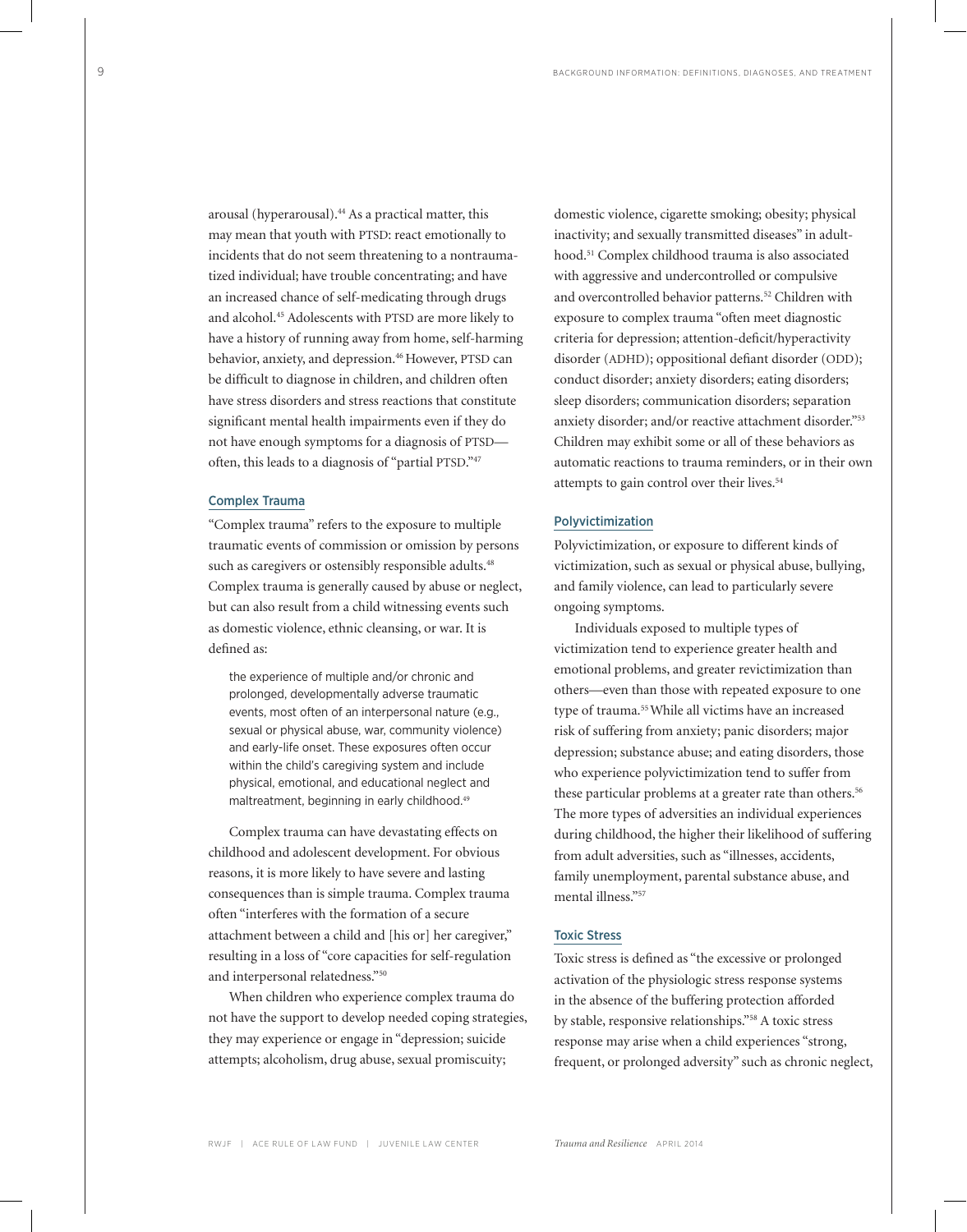physical or emotional abuse, or exposure to violence without appropriate support from caregivers.<sup>59</sup> Both polyvictimization and complex trauma, therefore, can increase the risk of toxic stress. Toxic stress, in turn, causes disruptions in brain circuitry and other regulatory systems.<sup>60</sup> The youth's stress response becomes chronically activated, which, in turn, leads to mood and memory problems.<sup>61</sup> Children who experience toxic stress may have trouble concentrating, learning, and discriminating between safe or dangerous situations.<sup>62</sup> They may overreact to perceived threats.<sup>63</sup> They often suffer ongoing health problems.<sup>64</sup>

#### Interventions

While it is beyond the scope of this publication to describe in any detail the interventions that work best for children and families who have experienced trauma, it is worth noting a few core principles about trauma treatment and trauma-responsive systems. First, removing a child from his or her family can impose trauma on the child and other family members.<sup>65</sup> Therefore, whenever possible, children, including teenagers, should remain with their families, and parents should receive needed services to cope with their own needs, including dealing with their own possible trauma histories.<sup>66</sup> An effective treatment intervention for youth, including older adolescents, will address both the child's and the entire family's full trauma history, and promote resilience among all involved individuals.67 Moreover, even if the parent cannot or will not be involved, it is

Whenever possible, children, including teenagers, should remain with their families, and parents should receive needed services to cope with their own needs, including dealing with their own possible trauma histories.

critical that youth have caring adults to assist them in coping with trauma.Supportive adults can promote resilience and protective factors, which can help youth and families move beyond the trauma.<sup>68</sup> Family-finding strategies can help identify a family member or other adult support for a youth who has experienced trauma.<sup>69</sup>

It is vital that traumatized youth and families be given access to treatment targeted to their needs. Indeed, when individuals are provided mental health services that fail to address underlying trauma issues, many disengage, fail to comply with programs, or drop out of treatment entirely.70 Providing treatment relevant to the trauma needs maximizes the likelihood that treatment will be effective, and minimizes the risk of retraumatization. Additionally, targeted interventions will minimize the risk of misdiagnoses. When trauma issues are ignored, youth in the juvenile justice and child welfare system may be incorrectly labeled as suffering from ADHD, depression, ODD, or bipolar disorder,<sup>71</sup> and as lacking empathy or remorse for their behavior.

Finally, those who have experienced trauma often feel powerless, so it is important that youth play an active decision-making role in their lives.72 A trauma-informed system will engage youth and their family members as partners, by giving them choices whenever possible, and opportunities to express their needs and wishes.73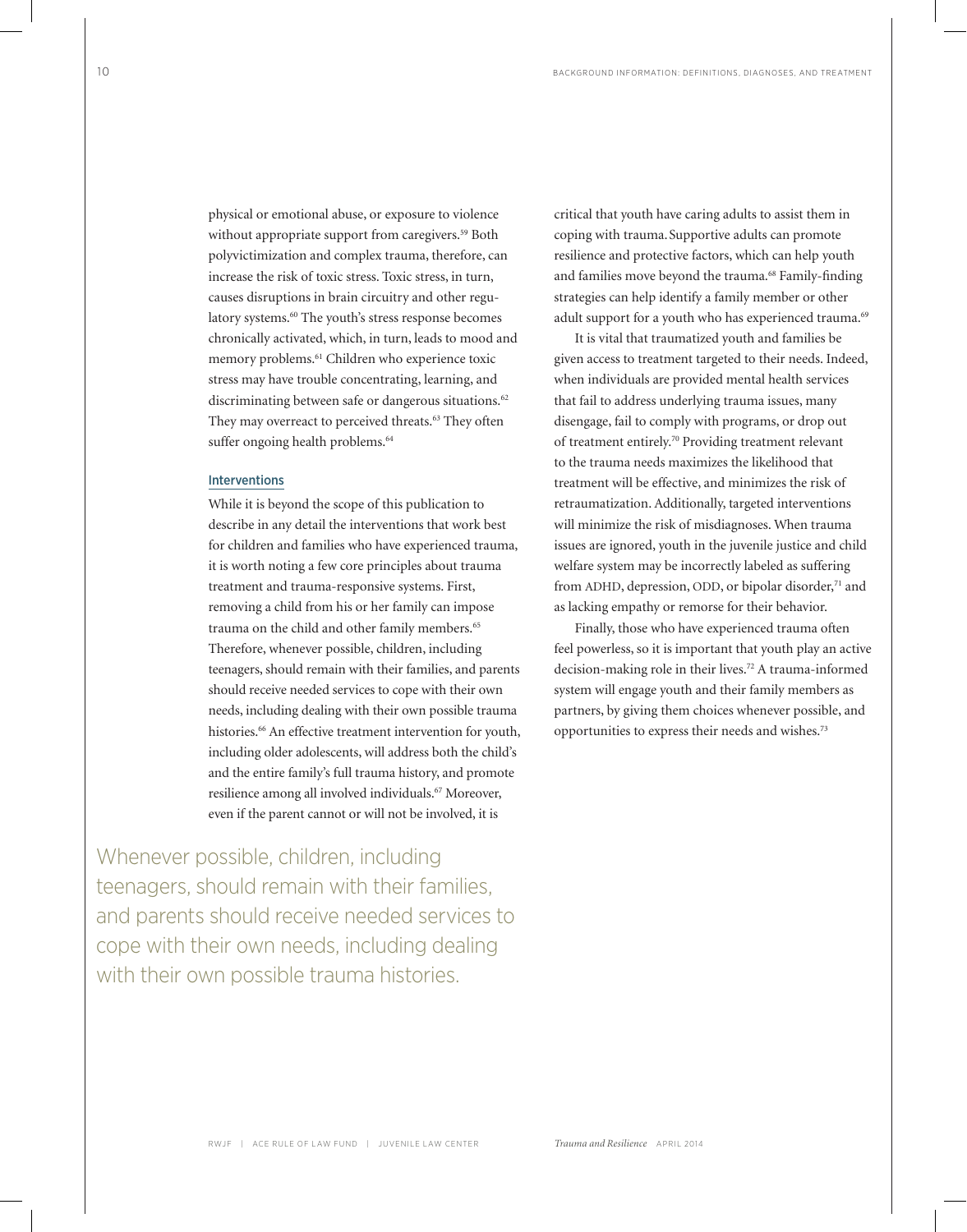#### **RACE, CLASS, CONTEXT, AND TRAUMA-INFORMED ADVOCACY** III.

ny conversation about trauma in the juvenile<br>justice and child welfare systems must directly<br>address issues of race and class. Too often,<br>high rates of trauma within public systems<br>are misunderstood to mean high rates of f justice and child welfare systems must directly address issues of race and class. Too often, high rates of trauma within public systems are misunderstood to mean high rates of family dysfunction in poor communities of color. This interpretation ignores the research showing that **youth and families of color are more likely to be brought into the juvenile justice and child welfare systems than White families even for the same behavior, and even controlling for a variety of background characteristics**. 74 It also fails to recognize that wealthier families have significantly greater access to voluntary mental health services to address similar issues. While race, class, and geography may influence the nature of the stressors a youth experiences, the discussion about trauma and toxic stress must explicitly recognize and avoid inaccurate representations about the causes of system involvement.

#### Race and the Juvenile Justice System

Research demonstrates that youth of color are placed in the juvenile justice system, and move deeper into the juvenile justice system, as well as into the adult criminal justice system, at much higher rates than White youth.<sup>75</sup> This disproportionality holds true even when controlling for factors such as category of offense, and is particularly true in cases of drug and weapons possession offenses, despite higher rates of drug use and possession among White youth than youth of color.<sup>76</sup> Moreover, at least one study has shown that White youth are more likely to receive community-based mental health services, while youth of color are more likely to receive detention, even when their circumstances are comparable.<sup>77</sup> African American adolescents are more likely than White adolescents to be diagnosed with disorders considered to be less treatable, leading to a psychiatric hospitalization rate that is two or three times that of White adolescents.<sup>78</sup>

The same types of disparities hold true for individuals prosecuted in the adult system. For example, while "studies show that people of all colors use and sell drugs at remarkably similar rates,"79 in some states "African American men have been admitted to prison on drug charges at rates nearly 20 to 50 times greater than those of White men."80 In major cities, "as many as 80 percent of young African American men now have criminal records."81 Researchers have suggested that decisionmakers may be particularly likely to attribute youth's behavior to internal factors (a lack of capacity to do better) for African American youth, and external factors (family or environmental stresses) for White youth.82 In light of these stark disparities, any policy or advocacy strategy to better identify youth and family trauma histories must recognize the risk that a trauma history may be used against a youth of color, even if the same history might help a White youth.

#### Race and the Child Welfare System

Research has demonstrated similarly deep inequalities along racial lines in the child welfare system. Although African American children account for only 15 percent of the children in this country, they constitute 30 percent of the children in the child welfare system.<sup>83</sup> As Dorothy Roberts explains:

This state intrusion is typically viewed as necessary to protect maltreated children from parental harm. But the need for this intervention is usually linked to poverty, racial injustice, and the state's approach to caregiving, which addresses family economic deprivation with child removal rather than services and financial resources.<sup>84</sup>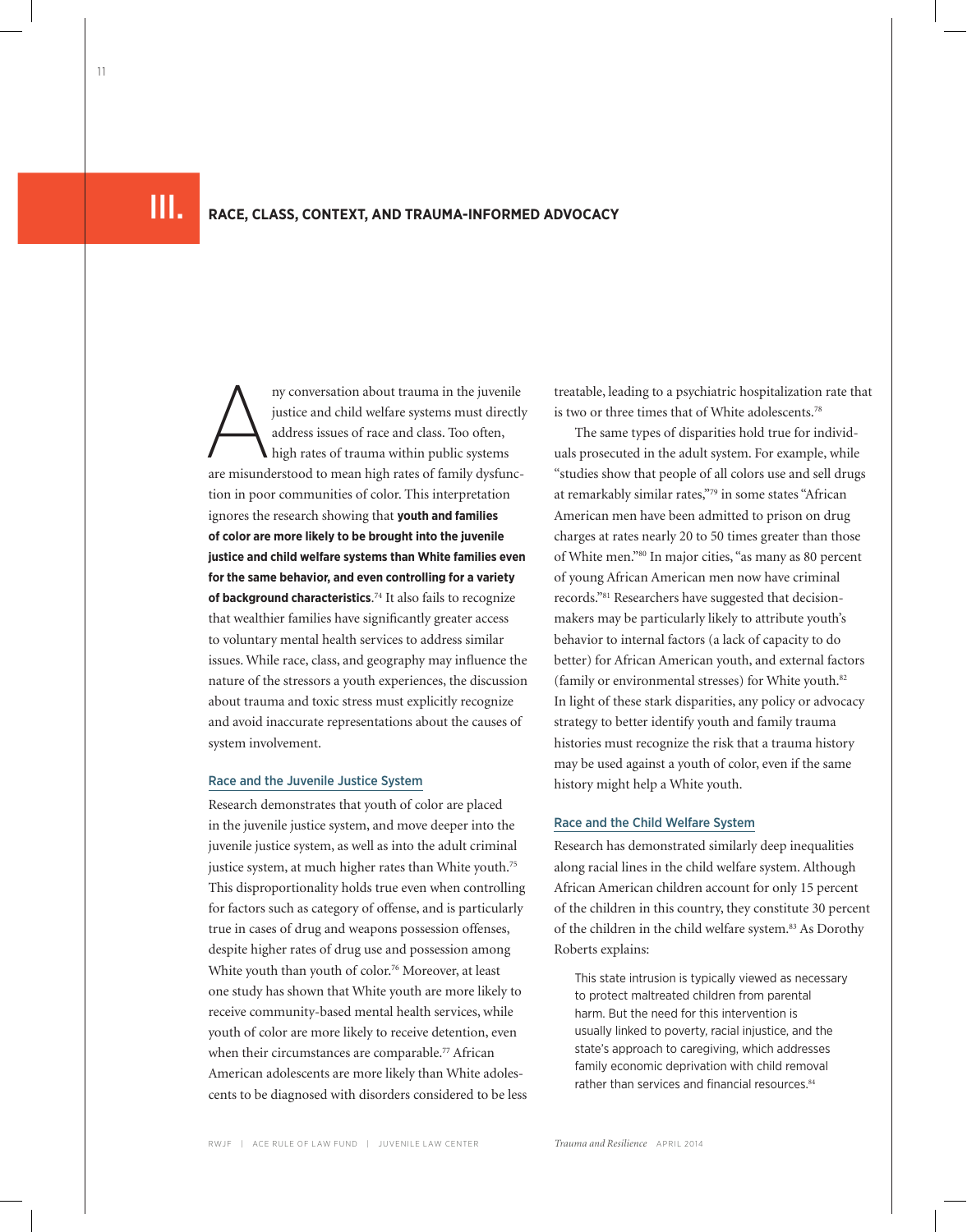Coercive interventions in poor communities of color emerged simultaneously to the dismantling of the social safety net, and occur in "the very neighborhoods most devastated by the evisceration of public resources."85 Historical trends further underscore the problem: when the state child welfare system was launched, it served mostly White women, and used mostly in-home services. As the system shifted to serving families of color, it also relied increasingly on child removal.<sup>86</sup> Even now, while rates of out-of-home placement are dropping across the country, children struggling with discrimination disproportionately face coercive state involvement.<sup>87</sup> To talk about trauma without recognizing these disparities risks pathologizing youth and families rather than properly accounting for the role of—or problems in—state child welfare systems.

#### Trauma and Context

While children of all races and all income levels may experience trauma and toxic stress, different communities feel the effects of poverty, race, and trauma in different ways. Eighty percent of all African American children live in communities "characterized by both high levels of poverty and crime."88 One study found that African American children and youth are nearly three times as likely, and Latino children and youth are just over two times as likely to witness a shooting, bombing or riot than White children and youth.<sup>89</sup> Another study found that while White youth reported a higher risk of suicide and of alcohol abuse than did either African American or Latino youth, "Latino youth were approximately twice as likely as White or African American youth to report a history of traumatic loss, neglect, or community violence."90

These distinctions do not occur in a vacuum. Crime rates tend to be significantly higher in neighborhoods of extreme poverty than in other neighborhoods.<sup>91</sup> Moreover, the segregation of individuals of color into such high poverty neighborhoods is not coincidental. Instead, researchers theorize that these distinctions occur as part of a "structural dislocation" influenced by racial segregation, suburbanization, job losses from de-industrialization, school funding disparities, and a lack of access to power in public institutions.<sup>92</sup>

Moreover, racism itself can create mental health stresses for children. As Dr. John Rich explained, "**Racism isn't only unjust, but it is toxic.**"93 Like other harmful experiences during childhood, racism can contribute to high levels of stress that, in turn, affect a child's development.<sup>94</sup>

The characterization of children of color as predisposed to delinquency or parents as incapable of caring for their children can be particularly damaging.<sup>95</sup> In addition to the psychological harm it imposes, it creates material, and troubling, consequences, including the separation of children from their families and the placement of youth in facilities where they may experience harsh conditions, such as physical restraints, physical and sexual violence, strip searches, and solitary confinement.<sup>96</sup>

#### Recommendations

- Minimize the intervention of coercive state services, reducing unnecessary reliance on state systems whenever possible and promoting the use of voluntary community-based services;
- Ensure that youth remain with family whenever possible, and that all out-of-home placements engage and involve families;
- Use language that recognizes strengths and resilience rather than implying weakness, pathology, or deviancy;
- Ensure that narratives about clients and trauma do not inadvertently stigmatize youth and lead to harsher consequences in court;
- Work to ensure that systems do not engage in practices that themselves inflict harm or retraumatization;
- Ensure that any assessment tools designed to identify a youth's trauma history are validated across racial groups;
- Ensure that systemwide strategies to address trauma include data collection requirements that can identify any racial disparities and respond to addressed problems; and
- Explicitly address unfounded assumptions about race and behavior.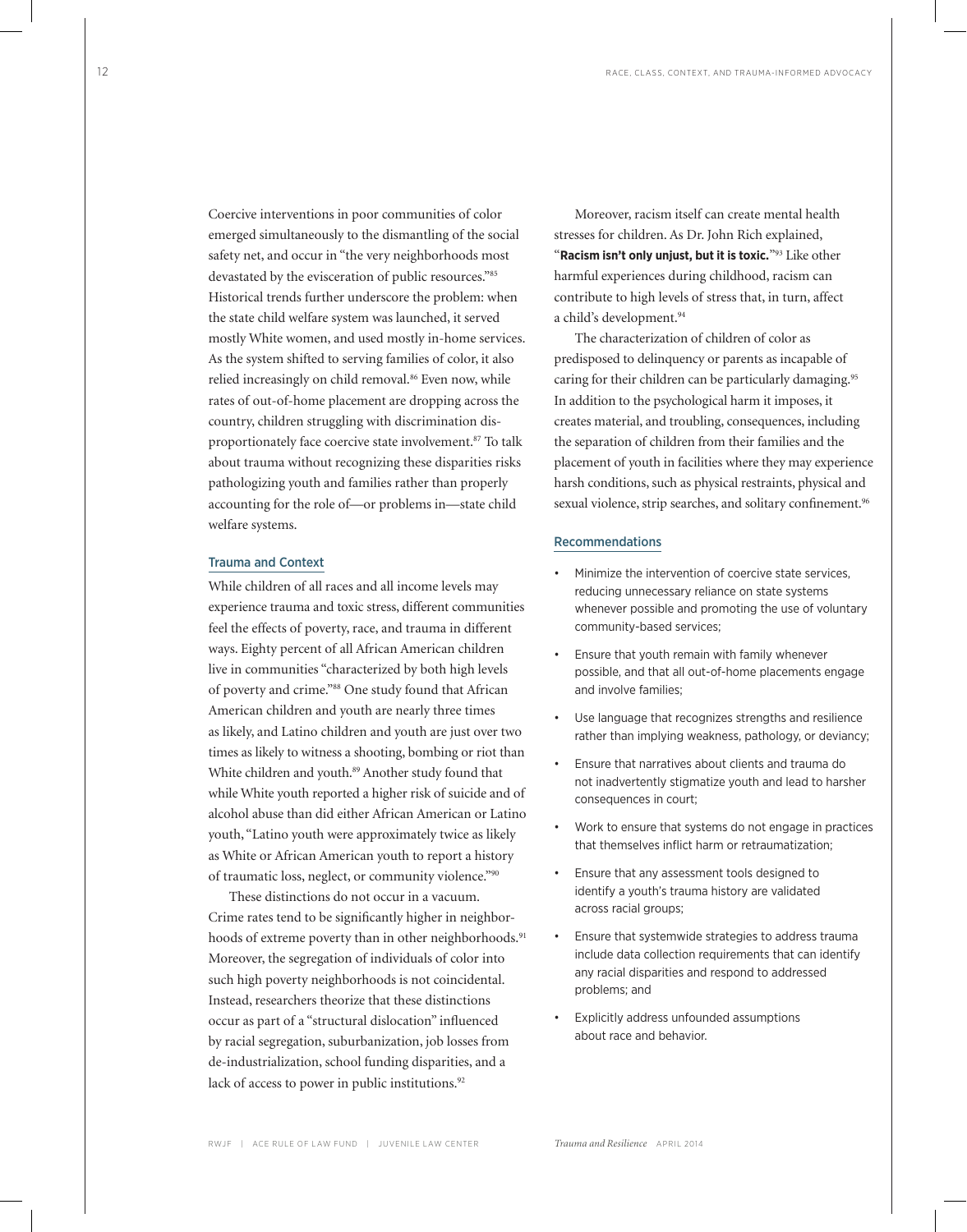# IV.

### **GENDER, SEXUAL IDENTITY, AND TRAUMA-INFORMED ADVOCACY**

While trauma can affect anyone, gender<br>and sexual identity often inform the ty<br>of trauma that youth experience and<br>the resulting symptoms. As a result, for<br>advocates to address trauma appropriately, they need to and sexual identity often inform the type of trauma that youth experience and the resulting symptoms. As a result, for advocates to address trauma appropriately, they need to understand the nuances of trauma research through the lens of gender and sexual identity.

Girls enter the juvenile justice system having experienced higher rates of neglect and physical, sexual, and emotional abuse than their male counterparts.

#### Gender and the Juvenile Justice System

Studies show that girls enter the juvenile justice system having experienced higher rates of neglect and physical, sexual, and emotional abuse than their male counterparts.97 Indeed, a disproportionate number of girls in the juvenile justice system have experienced child sexual and nonsexual abuse, incest, rape and battering by male partners.98 Disproportionately, girls in the juvenile justice system have had previous involvement in the child welfare system. Overall, while girls make up 20 percent to 35 percent of the overall juvenile delinquency population, they account for 33 percent to 50 percent of the "crossover" population, or group of youth who have had contact with both the juvenile justice and child welfare systems.<sup>99</sup>

Girls' experiences of family violence frequently influence their pathways into the juvenile justice system. Girls tend to be imprisoned for less serious offenses than boys, including technical probation violations and status offenses,100 often as a result of self-protective behavior such as running away from violence in the home.<sup>101</sup> Similarly, to the extent that girls are arrested for violent crime, their offenses disproportionately involve family members or others with whom they have relationships.<sup>102</sup> These offenses, too, often result from girls' experiences as victims of domestic violence.103 For this reason, a girl's violent offense may be not be predictive of future violent behavior.104 In light of the underlying family violence issues, diversion programs or other supports may be particularly appropriate.105

While this research highlights issues common to girls, to the extent that it suggests unique responses in cases of sexual abuse in the home, it can be useful in advocacy on behalf of both boys and girls. **While sexual abuse is more prevalent among girls in the juvenile justice system, it is a persistent and real problem for a significant minority of boys as well**. 106

Research also suggests that girls tend to exhibit different trauma symptoms than boys. They are more likely than their male peers to respond to trauma with internalizing symptoms such as self-mutilation and substance abuse,<sup>107</sup> and to develop PTSD.<sup>108</sup> More specifically, one study showed that among youth who were sexually abused, abuse with force "was associated with anxiety and affective disorders among females and attention-deficit hyperactivity or disruptive behavior disorders and substance use disorders among males."109 Consequently, as a group, girls entering the juvenile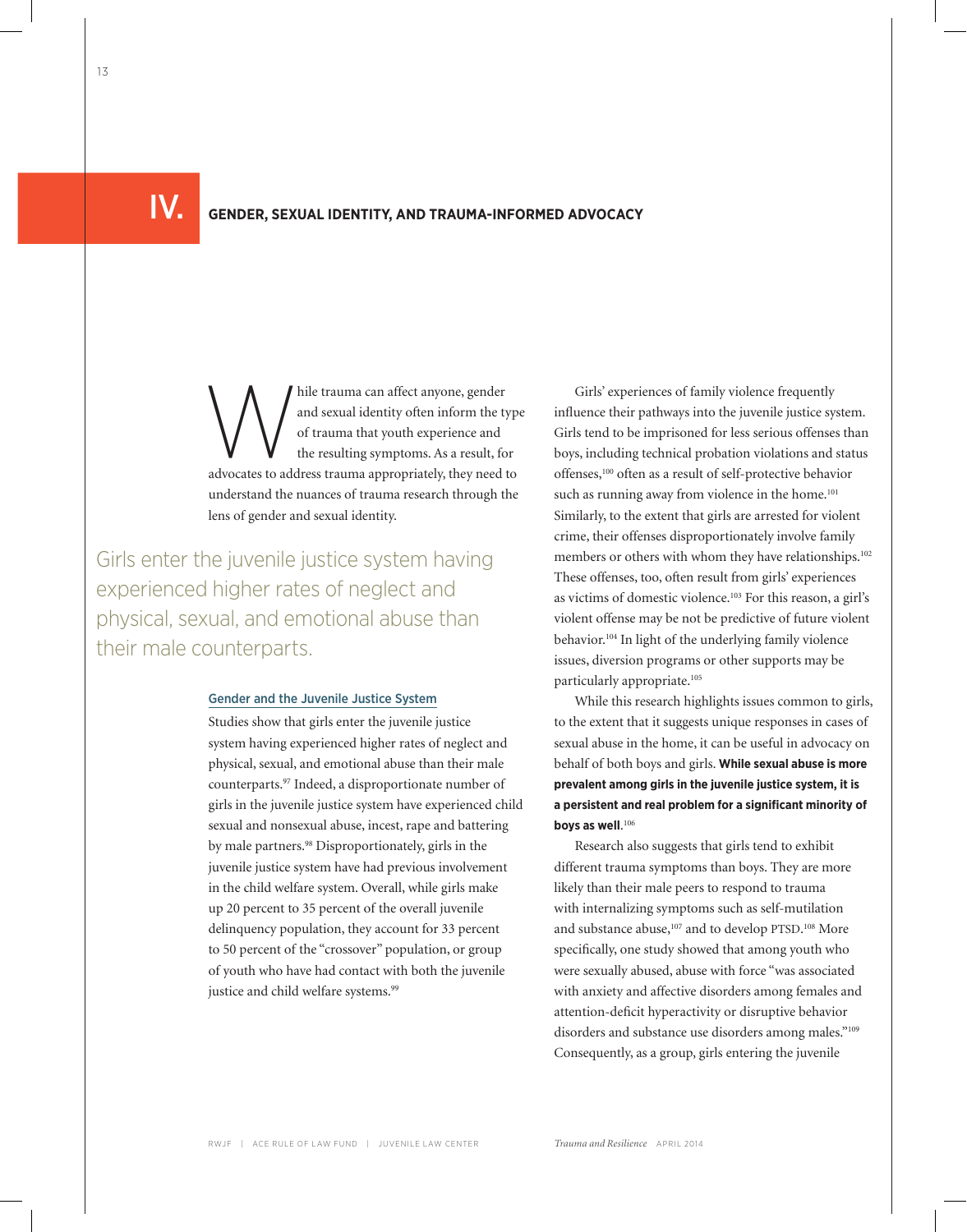justice system are more likely than boys to be suffering from affective disorders, such as major depressive episodes; anxiety disorders; panic disorders; eating disorders; and a number of other mental health issues,<sup>110</sup> including self-mutilation.<sup>111</sup>

Girls may also face distinct issues once they enter juvenile justice facilities. They are at higher risk for sexual abuse at the hands of staff than are their male peers.<sup>112</sup> Moreover, programs operating in juvenile justice facilities may not have been tested on or validated for use with girls,<sup>113</sup> or may not be available to girls because of the smaller population size.<sup>114</sup> Many studies have noted a lack of programming specifically geared toward girls: of 443 delinquency prevention programs across the United States, for example, only 2 percent serve exclusively girls.115 Even medical providers in juvenile facilities often are ill-equipped to address girls' health issues.<sup>116</sup> A lack of program options also may mean that girls are likely to be sent farther away because no appropriate options exist in their communities.<sup>117</sup>

#### Gender and the Child Welfare System

Many child welfare systems lack the resources to focus on the different developmental needs of boys and girls; they struggle to keep "children safe, fed, housed, and in school and have not yet considered looking at the system through a gender lens."<sup>118</sup> As with the juvenile justice system, girls enter the child welfare system having experienced higher rates of maltreatment and criminal victimization than boys.<sup>119</sup> This disproportionality is particularly pronounced when looking solely at sexual abuse: the rate of sexual abuse for girls entering the child welfare system is 2.3 times that of boys.<sup>120</sup> Systeminvolved girls are also more likely than boys to have witnessed or experienced violence against their family members (principally siblings and mother), emotional abuse and sexual abuse.121 Although rates of abuse of children overall have been declining, the rate for girls is declining at a much slower pace than the rate for boys.<sup>122</sup>

Like all girls, those in the child welfare system also may show different diagnoses and manifest different symptoms in reaction to trauma than their male peers.

#### Sexual Orientation and the Juvenile Justice and Child Welfare Systems

As with gender, sexual orientation and gender identity often inform a youth's pathway into the juvenile justice and child welfare systems, his or her treatment needs, and the risk of victimization within the system. Youth who are gender-nonconforming may be at a greater risk for exposure to trauma, both before entering, and within both the child welfare and juvenile justice systems.

LGBTQ ( lesbian, gay, bisexual, transgender and questioning) youth are more likely than their straight peers to experience rejection or abuse by their families (both biological and foster), victimization at school, and homelessness.<sup>123</sup> While LGBTQ youth enter the juvenile justice and child welfare systems for a variety of reasons, a large percentage become involved for reasons relating to their gender identities or sexual orientation, such as chronic truancy because of harassment at school,<sup>124</sup> running away because of harassment or abuse at home,<sup>125</sup> and "survival crimes" once they have run away, including prostitution.126 One study, for example, found that almost half (42%) of youth in an out-of-home placement were kicked out or removed from their homes "because of conflict related to their LGBT identity."127 Another third were sent to foster care or juvenile justice placements based on drug use, behavioral disorders or family violence, and the remainder entered care due to abuse or neglect at home.<sup>128</sup>

**Despite the increased presence of LGBTQ youth in both the child welfare and juvenile justice systems, most programs that provide services to youth fail to consider sexual orientation or gender identity in the development of their policies and professional standards.**<sup>129</sup> LGBTQ youth thus are more likely to continue experiencing rejection, harassment and other victimization once they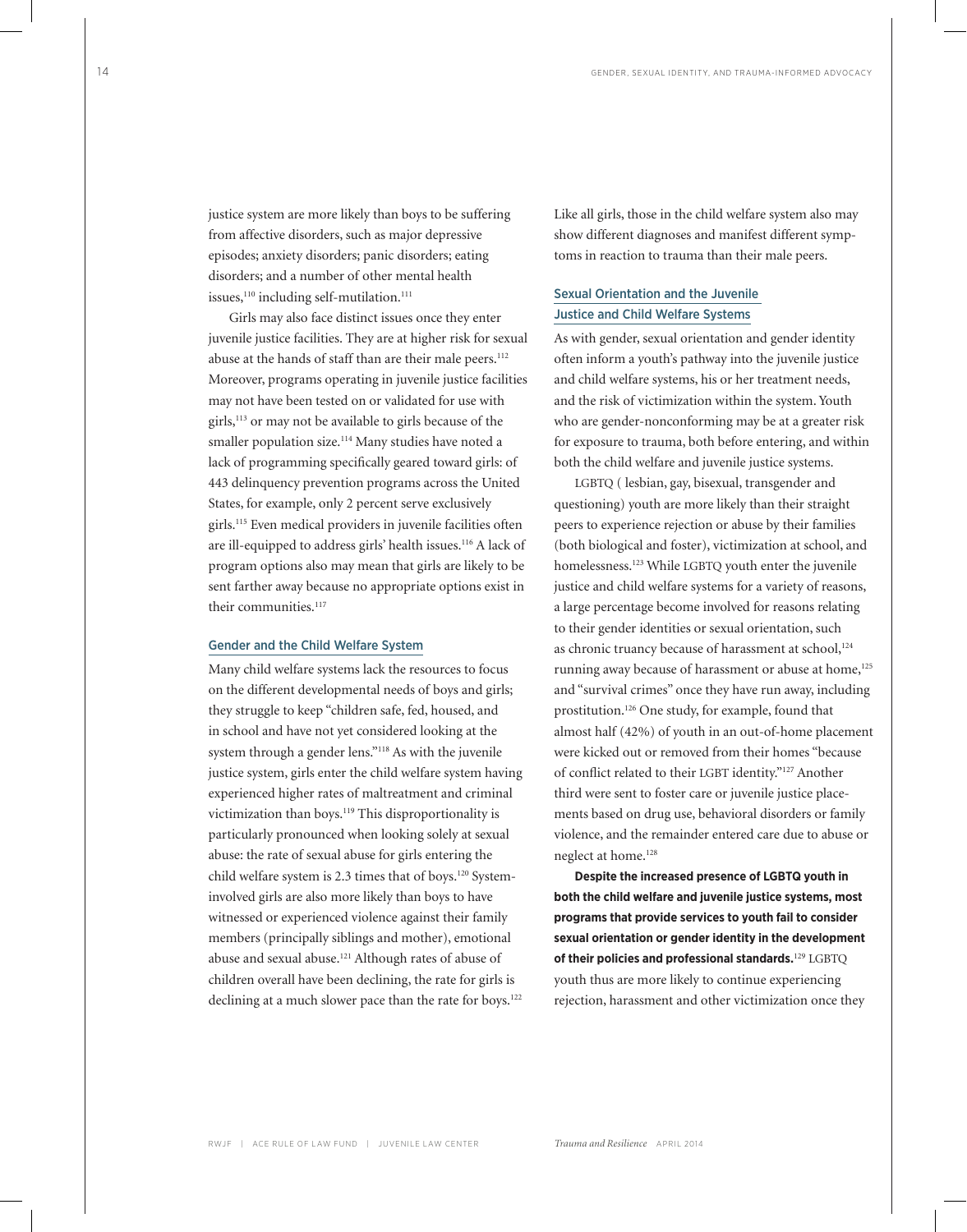are in placement, in both the juvenile justice and child welfare systems, and at the hands of both other youth and staff.130 In one study, for example, 78 percent of youth ran away or were removed from their placements because of assault or other hostility on the basis of their gender identity or sexual orientation.131 For gender non-conforming youth, few placements or jurisdictions have developed policies to house them according to gender identity instead of physical characteristics.<sup>132</sup> This can lead to further harassment<sup>133</sup> and—in the juvenile justice system—to gender non-conforming youth being placed in solitary confinement for extended periods of time.134

#### Recommendations

- Recognize gender and sexual identity as risk factors for sexual abuse and domestic violence;
- Recognize differing responses to trauma along gender lines to inform attorney-client interactions and potential advocacy strategies;
- Advocate for diversion and alternative services for youth engaging in juvenile offenses as a result of family violence or a lack of safety in a child welfare placement;
- Decriminalize status offenses; and
- Ensure that disposition and services are traumainformed and validated for the appropriate population, with attention to the unique needs of youth based on gender or sexual identity.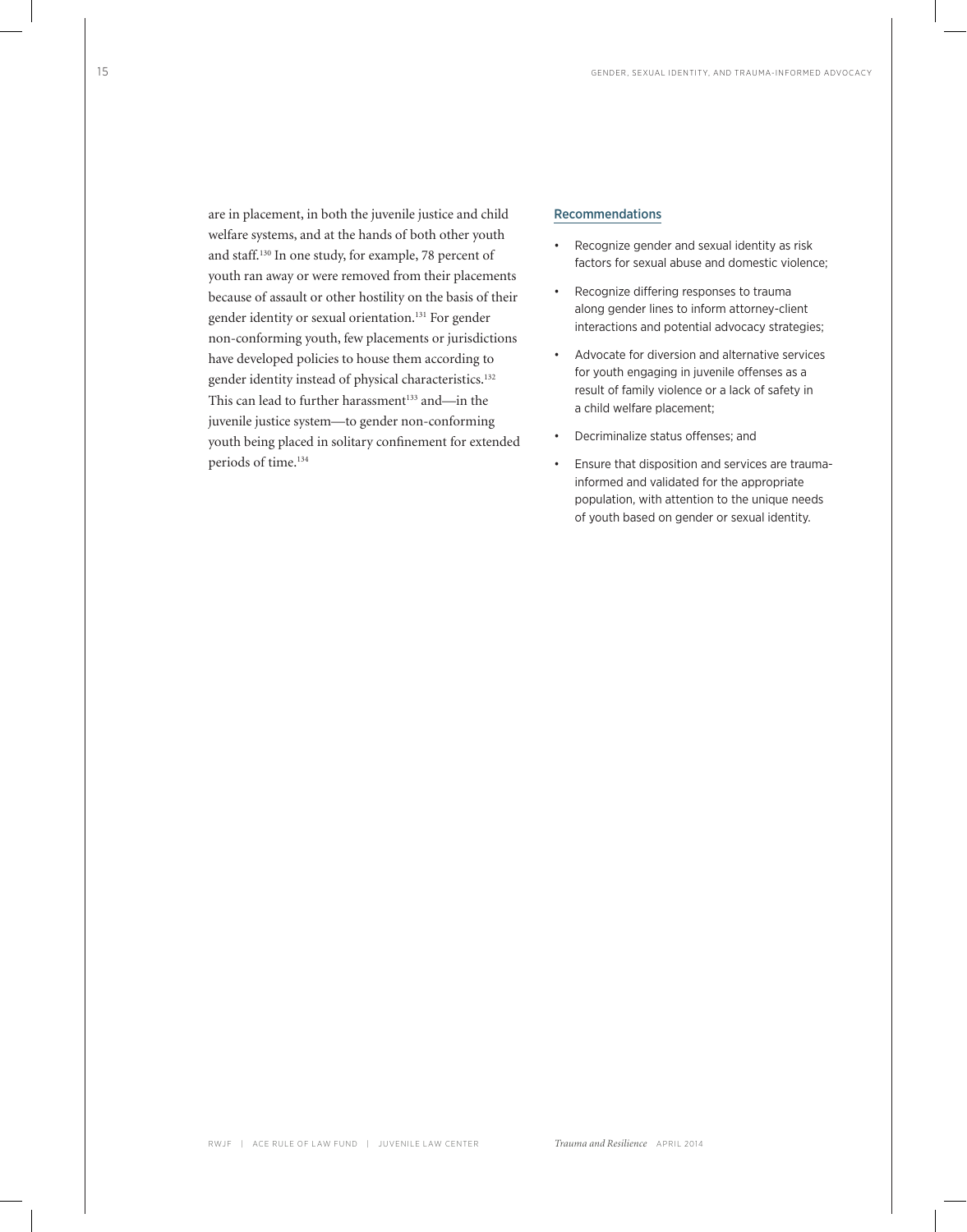V.

#### **IDENTIFYING TRAUMA: APPROACHES AND LEGAL CONSEQUENCES**

s a preliminary matter, any advocacy<br>informed by trauma requires attorne<br>systems to recognize when a client ha<br>traumatized. While it is beyond the set informed by trauma requires attorneys and systems to recognize when a client has been traumatized. While it is beyond the scope of this publication to explore assessment approaches in great detail, we underscore here that care should be taken to ensure that increased trauma identification does not lead to net-widening in either the juvenile justice or child welfare systems, and that youth and families are protected from self-incrimination.

To the extent that lawyers gather information related to trauma, they must be attentive to a client's self-incrimination risks.

> A number of advocacy groups have developed tools to help attorneys identify their clients' trauma histories and needs. The American Bar Association (ABA) and Safe Start Center, for example, have developed and published a screening tool and guide for attorneys who work with children and youth.135 The guide, entitled *Identifying Polyvictimization and Trauma Among Court-Involved Children and Youth: A Checklist and Resource Guide for Attorneys and Other Court-Appointed Advocates*, provides a checklist of different types of traumatic experiences and symptoms, and suggests that attorneys use it to help interpret the information they have already gathered from their clients in the course of their discussions.136 Because the tool is designed to help advocates interpret information they already possess about their clients, it does not require any distinct training regarding

interviewing and discussing trauma-related issues.<sup>137</sup> Using this checklist can enable attorneys to discern trauma experienced by their clients, and to identify potential interventions and legal strategies to discuss with their clients.

To the extent that lawyers gather information related to trauma, they must be attentive to self-incrimination risks. Particularly in the juvenile justice system, it is critical that advocates not disclose any information that could be used against their clients—whether in the courtroom or in any other setting. To the extent that attorneys reach out to other system players, they must be aware of the implications for their clients' cases of any information divulged. Additionally, attorneys should explain to their clients how and why they plan to use any information about trauma, and be mindful of how deeply they are probing into situations that may not be prudent to disclose to other system players. Attorneys should also develop knowledge about discussing trauma in ways that support their clients, and work with other professionals, such as social workers and counselors to assist them in this work.

The concern about information-sharing is particularly acute when the system (either juvenile justice or child welfare), rather than the attorney, is screening or assessing for trauma. Systems gathering information for the purpose of better serving youth should ensure that there are safeguards in place to protect youth from self-incrimination. States can do so through legislation,<sup>138</sup> for example, by requiring that any information obtained to facilitate such treatment is inadmissible in future proceedings.139 States may also protect information used in forensic evaluations, and ensure that clinicians clearly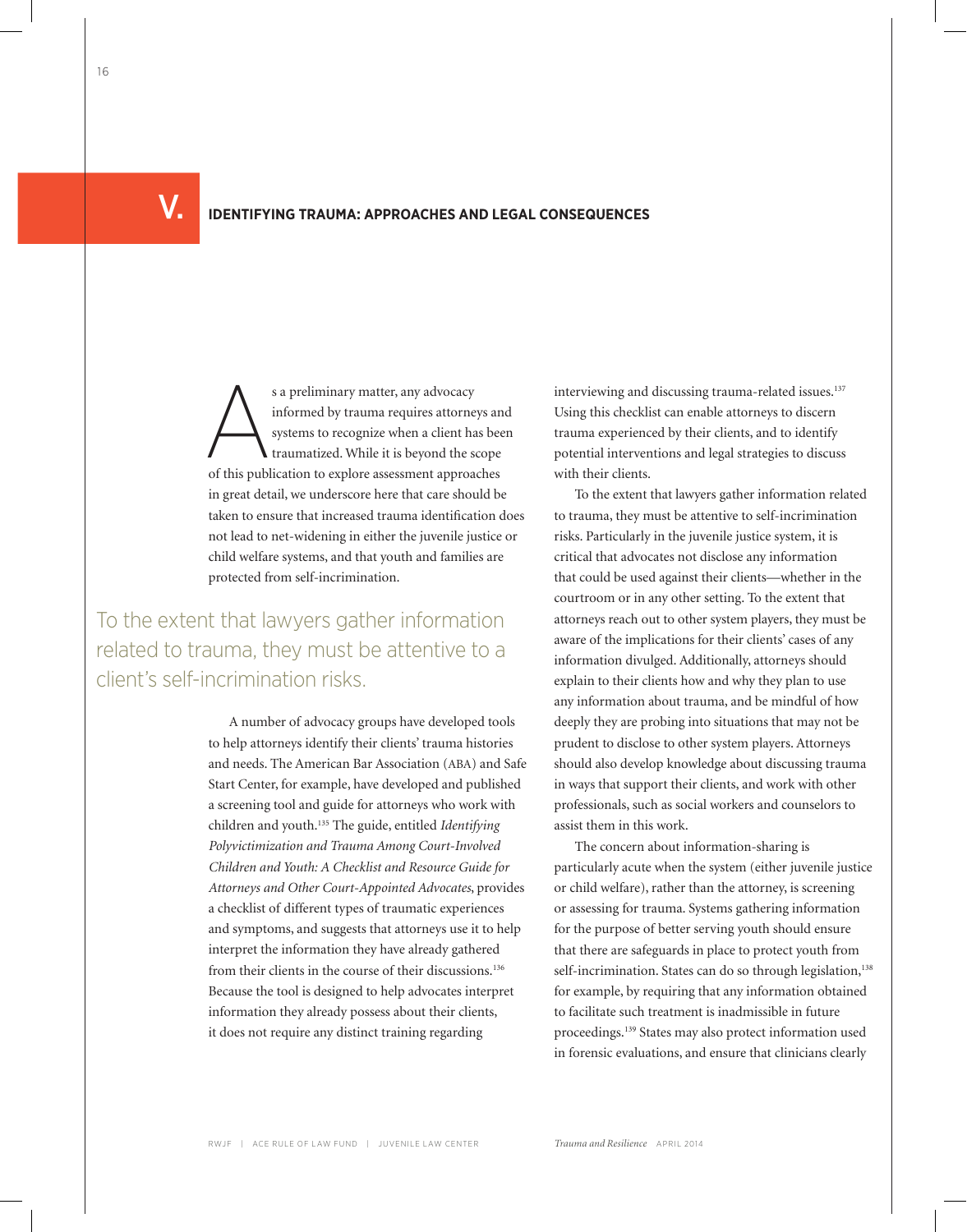disclose the parameters of confidentiality.<sup>140</sup> With such state policies in place, attorneys and systems will be better able to respond to youth trauma without risking negative legal consequences.

One additional concern about trauma assessments is that they will lead to net-widening in the juvenile justice or child welfare systems. For this reason, clear policies should be established to ensure that trauma information gathered through screening provides youth and families with opportunities to receive voluntary services, but does not create a justification for bringing more individuals under the supervision of the child welfare or juvenile justice systems.

#### Recommendations

- Attorneys should pay careful attention to self-incrimination risks when gathering information about trauma;
- Attorneys should learn to communicate about clients' trauma histories and symptoms in ways that support clients, and should work with trained mental health providers when possible to assist them in this work;
- Policies should protect information about trauma from disclosure or use that works against the client's interest; and
- Information gathered on trauma should not be used as a net-widener, bringing new youth and families into the system.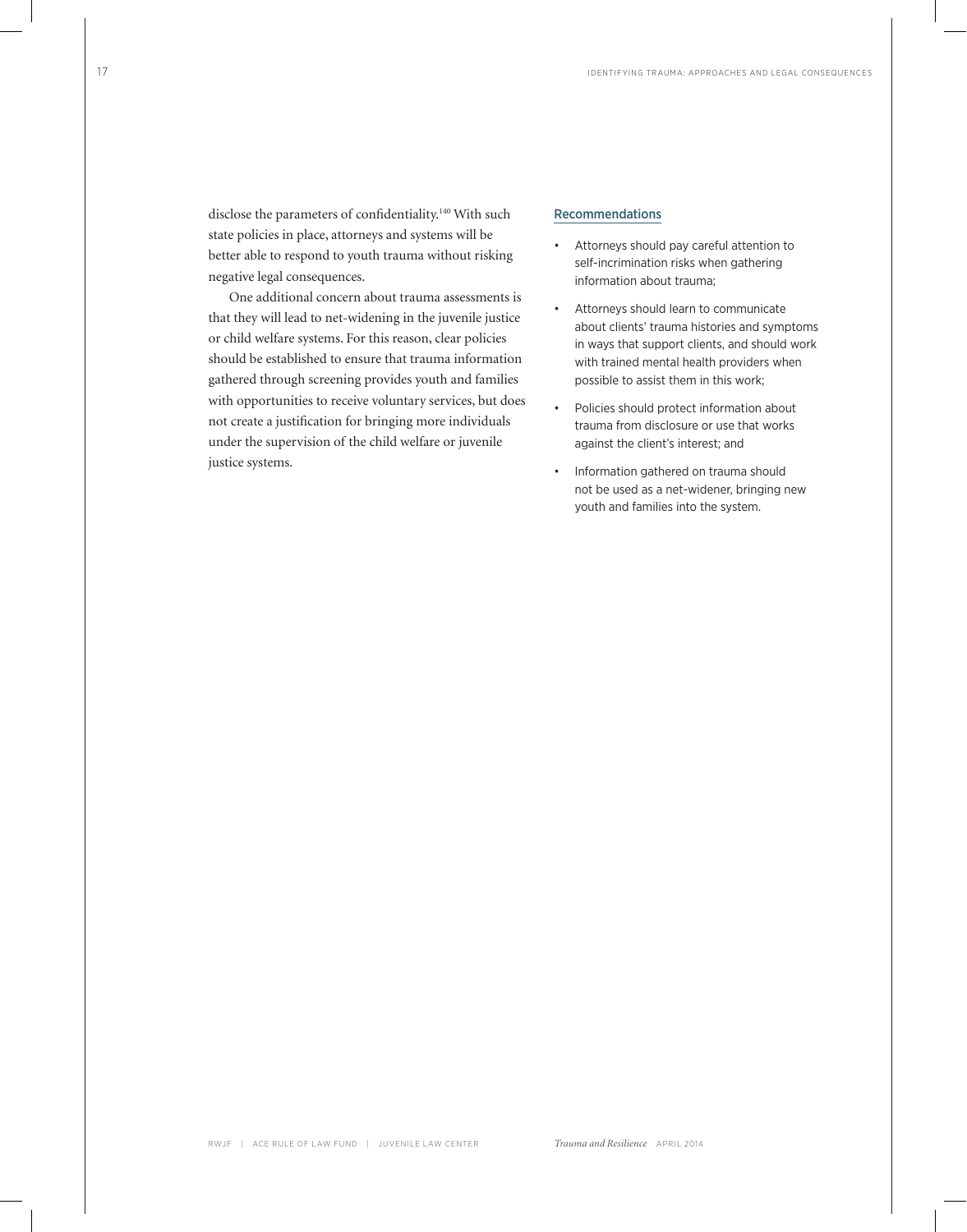#### **CASE LAW, COURTROOM ADVOCACY, AND POLICY OPPORTUNITIES** VI.

I nformation about a youth's trauma history or related diagnosis can, in some cases, support arguments on behalf of children in the juvenile justice and child welfare systems.

Attorneys for youth can and should look for opportunities to raise and address the trauma caused by systems. Information about a child's trauma history also can be used to prevent harmful system involvement, or to advocate for better services throughout the delinquency or dependency processes. Attorneys for youth and families must recognize, however, that raising such information in court can pose significant risks. In both the juvenile justice and child welfare systems, information about a youth's trauma history may sometimes work against the client's legal interests. In the juvenile justice system, judges may characterize a youth with a severe trauma history as "too damaged to help," and place the youth in more secure placements than his or her peers. In the child welfare system, information about trauma may be used to separate youth from their families, including teen parents from their children, despite significant bodies of research suggesting that such family separations are often harmful to children.<sup>141</sup>

In both the juvenile justice and child welfare systems, information about a youth's trauma history may sometimes work against the client's legal interests.

> This section reviews case law with an eye to the question of how courts treat evidence of trauma in a variety of legal contexts. This review is not comprehensive—it does not look to all published opinions. More importantly, most juvenile court decisions are

unpublished. What the case law can provide is some suggestions about where evidence of trauma may be most useful, and where it may pose particular risks.

This section also includes suggestions for state laws and policies that can address problems or fill in gaps suggested by the case law analysis, and set the stage for effective and appropriate use of trauma-related information.

#### Trauma and the Juvenile or Criminal Justice System: Laws and Policies

As the Fifth Circuit has explained, evidence about childhood harms can be 'double-edged' in court.<sup>142</sup> "Although the evidence of [a defendant's] inadequate supervision as a child might permit an inference that he or she is not as morally culpable for his behavior, it also might suggest [that the defendant], as a product of his environment, is likely to continue to be dangerous in the future."143 This section reviews the treatment of traumarelated information in case law from various stages in the delinquency and criminal justice system. While case law is not determinative—and indeed there are not many published cases on point—our review suggests that introducing a youth's trauma history or symptoms may bear particular risks when the decision before the court implicates public safety (decisions to incarcerate youth or allow them to remain in the community, or decisions to charge a youth as an adult or keep him or her in the juvenile system). Exceptions to this caution exist in specific "battered child" cases, in jurisdictions that recognize this defense.

On the flipside, information about trauma may be particularly useful in court when advocates are addressing harms imposed by the justice system itself (decisions on juvenile conditions, on juvenile processes,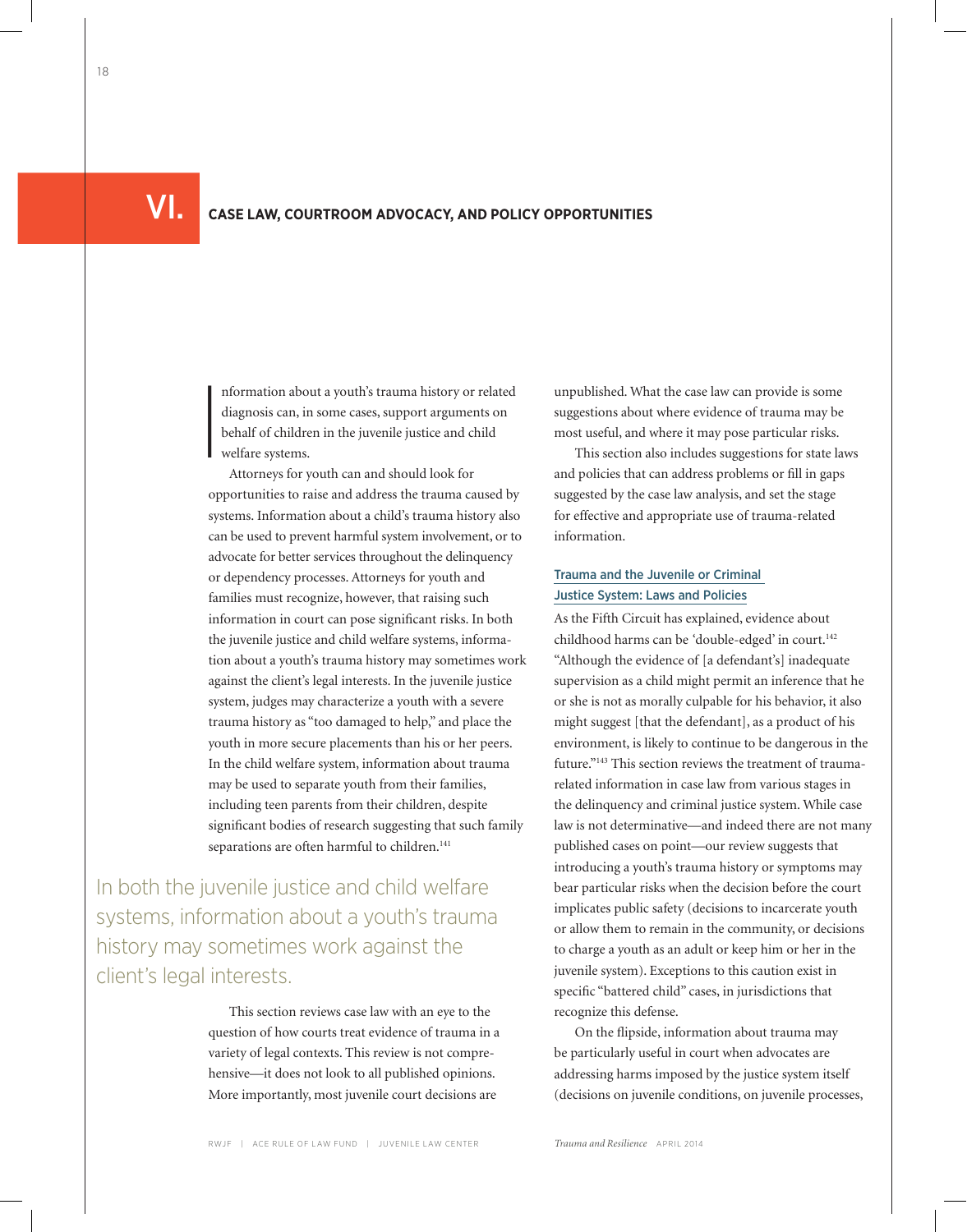or on diverting youth from the system entirely), or are matching youth with needed services. Although the juvenile justice system is theoretically designed to provide rehabilitative services, too often the system imposes harm—or provides services ill-matched to the youth's needs. While it is beyond the scope of this publication, additional research is needed to help identify the key questions defenders should pose when determining which programs can best serve traumatized youth.<sup>144</sup>

This section also provides policy proposals and examples of innovative policies addressing youth trauma in the juvenile and criminal justice systems, with a focus on those that can shape or contribute to courtroom practice.

#### DIVERSION

#### *Key Points*

- Legal and policy advocacy should work to divert youth from the juvenile justice system when offenses arise out of trauma symptoms or when youth are particularly vulnerable to trauma in the justice system; and
- State policy should require the provision of high-quality diversion services appropriate to youth with trauma histories and symptoms.

Research on trauma can play a role in diverting youth from the juvenile justice system in three ways: (1) youth whose offenses arise out of trauma symptoms can be diverted from the juvenile justice system; (2) youth who may be particularly vulnerable to trauma from juvenile justice processes may be diverted from the system; and (3) diversion services can be designed to address youth trauma issues, which, in turn, make it easier for youth to comply with any terms placed on their diversion. Existing case law provides some support for accomplishing the first two of these approaches through courtroom advocacy. All three can be fully enacted through policy change.

#### *Case Law Analysis*

Case law dismissing cases or diverting youth from the juvenile justice system entirely provides a promising framework for incorporating trauma research into advocacy. Many diversion cases explicitly acknowledge that the juvenile justice system itself can impose trauma, and articulate the importance of keeping some youth, particularly those most vulnerable to harm or retraumatization, out of the juvenile justice system entirely.

In *In re Kemmo N.,* a Maryland appellate court upheld an intake officer's decision to proceed through informal adjustment instead of formal prosecution for a youth under age 16 who had originally been charged with "strong arm robbery," theft of less than \$300, possession of PCP and possession of PCP with the intent to distribute.<sup>145</sup> The Court recognized that "[t]he informal adjustment…enables the juvenile to avoid the trauma of full involvement in the court system."<sup>146</sup>

Many of the other cases applying this reasoning involve even younger children. In *Matter of Tristan C.,*  for example, the Family Court in New York considered the case of a 10-year-old who accidentally shot his best friend. The child was charged with criminally negligent homicide and criminal possession of a weapon in the fourth degree. The court noted that respondent suffered from extreme guilt, suicidal thoughts, flashbacks and nightmares, and had been diagnosed with PTSD and depressive disorder. The court granted a motion to dismiss the case in the interest of justice, noting that "the present juvenile delinquency proceeding by itself has aggravated [Respondent's] psychological trauma and could well impede his recovery."147 An Ohio court made a similar determination in dismissing charges against a 5-year-old, noting that "the trauma which the impending trial is causing and could cause the family is far more serious than the alleged acts, which ... the family] truly believe[s] [were] just kids playing doctor."148 Another court later concluded that cases may be dismissed in the interest of justice when youth demonstrate symptoms of "any mental illness, incapacity, or other sensitivity which might render him particularly susceptible to undue trauma."149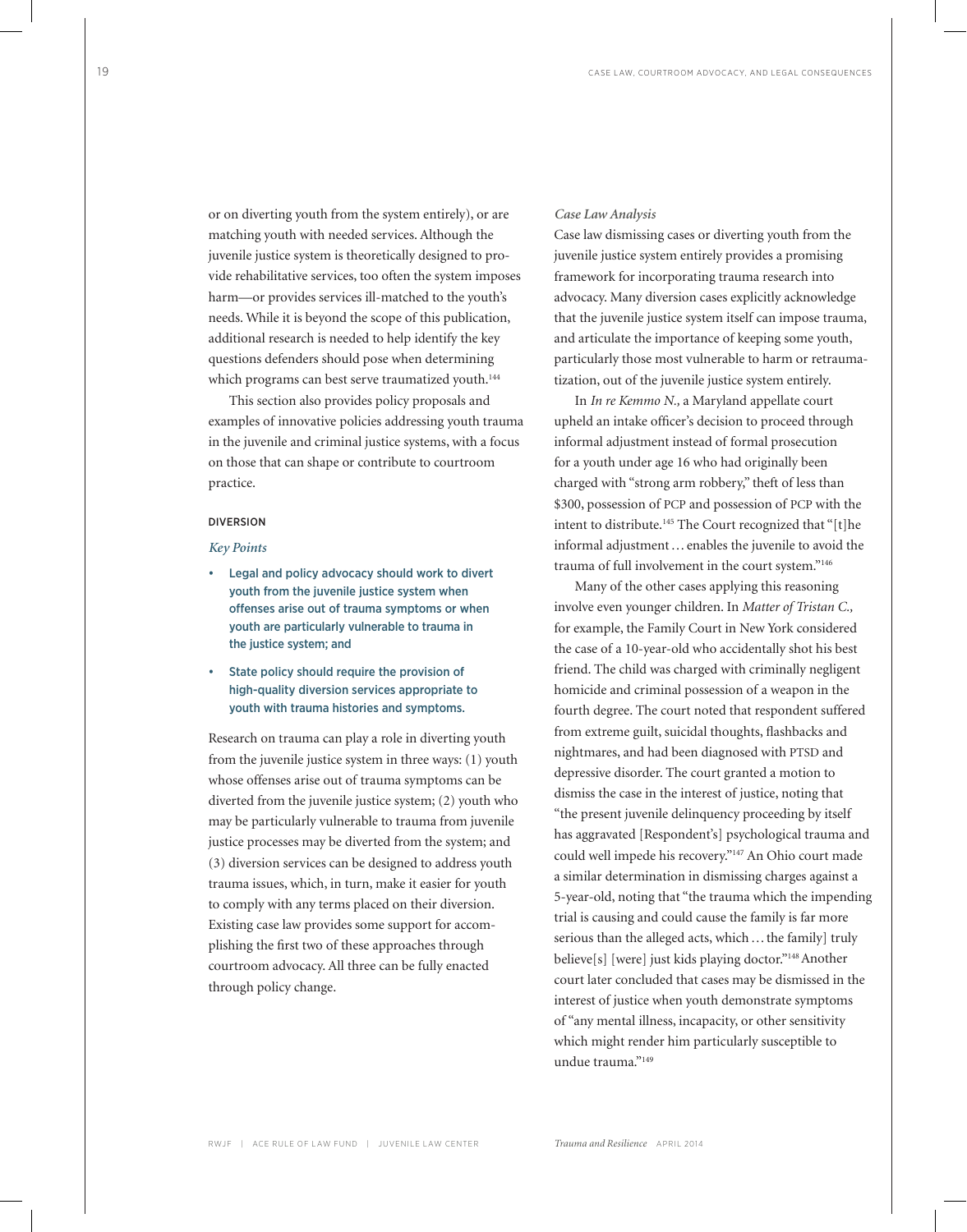#### *Policy Recommendations*

Jurisdictions could further protect vulnerable youth from the trauma of juvenile justice involvement by requiring by statute that youth be diverted from the juvenile justice system and provided with needed treatment for offenses stemming from trauma-related disorders, or when youth might be uniquely vulnerable to trauma in the system. Ideally, treatment provided in lieu of justice system involvement should be administered on a voluntary basis whenever possible, and policy-makers should design the policy to ensure that any diversionary program created does not bring youth into the juvenile justice system who otherwise would not have had such system involvement. Wyoming statute lays the groundwork for such an approach. The law requires judges to recognize and distinguish "the behavior of children who have been victimized or have disabilities, such as serious mental illness that requires treatment or children with a cognitive impairment that requires services from other youth in the juvenile justice system."150

Jurisdictions with existing diversion programs should ensure that such programs are trauma-informed. In many jurisdictions, youth may have their cases dismissed if they comply with certain requirements, such as attending school and going to counseling. If the school is not aware of the youth's trauma triggers and needs, or if the counseling program offered is not appropriate for a child with a trauma history, the youth may fail to comply with the program, and end up in the juvenile justice system. A few jurisdictions have promising models for the provision of effective trauma-informed services. Connecticut law, for example, mandates that the judicial branch "develop constructive programs for the prevention and reduction of delinquency and crime among juvenile offenders."151 The law explicitly requires the services to be tailored to the unique needs of the youth, "culturally appropriate, trauma informed, and provided in the least restrictive environment."152 It also requires that services be provided to families.<sup>153</sup> Colorado also focuses on effective and appropriate treatment with an emphasis on family. Colorado statute requires the

establishment of "family advocacy mental health juvenile justice programs" to:

- (5) Focus on youth with mental illness or co-occurring disorders who are involved in or at risk of involvement with the juvenile justice system and be based upon the families' and youths' strengths; and
- (6) Provide navigation, crisis response, integrated planning, transition services, and diversion from the juvenile justice system for youth with mental illness or co-occurring disorders.<sup>154</sup>

The statute requires data to be reported with respect to "[y]outh and family outcomes" including an assessment of "family and youth satisfaction."155 Providing a strength-based family intervention to youth with trauma histories—and requiring assessments that respond to youth and family input—are particularly promising components of diversion policy. Additional pilot programs and research in this area could help clarify the types of services and interventions that work in diverting youth with trauma histories and symptoms from the juvenile justice system.

#### TRANSFERS TO AND FROM ADULT COURT

#### *Key Points*

- Lawyers should use caution raising a youth's trauma history or symptoms in court, as the information may be relied upon to justify adult court jurisdiction;
- State policies should require high-quality services in the juvenile justice system to address the needs of violent youth with trauma histories and symptoms; and
- State policies should require judges to consider a youth's trauma symptoms or vulnerability to trauma as evidence that the case should be addressed in juvenile court.

Case law regarding juvenile transfer suggests that youth may sometimes be tried in the adult system because the court interprets that the trauma symptoms, history, or risk make the youth too damaged to be safe in the community. For this reason, significant policy advocacy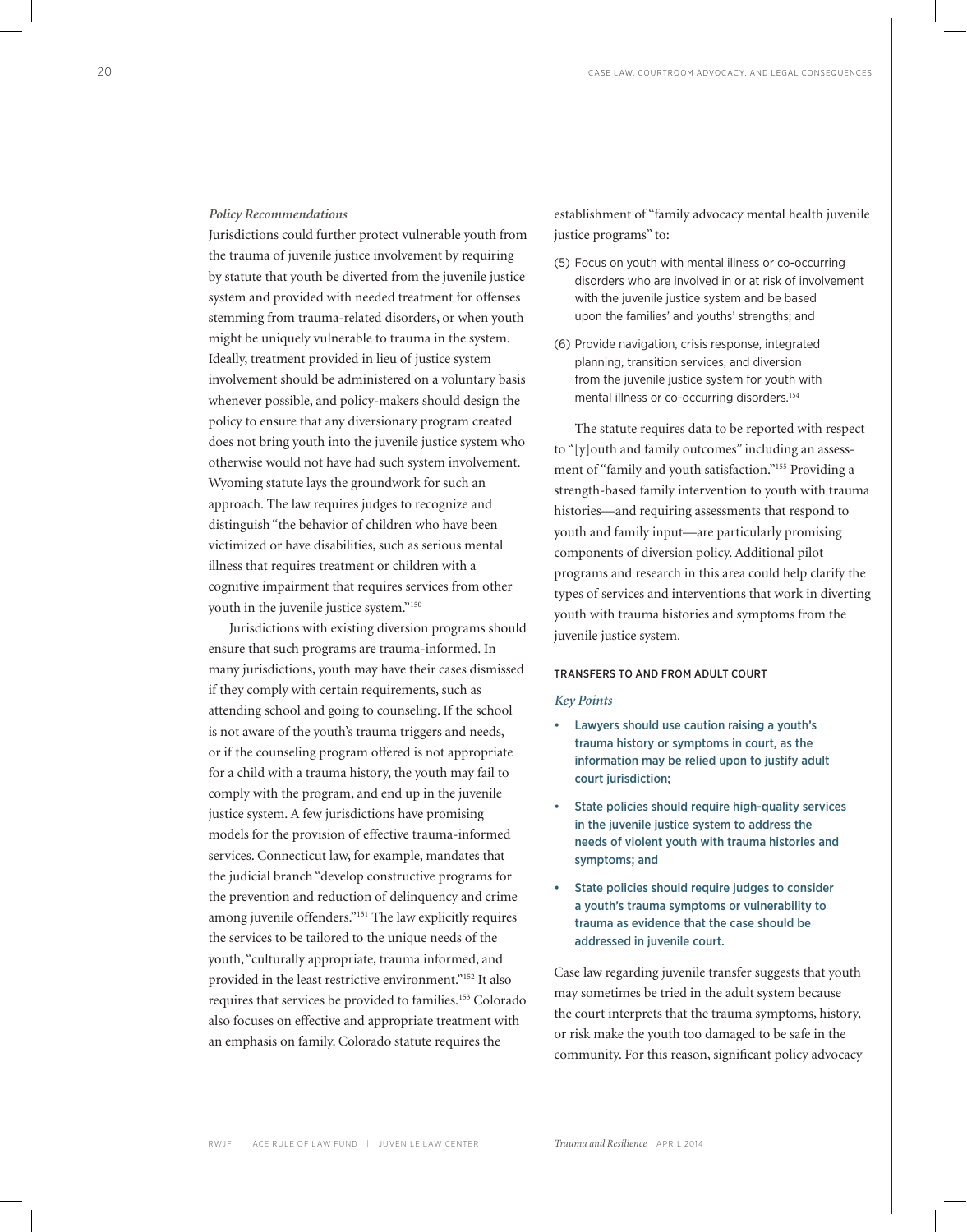is needed before trauma information can reliably support positive outcomes for youth. Policy advocacy can:

- (1) Require high-quality services in the juvenile justice system to address the needs of traumatized youth, particularly those with violent offenses.
- (2) Require judges to consider a child's past trauma, or vulnerability to trauma, as an indication that a case is appropriate for juvenile court.

#### *Case Law Analysis*

Cases regarding the transfer to and from adult court set forth some of the clearest cautions about the use of trauma information in court. In these cases, courts may consider information about a trauma history or traumatic environments as evidence of the youth's risk of becoming dangerous, and to justify keeping youth in adult court.

In *State in Interest of CAH,* for example, the Supreme Court of New Jersey held that two children should be transferred to adult court, in part because of the challenges of rehabilitation for youth with PTSD. 156 In assessing the amenability of the charged youth to rehabilitation, the juvenile court considered expert testimony; one psychiatrist opined that one of the juvenile defendants had been "suffering from a post-traumatic stress reaction" and another opined that the other defendant "had an adjustment disorder that consisted of inappropriate reactions to stress and feelings of insecurity."157 The juvenile court credited these experts in concluding that the youths could be successfully rehabilitated by mental health services in a juvenile detention facility.<sup>158</sup> The New Jersey Supreme Court, however, disagreed. It held that the juvenile court had overestimated the potential for rehabilitation of the youth suffering from PTSD and that the juvenile court's decision had failed to adequately account for "the safety and welfare of the public and the nature of the offense."159 Despite "extensive expert medical testimony"160 suggesting that both juveniles had experienced psychiatric disorders that increased their impulsivity at the time of their crimes, New Jersey's high Court characterized the juvenile's conduct as "purposeful,"<sup>161</sup> "calculated,"<sup>162</sup> "premeditated,"<sup>163</sup> and deserving of more stringent punishment reserved for "volitional, deliberate and nonimpulsive behavior."164

Similarly, in *United States v. Sealed Appellant,* the United States Court of Appeals for the Fifth Circuit upheld a trial court's decision to transfer a juvenile with PTSD to adult criminal court.<sup>165</sup> The appellate court explained that the 15-year-old had a high risk of future violence, as evidenced by his history of anger management problems, his residence in a violent community with exposure to gangs, the high availability of drugs and firearms in his community, and his family instability and lack of support.<sup>166</sup> Thus, the trial court's justification for transferring the youth to adult court rested, in part, on the youth's continued exposure to potentially traumatic experiences.<sup>167</sup>

These two cases are not representative of the response in all jurisdictions. However, they do highlight the risk that childhood trauma will influence judges to see youth as dangerous and incapable of rehabilitation in the juvenile system—and the need for policy advocacy to create a framework in which a child's trauma is cause for treatment rather than punishment.

#### *Policy Recommendations*

As a baseline policy matter, courts will not feel confident deciding that youth should be in the juvenile justice system unless the system itself has strong mental health programming with demonstrated success for youth with complex trauma. Evidence-based programs that can show positive outcomes for youth who have committed violent offenses will likely increase the odds that judges will rely on the juvenile system for such youth.

To the extent that states impose adult court jurisdiction on juveniles, policies can help to ensure that trauma information is not misused in transfer decisions. For example, statutes could require judges to consider a child's trauma history, symptoms, or risks as evidence supporting juvenile court jurisdiction. In the context of a juvenile detention statute, for example, Colorado law requires the court to consider "the risk to the juvenile caused by his or her placement in an adult jail, which risk may be evidenced by mental health or psychological assessments or screenings made available to the district attorney and to defense counsel" when making the initial determination about whether to detain a child. The statute also requires consideration of "[t]he relative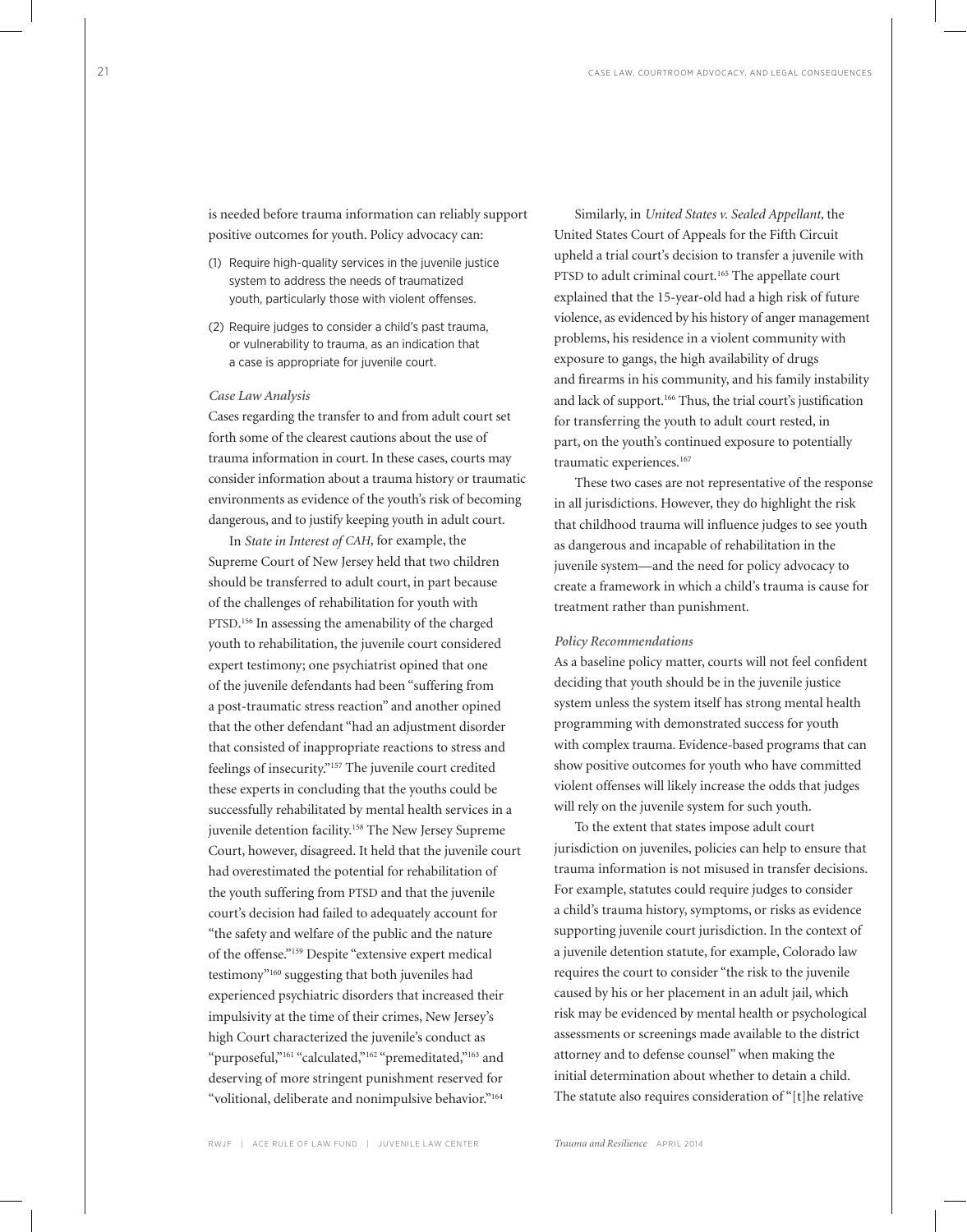ability of the available adult and juvenile detention facilities to meet the needs of the juvenile, including the juvenile's need for mental health and educational services,"<sup>169</sup> and "any emotional and psychological trauma" the child has experienced as one factor in the detention decision.<sup>170</sup> A similar statute could govern transfer decisions, to ensure that the transfer decision responds to the child's trauma experience and treatment needs. The language on the child's history, however, would be more effective if the law made clear that trauma could only be considered as a mitigating factor.

#### TRAUMA AS A DEFENSE

#### *Key Points*

- Legal and policy advocacy efforts should work to establish a "battered child syndrome" defense;
- The defense should be applied to youth with various stress-related disorders; and
- The defense should be applied even when the victim was not the abuser.

Youth may sometimes react violently because they experience trauma triggers. Case law in some jurisdictions recognizes this as a defense, but only when the victim was the abuser. As a policy matter, jurisdictions can shore up such arguments by (1) establishing a trauma-related defense; (2) applying the defense not only to youth with diagnosed post-traumatic stress disorder, but also to those with other stress-related disorders; and (3) applying it beyond the situation of the child's abuser.

#### *Case Law Analysis*

Some jurisdictions have recognized battered child syndrome as a defense in manslaughter or murder cases. These cases recognize the clear impact traumatic stress symptoms can have on a young person's actions. Courts apply this reasoning when the abused child harms or kills an abuser, and generally do not apply it when PTSD symptoms are at play in violence against a stranger or an individual who was not implicated in prior abuse. In *State v. Hines*, for example, the Superior Court of New Jersey held that testimony regarding the defendant's PTSD was admissible as "directly relevant to the issues of the honesty and reasonableness of defendant's purported belief that she had to resort to deadly force in order to repel the victim's [her abusive father's] assault."<sup>171</sup> The court observed that certain PTSD symptoms, like "hypervigilance and re-experiencing of prior trauma, are particularly relevant to claims of self-defense by a person afflicted with PTSD because these symptoms can affect a person's state of mind when confronted with a situation similar to the initial traumatic event."<sup>172</sup>

Similarly, an Arizona appellate court found that expert testimony regarding battered child syndrome was admissible in defense of a child who had shot her mother; it helped to explain that victims "live in a state of constant fear of unpredictable violence and abuse."173 The court concluded that "examples of the terrible and degrading physical and emotional abuse suffered by the juvenile [defendant] and her younger sister" were admissible to show how "such a mental state would cause someone to do an act otherwise violative of her own moral standards."174

In *State v. Janes*, the Washington Supreme Court admitted into evidence expert testimony regarding battered child syndrome in support of the defendant's self-defense argument.<sup>175</sup> After describing the 17-year-old defendant's history of severe abuse and abandonment, the Court explained that this type of "chronic abuse," which results in PTSD, is " 'an extreme stressor that exceeds a child's capacity to cope with it or integrate it into their personality, their awareness, their consciousness.' "176 Victims of a battering relationship live in a hopeless vacuum of "cumulative terror," and hyper-reactivity and learned helplessness are common symptoms. The court explained that "[a]lthough PTSD is classified as a mental disorder, "it is one of the few kinds of psychiatric disorders that is considered a *normal response* to an *abnormal situation.*"177

While the case law provides strong language about the effect of PTSD on a child's mental state, the cases occur in a narrow legal context: children harming or killing abusive adults. For obvious reasons, courts are more likely to use a "battered child syndrome" defense when a child lashes out at his or her abuser than at a third party. Courts underscore that the child's belief in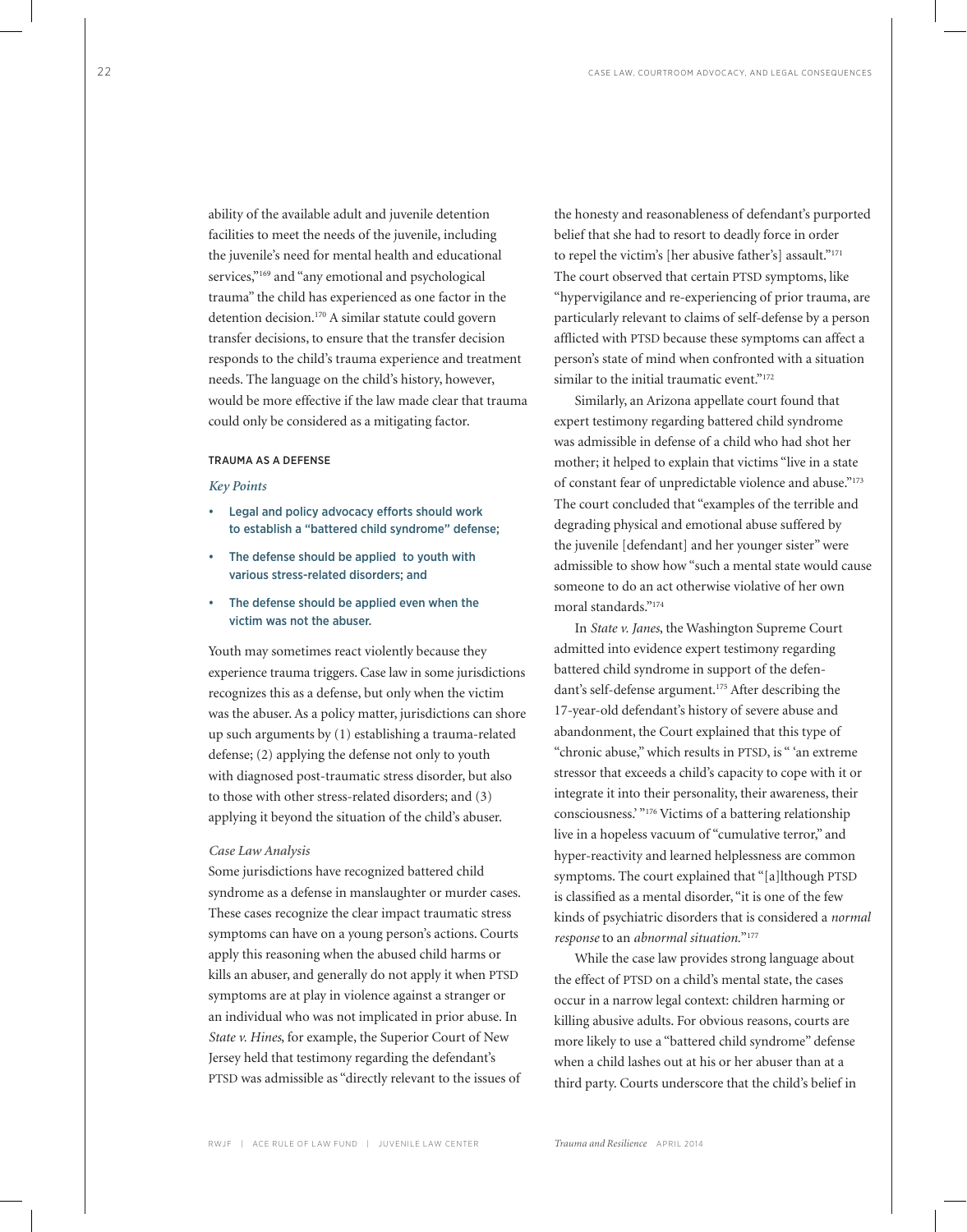imminent danger must be "reasonable at the time" of the offense.178 We found no case law to suggest that courts would be responsive to such an argument as applied to a victim who was not in some way a wrongdoer.

#### *Policy Recommendations*

The requirement of a "battered child defense" can also be written into state law. In doing so, policy-makers can work to broadly construe the relevant diagnosis to include childhood stress disorders other than PTSD, and to broadly construe the factual circumstances in which such a defense may apply.

#### TRAUMA IN SENTENCING AND DISPOSITION

#### *Key Points*

- Lawyers should recognize that trauma evidence at sentencing or disposition may be interpreted to justify longer or harsher sentences;
- State policies should ensure that high-quality mental health interventions are available in the juvenile justice system and in the community to respond to youth who have been traumatized, particularly those who have committed violent offenses;
- State policies should require judges in adult court to consider youth trauma as a mitigating factor in sentencing; and
- State policies should require judges in juvenile court to consider community-based treatment for youth with trauma symptoms.

Case law is mixed on whether trauma information acts as mitigating or aggravating evidence in sentencing and disposition determinations. When a judge is choosing between two long sentences, trauma may be more likely to be understood as mitigating evidence. In contrast, when the lesser sentence will be short, or when the youth will be placed in the community, a child's past history of trauma may instead be seen as an indication that the child is a risk to public safety. State policy can support a thoughtful use of trauma information at sentencing by: (1) ensuring that high-quality mental health interventions are available both in the juvenile justice system and in the community for traumatized youth, particularly those who have committed violent offenses; (2) requiring that trauma be understood at sentencing or disposition as a mitigating, rather than aggravating, factor in the adult system; and (3) requiring that judges in the juvenile justice system consider whether a youth who acted out because of a trauma history or trauma symptoms could be served through a mental health diversion program or a community-based intervention rather than secure placement.

#### *Juvenile Life Without Parole*

Evidence about a youth's trauma history and symptoms is particularly valuable in sentencing hearings that contemplate life without parole. Perhaps because the consequences will include long terms of imprisonment regardless of the outcome of the case, opinions on juvenile life without parole tend to recognize defendants' trauma histories as mitigating evidence. As the Supreme Court explained in *Miller v. Alabama*, an individualized determination of the defendant's circumstances, including the child's exposure to trauma, is vital before a life without parole sentence can be imposed. According to the Court, proceeding without an individualized assessment unconstitutionally precludes the sentencer from considering the "family and home environment that surrounds [the youth]—and from which he cannot usually extricate himself—no matter how brutal or dysfunctional."179 This language not only recognizes the importance of a defendant's trauma history, but also that such experiences are particularly relevant to assessing culpability for youthful offenders, who have little or no control over their environments.

Even prior to the *Miller* decision, other courts recognized the importance of childhood trauma to juvenile life without parole sentences. In *U.S. v. Juvenile*, for example, the Ninth Circuit Court of Appeals overturned a sentence imposed by the district court for several reasons—among them that the lower court had "utterly failed to consider [the juvenile defendant's] own history of victimization."<sup>180</sup> The Ninth Circuit went on to describe the progress that the child had made since the time of his involvement with the justice system, and to conclude that "[g]iven [his] serious needs, the implicit expectation that he would respond instantly to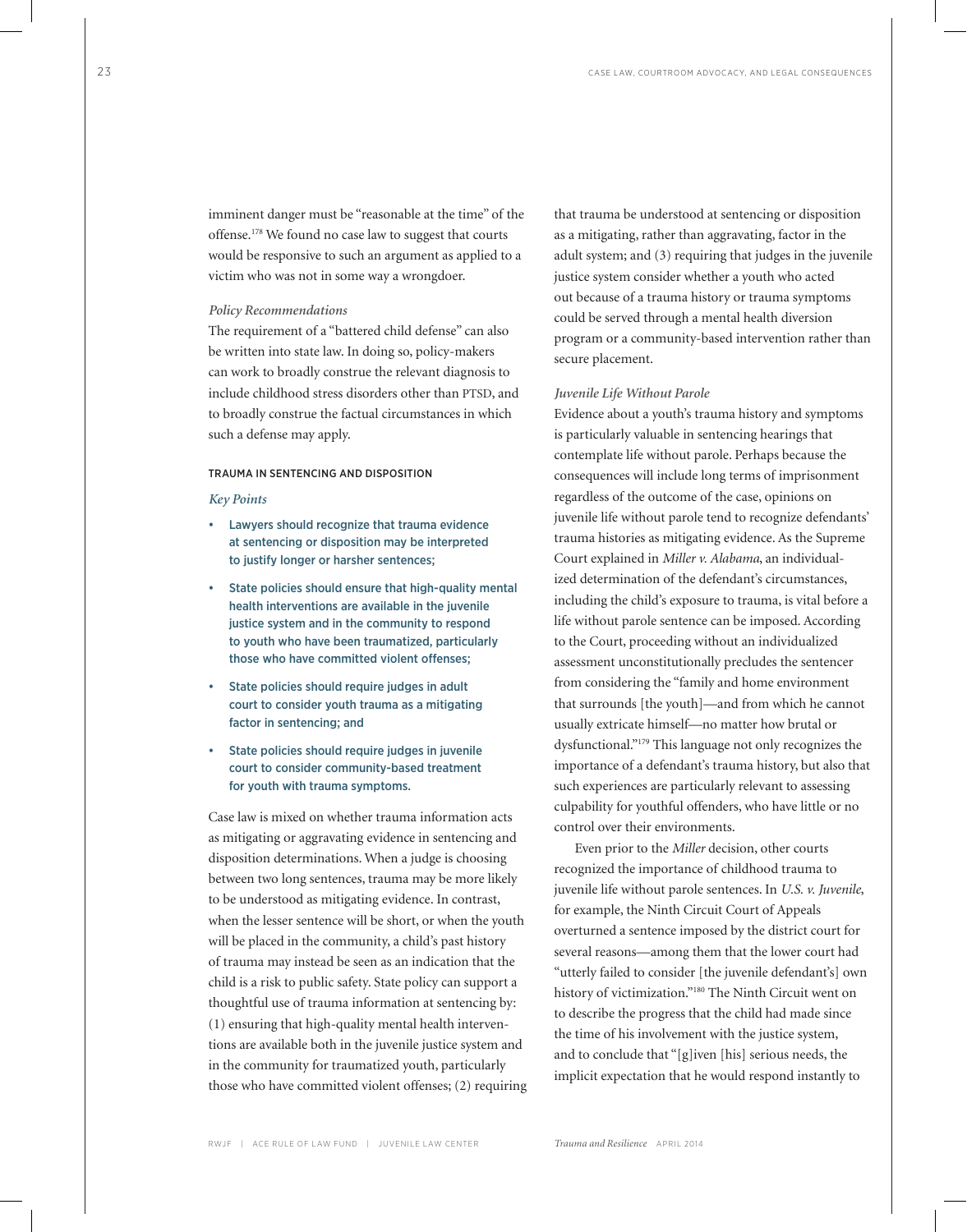treatment is patently unreasonable and shows a startling lack of understanding or appreciation for either trauma or adolescent psychology."181 Similarly, in 2009, striking a life without parole sentence in a nonhomicide case, California's Court of Appeal for the Fourth District gave deference to expert testimony that PTSD can cause "a heightened awareness of potential threats, coupled with a powerful impulse to protect oneself from real or perceived threats, particularly life-threatening ones."<sup>182</sup> The court ultimately held that the defendant's sentence was unconstitutionally harsh based, in part, on the fact that the defendant's mental illness, including PTSD, meant that his "mental functioning and behavior was diminished *beyond* that typical of a 14-year-old."<sup>183</sup>

In the context of life without parole, courts must, and do, consider trauma as a mitigating factor. The open question is whether this reasoning can be extended to other sentencing contexts.

*Determinations Under Sentencing Guidelines* Even prior to *Miller*, at least a few courts recognized that childhood experiences may be relevant to sentences under the federal sentencing guidelines. Both the Ninth Circuit and the D.C. Circuit have recognized that "youthful lack of guidance" may justify a downward departure in a sentence (or reduced sentence) when "a past condition ... may have led a convicted defendant to criminality."184 The Ninth Circuit explained that a "[l]ack of guidance and education, abandonment by parents and imprisonment at age 17 constitute the elements of this mitigating circumstance."<sup>185</sup> In recognizing the departure, but refusing to apply it to an adult defendant, the D.C. Circuit Court emphasized that the defendant could have "left and gone away from this as he became an adult, and therefore I don't see any basis for any departure."186 In contrast, as the Supreme Court recognized in *Miller,* children do not have the option of leaving dysfunctional environments. For that reason, there is a strong argument that family and neighborhood life and exposure to trauma are particularly relevant in sentencing decisions for youth.<sup>187</sup>

#### *Juvenile Disposition*

How trauma information plays out in juvenile dispositions will obviously depend on the jurisdiction, the judge, and the available services. However, in at least some cases, the need for services for past trauma will not outweigh a judge's determination that a child should be placed in a secure facility. In *Matter of Johnny S.*, 188 a New York family court judge considered testimony about a 16-year-old defendant's traumatic early childhood experiences and the role his diagnosed PTSD might have played in his delinquent conduct.<sup>189</sup> The court acknowledged that Johnny was placed into foster care at age four, after being abandoned by his father and his mother, who had a history of substance abuse and incarceration.<sup>190</sup> The court further observed that Johnny "reported being physically and sexually abused and locked in a dark closet for extended periods in a foster home, which was subsequently delicensed."<sup>191</sup> When Johnny returned to his mother's care at age six, he routinely saw her subjected to domestic abuse in the shelters in which they lived. From this experience, he developed PTSD. 192 The court explained that Johnny "perceives his environment as threatening[,…] has difficulty regulating his anger and emotions[, and] acts out through intimidation and violence."193 As a former gang member, Johnny also experienced trauma from the violent and unexpected death of loved ones. In fact, one of Johnny's friends was murdered the same week that Johnny committed both of the acts for which he was ultimately found delinquent; on another occasion, "John was stabbed five times in the upper body."194

Despite this history, the family court placed Johnny in a secure juvenile detention facility rather than a mental health center where he could receive more appropriate treatment.<sup>195</sup> In so doing, the court expressly acknowledged a letter written by the United States Department of Justice to the Governor of New York, which found that the state's detention "facilities provide inadequate treatment planning and services for children with diagnosed mental illnesses, including PTSD."196 Ultimately, the Court decided to place Johnny in a secure setting.<sup>197</sup> Unlike adult sentencing cases, which generally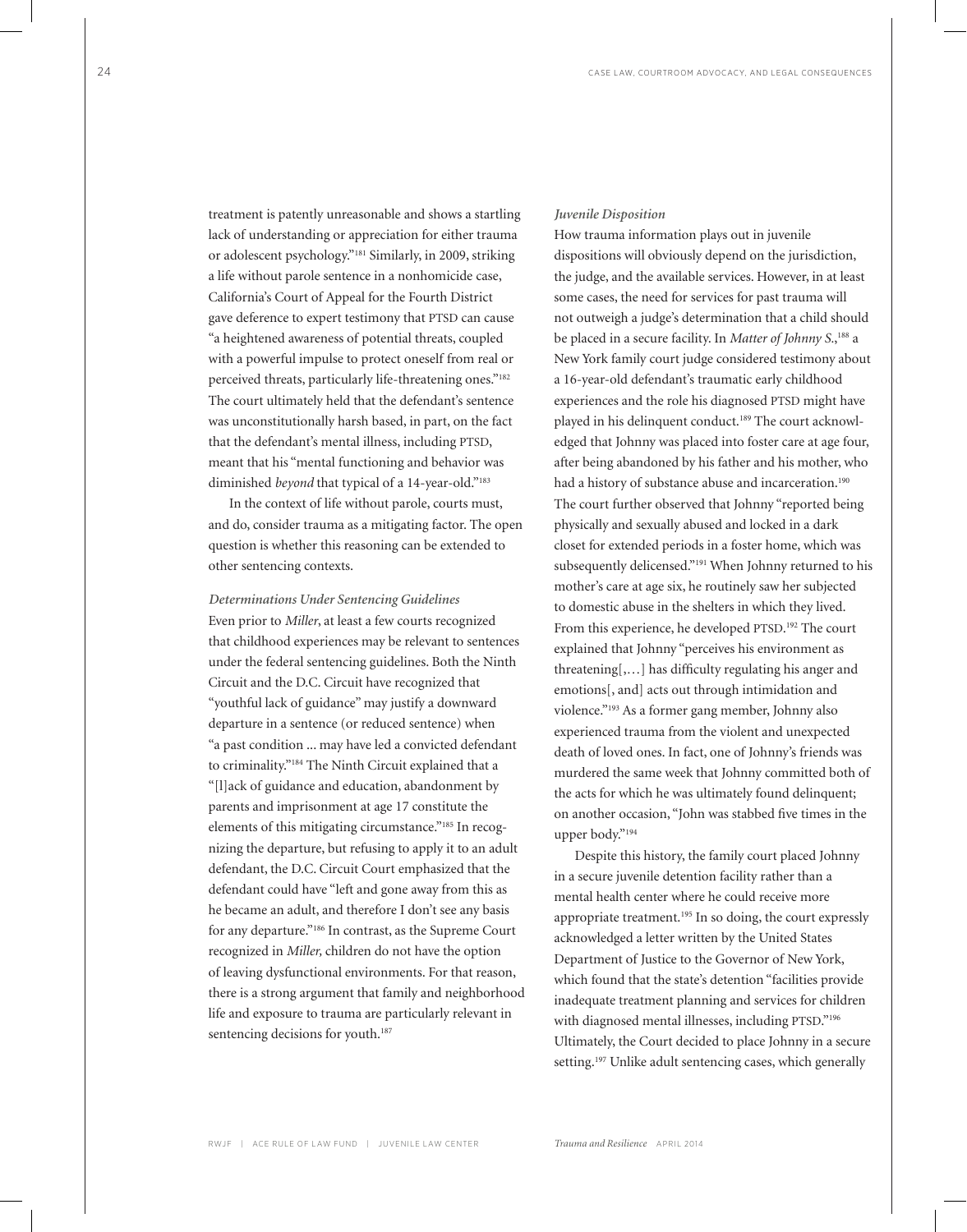impose serious prison time regardless of downward departures, juvenile disposition determinations require judges to make difficult decisions about whether a youth will be safe in a less secure setting. For that reason, in the absence of strong policies protecting youth, there is a risk that information about trauma history and symptoms will be interpreted to support a more secure placement rather than a community-based treatment approach.

#### *Policy Recommendations*

As with our policy recommendations around juvenile court jurisdiction, policy change to support better sentencing outcomes should first and foremost ensure that effective community-based disposition options exist to address the needs of youth, and particularly violent youth, with trauma histories. The existence of such programs may increase the likelihood that judges will place youth in community settings, assured that they are receiving treatment likely to reduce symptoms and decrease the risk of recidivism.

Additionally, adult sentencing laws can explicitly require that trauma be considered as a mitigating, and not an aggravating, factor. A Kansas criminal statute provides an example of how such a law might be constructed. The law recognizes that, if "[a]t the time of the crime, the defendant was suffering from posttraumatic stress syndrome caused by violence or abuse by the victim $\lbrack , \rbrack^{^{^{n_{198}}}$  it is a mitigating circumstance in sentencing. Jurisdictions could broaden this law even further by focusing on the trauma-related behavior without requiring it to be caused by the victim. Similarly, jurisdictions could expand from relying on the narrower diagnosis of PTSD to applying a similar rule to children suffering from other stress-related disorders.

In the juvenile justice system, a similar statute could be created to require judges to consider whether youth who act out because of stress-related symptoms can be served by a mental health diversion program rather than in the juvenile justice system, or a community-based setting rather than a secure placement.

#### TRAUMA IN COMPETENCY DETERMINATIONS

#### *Key Points*

- Legal and policy advocacy should work to ensure that a child's trauma history and symptoms are considered in competency determinations; and
- State policy should ensure that competency assessment tools adequately account for the potential influence of trauma.

Case law is not clear on the extent to which evidence regarding trauma symptoms factors into competency determinations. To address this issue squarely, jurisdictions could require by statute that trauma be considered in competency determinations. Additional research by forensic psychologists on how and when trauma affects competency would provide needed support for such requirements.

#### *Case Law Analysis*

Evidence of childhood trauma may play into competency decisions, but current case law on the issue is sparse. Moreover, existing case law suggests that evidence of PTSD may not be dispositive in competency determinations. In one case, for example, the Michigan Court of Appeals heard evidence regarding a defendant's PTSD, Attention Deficit Hyperactivity Disorder, impulse control disorder, and developmental delay, but ultimately concluded that

respondent's circumstances, standing alone, did not indicate that his mental condition was such that he was unable to understand the nature and object of the proceedings against him and his statements to the court showed a sufficient level of comprehension. Consequently, respondent has failed to establish a plain error in this regard.<sup>199</sup>

To the extent that advocates consider introducing evidence of trauma at the competency stage, they should keep in mind potential risks at subsequent stages in the proceedings, such as the possibility that the information will later influence a judge to place the individual in a secure placement.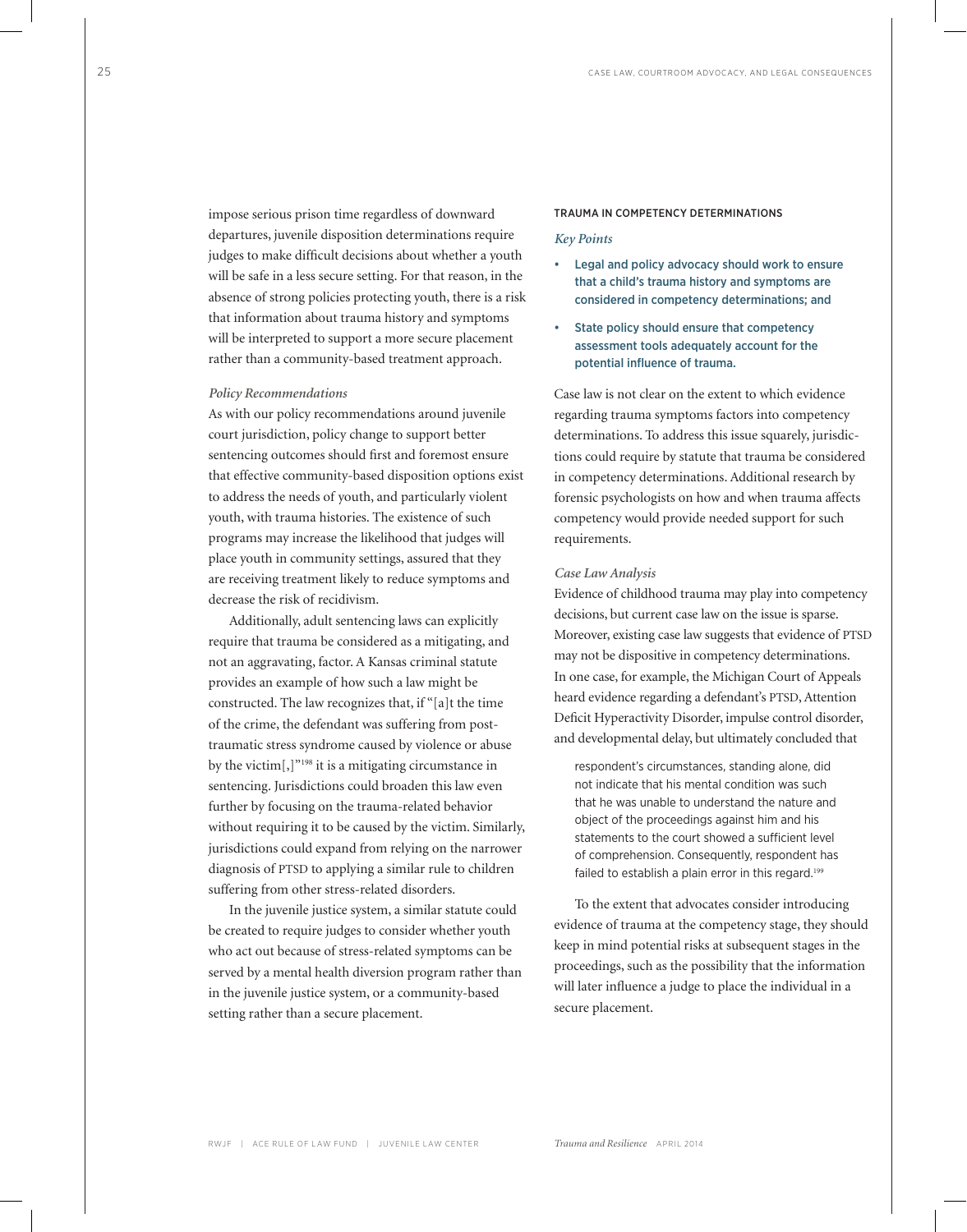#### *Policy Recommendations*

States can clarify this area of the law by requiring in statute that trauma be considered in competency determinations. Relatively recent amendments to the Vermont statute governing juvenile court proceedings have created such a requirement.<sup>200</sup> The comments to the amendments specify that the factors considered in a competency determination "should, in an appropriate case, include, but not be limited to, an analysis of past trauma resulting from abuse and violence, the effects of such trauma, and any continuing presence of trauma."<sup>201</sup> Further research by forensic psychologists could better lay the groundwork for advocates to understand the impact of trauma on competency.

#### TRAUMA IN CONFESSIONS

#### *Key Point*

Legal and policy advocacy should work to ensure that trauma be considered as part of the "totality of the circumstances" test in determining the voluntariness of a confession.

While case law is clear that teenagers are less capable than adults of withstanding coercion in an interrogation, the law is not clear about the effect of trauma symptoms on a youth's susceptibility to coercion. To clarify the law in this area, state policy should specifically require that trauma be considered in the "totality of the circumstances" test for a voluntary confession.

#### *Case Law Analysis*

In determining the admissibility of a confession, courts must look at whether the confession was voluntary in light of the "totality of the circumstances." Courts have long recognized that adolescents are more susceptible to coercion than adults, and that this difference is legally relevant in determining whether a confession was voluntary. Thus, as early as 1948, in the case of *Haley v. Ohio,* the Supreme Court held a 15-year-old's confession involuntary, concluding that "we cannot believe that a lad of tender years is a match for the police in such a contest."202 Decades later, the Court applied similar reasoning in *Gallegos v. Colorado*, concluding that a juvenile "cannot be compared with an adult in

full possession of his sense and knowledgeable of the consequences of his admissions."203

Few published cases address the role of trauma in the voluntariness determination. In one case, however, a California appellate court did factor in a youth's PTSD as part of the "totality of the circumstances" analysis. The expert had opined that "an adolescent who had suffered trauma would operate at a lower level than an adolescent with a normal developing brain."204 The court agreed that the youth's trauma history and symptoms were relevant, but ultimately concluded that the confession was voluntary.<sup>205</sup> It is not clear how this argument would be treated in other jurisdictions, or what type of expert testimony would be needed to make this case successfully. Additionally, in a bench trial, raising PTSD on a motion regarding the voluntariness of a confession puts the information before the court, with possible consequences at the adjudication or disposition. As a result, advocates should carefully consider potential pitfalls of raising trauma information at this stage.

#### *Policy Recommendations:*

As a policy matter, advocates can push for statutes that require trauma to be considered in a "totality of the circumstances" test. Such statutes could clarify that trauma can be relevant even when a youth's symptoms do not meet the requirements for a diagnosis of post-traumatic stress disorder, and can suggest the ways in which trauma may make it difficult for youth to withstand the pressures of an interrogation.<sup>206</sup>

#### TRAUMA AND JUVENILE CONDITIONS

#### *Key Points*

- Legal and policy advocacy efforts should strive to place the burden on judges and probation to ensure that juvenile placements and services do not impose further harm or trauma on youth;
- Legal and policy advocacy efforts should strive to place the burden on judges and probation to ensure that services meet the trauma-related needs of youth in all juvenile justice settings; and
- State policies should require youth and family input as part of required assessments of juvenile placements and services.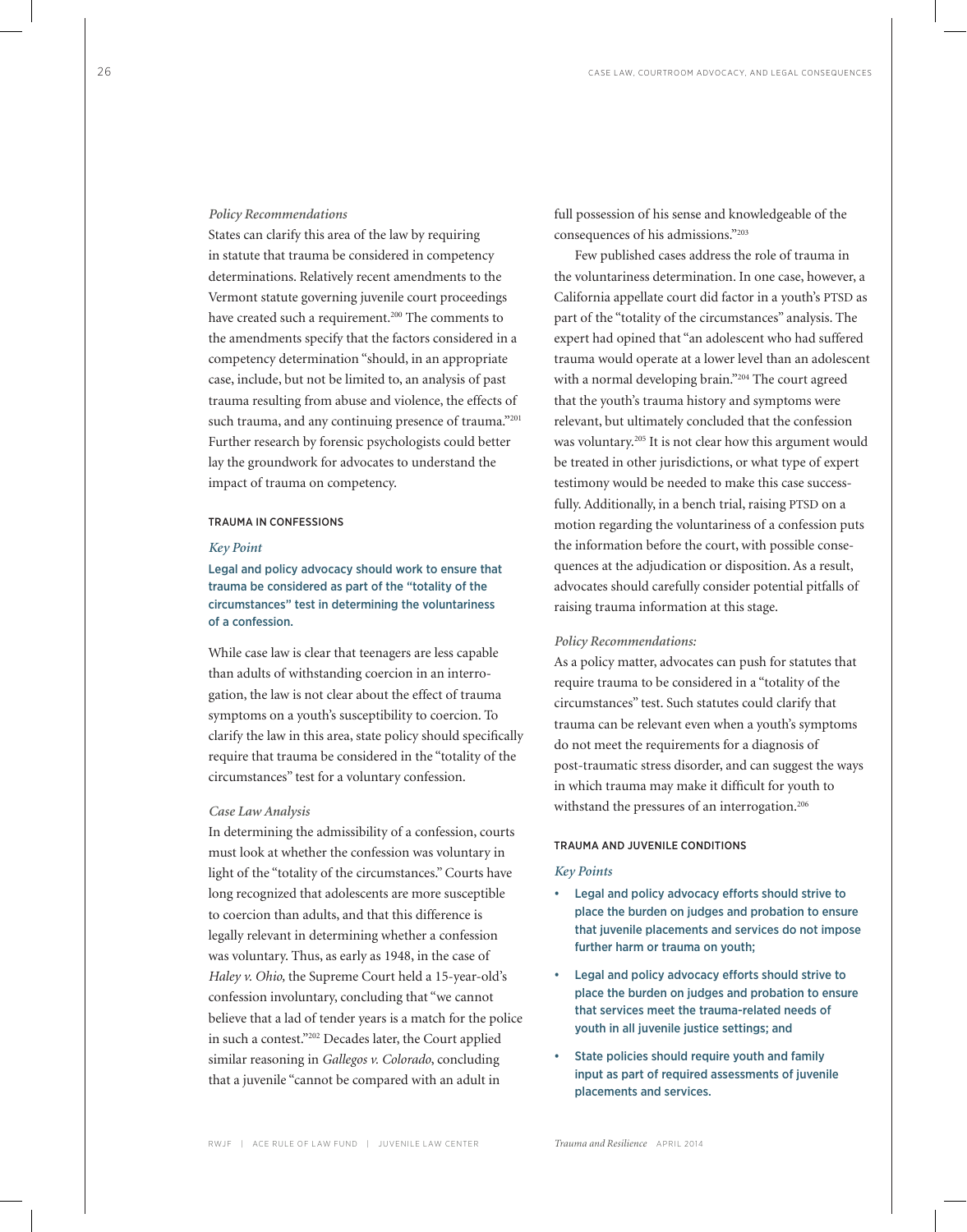Information on trauma should be used to ensure that: (1) juvenile conditions do not impose further trauma on youth; and (2) juvenile justice placements and services respond appropriately to youth with trauma histories and symptoms. While case law provides a solid foundation to support these goals, policy advocacy can codify these approaches, and support them further by requiring strong monitoring, evaluation, and corrective action systems for juvenile justice facilities and services.

#### *Case Law Analysis*

Too often, the juvenile justice system itself causes harm to the youth it is intended to serve. Simply being separated from one's family can be highly stressful. In addition, youth are often traumatized or re-traumatized by harsh conditions such as shackling, strip-searches, and solitary confinement.207 Too often, youth in secure settings also face physical or sexual abuse by other youth or by staff members, and harassment along lines of gender and sexuality.208

It is clear that evidence about trauma can be helpful in constitutional litigation regarding conditions. In assessing the constitutionality of strip searches, for example, courts have recognized that being forced to strip in front of a stranger can be "demeaning, dehumanizing, undignified, humiliating, terrifying, unpleasant, embarrassing, repulsive, signifying degradation and submission"209 and that "children are especially susceptible to possible traumas from strip searches."210

Similarly, courts have recognized the severe harm that can be caused by placing youth in solitary confinement. In one case, for example, a federal court in New York placed great weight on the testimony of numerous experts that solitary confinement would cause serious psychological damage. The court quoted the many expert psychologists and psychiatrists who testified as to the mental health consequences of isolation. As one expert explained, "'[w]hat is true in this case for adults is of even greater concern with children and adolescents. Youngsters are in general more vulnerable to emotional pressures than mature adults; isolation is a condition of extraordinarily severe psychic stress; the resultant impact on the mental health of the individual exposed

to such stress will always be serious, and can occasionally be disastrous."211 Courts have applied similar reasoning regarding the use of restraints,<sup>212</sup> and the problem of sexual and physical abuse and harassment.<sup>213</sup>

That courts recognize that harsh conditions can traumatize youth does not mean that they always prohibit such conditions or hold them unconstitutional. Indeed, in a number of strip search cases, courts justified imposing the strip search despite the trauma it would impose, in the name of protecting incarcerated youth.<sup>214</sup> Nonetheless, evidence, including expert testimony, on the trauma imposed by harsh conditions is sufficiently influential that it can and should play a significant role in conditions litigation.

Case law can also support the argument that youth should receive thoughtful, trauma-informed services, even when in a secure placement. In *In re Johnny S.*, 215 for example, a New York family court judge explained that "there is a substantive due process right to treatment" for those detained by the juvenile court, and that the type and extent of treatment provided must be related to the reason the person is detained.<sup>216</sup> The court further explained that "the conditions of placement may not be punitive nor exclusively designed to incapacitate, but must include treatment and rehabilitation consistent with the needs and best interests of the juvenile."217 This framework can support the argument that a child who has experienced trauma and is demonstrating related symptoms must be given access to appropriate, targeted treatment.

#### *Policy Recommendations*

State policies should protect youth from trauma in placement by prohibiting and severely reducing the use of any interventions that can cause trauma to youth. In the first instance, youth should remain in their own homes or in the most homelike setting possible. To the extent that youth are placed in secure settings, state policies should completely ban the use of isolation,<sup>218</sup> allow strip searches only when there is reasonable suspicion that a youth has contraband that cannot be found or retrieved absent a strip search, and minimize reliance on physical restraints and shackling.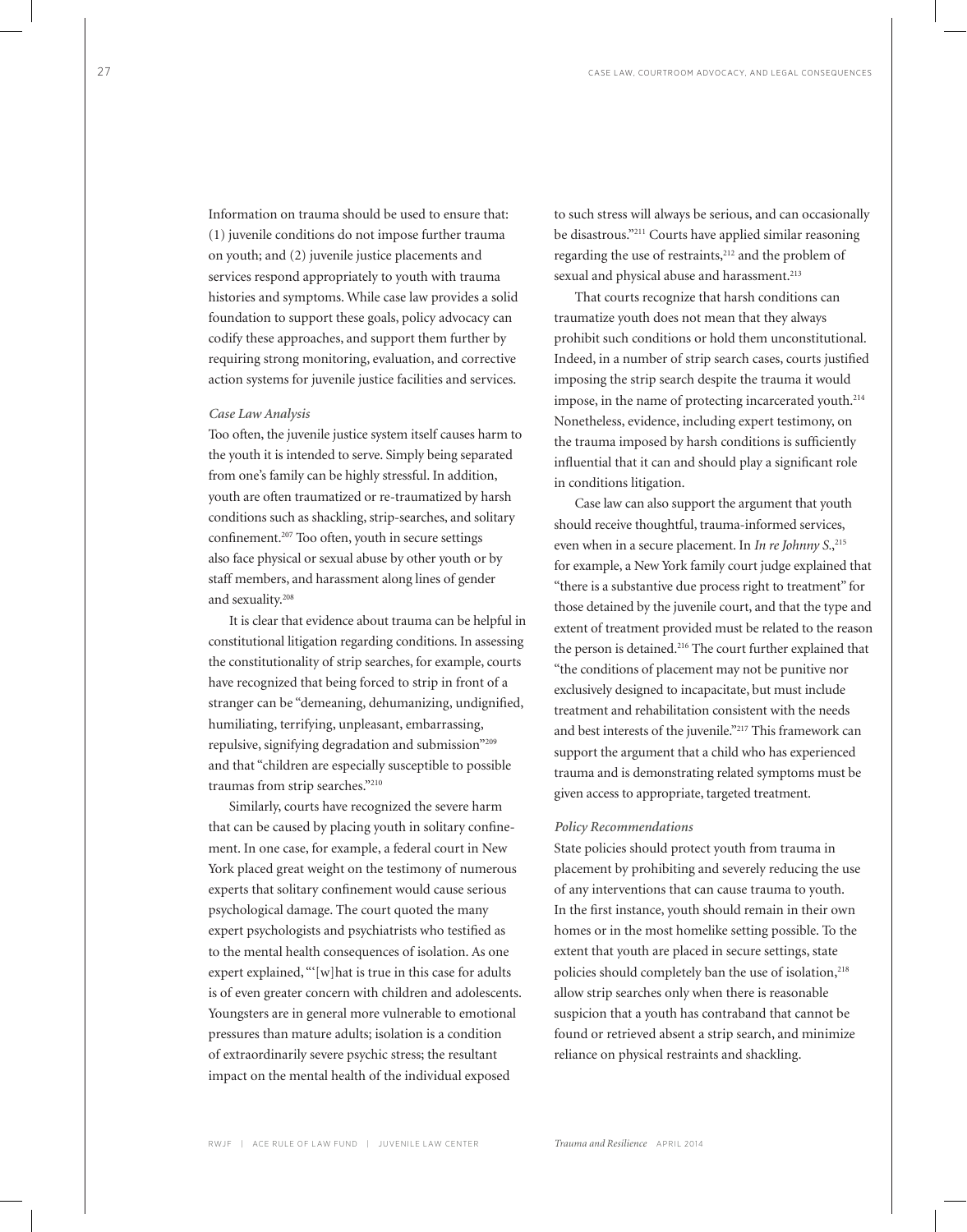State policies also should require positive youth development programs that encourage problem solving, and evidence-based practices to respond to youth who have experienced trauma. These interventions may also minimize the need for more coercive and traumatic interventions.<sup>219</sup>

The burden should be on the Court system and the state to ensure that conditions are rehabilitative and do not cause harm. States can do so by creating strict licensing requirements for facilities, and by ensuring that independent monitors and ombudsmen systems, as well as regular evaluations, capture information about abuse and harm within facilities, and about the quality of care provided.220 Once any information about abuse, harm, or ineffective services arises, policies should require immediate corrective action.<sup>221</sup>

#### Juvenile Justice Recommendations

#### *Courtroom Advocacy Recommendations*

Advocates should consider the risk of introducing evidence of trauma when any of the following exist:

- The case raises public safety concerns and the judge may understand a child's trauma history as an indication of future dangerousness.
- The information will be available to the judge in placement-related decisions, particularly when the placement options will range from secure to community-based.
- No policies ensure that the evidence of trauma history or symptoms is used as a mitigator and not as an aggravator.
- There are insufficient resources to treat the child in the community.

Advocates should accentuate:

- The child's capacity to grow and change, as supported by adolescent development research.
- The child's resiliency factors and strengths, to underscore the likelihood of rehabilitation despite past trauma.
- The availability of treatment in the community that successfully addresses trauma issues.

The trauma that the juvenile justice system, including courts and facilities, can impose, and the potential negative consequences for youth.

#### *Policy Advocacy Recommendations*

- Ensure that there are effective treatments available in the juvenile justice system for youth, particularly violent youth, with significant trauma histories.
- Ensure that such juvenile trauma treatment programs exist in community-based settings.
- Review court proceedings to reduce potential trauma triggers in proceedings themselves, and provide trainings to judges and attorneys to improve interactions with youth and families who have experienced trauma.
- Explicitly require that trauma information be used at various stages of the juvenile or criminal justice system, including: to support diversion programs; to support self-defense claims; and to act as mitigating evidence in transfer, disposition, and sentencing proceedings.
- Ensure that trauma is appropriately accounted for in competency determinations and in assessments about the voluntariness of juvenile confessions.
- Ensure that juvenile dispositions provide treatment and do not inflict further harm on youth.

### Case Law on Trauma and the Child Welfare System

Decisions referring to trauma and PTSD pervade child welfare case law. As a result, this section is far from comprehensive, but instead focuses on cases that suggest key opportunities and cautions for using trauma research in child welfare advocacy.

This section focuses largely on the adequacy of services provided to youth and families. When traumatized youth and families receive treatment that is not trauma-informed, it can lead them to fail to engage in or drop out of treatment.<sup>222</sup> Moreover, it is not uncommon for courts to blame individuals for their failure to comply, despite the shortcomings in the services provided.<sup>223</sup>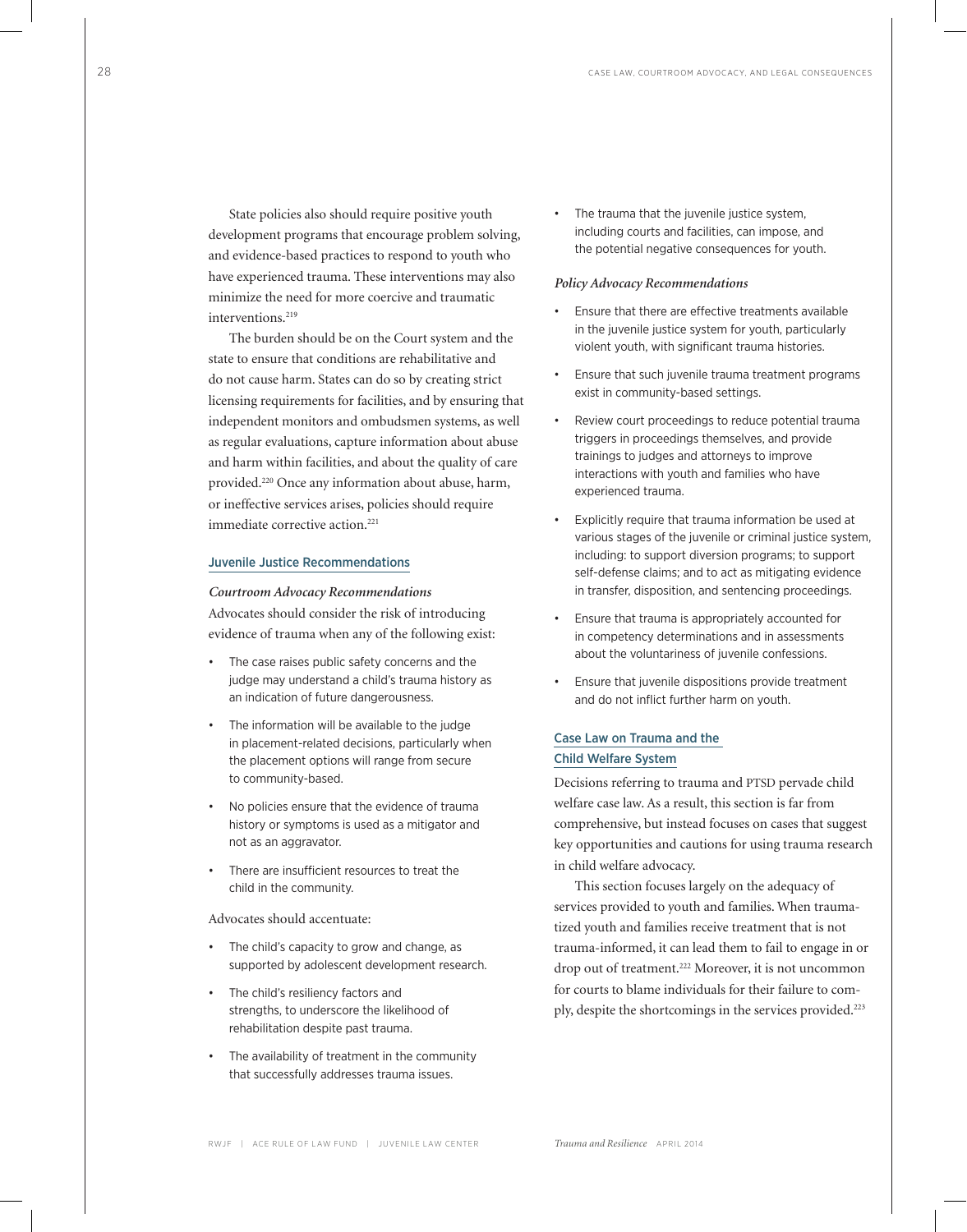When the issue is the child's failure to succeed with services, courts may be—but are not always—more forgiving. When the issue is the parent's failure, courts frequently see the lack of success as evidence that the parent is unfit. We also examine here the possibility that discharge from the system, especially for older youth who have not found permanency, can be traumatic and can trigger retraumatization.

This section highlights cases that set forth an advocacy framework to help make the case for more appropriate services, identifies some of the possible challenges in making these arguments, and makes policy recommendations that may fill in some of the gaps.

#### USING INFORMATION ABOUT TRAUMA TO INFORM THE BEST INTEREST DETERMINATIONS AT PERMANENCY REVIEW HEARINGS AND AT DISCHARGE FROM THE CHILD WELFARE SYSTEM

#### *Key Points*

- Legal and policy advocacy should ensure that youth receive appropriate services to meet their trauma needs, regardless of cost or easy availability;
- State policies should establish clear standards for high-quality trauma-informed services;
- Legal and policy advocacy should strive to place the burden on the Court and the child welfare system to ensure that high-quality services are provided; and
- State policy should require staff training on trauma services and trauma-informed care.

To support a youth's "best interest," the system must respond appropriately to his or her trauma symptoms and needs.224 Systems can do this by: (1) ensuring that the decisions are made based on the child's best interest regardless of the easy availability of such treatment or the reimbursement structure; (2) developing clear standards for the type of trauma-informed services expected; and (3) providing staff with the training needed to respond appropriately to youth who have experienced trauma. The first of these three goals can be accomplished

through courtroom advocacy. All three can, and should, be accomplished through state policy.

#### *Case Law Analysis*

The "best interest" of the child standard provides a strong framework to advocate for youth to receive appropriate trauma-informed services, regardless of the cost or difficulty of finding such services. In framing arguments for such services, advocates should keep in mind the trauma that removing children from their homes causes,<sup>225</sup> and should identify services in their jurisdictions designed to address the needs of youth and families with trauma histories.

The best interest standard can, for example, support a young adult's attempts to keep his or her case open past his 18th birthday and assure that a youth is adequately prepared for discharge before the case is closed. In *In re T.R.J.*, 226 the D.C. Court of Appeals explicitly recognized that the child welfare system could not close out an older youth's case simply because the young man had not succeeded in previous placements. The case provides a legal framework to support an argument for appropriate services even when the services provided to a youth have repeatedly failed. According to the Court of Appeals, T.R.J.'s adolescent depression and suicidal tendencies led him to be unsuccessful at many placements, which in turn led to his exclusion from others. T.R.J., however, clearly articulated his own need for support:

I want a life. I need somebody to help [m]e with my life. I ain't had nobody to care for me since I was a kid, you know, no guidance, no discipline. So how can I just start doing what I've been doing to survive and try to do everything somebody else tells me? It is going to be hard, but I want a life though. I don't want to be afraid or get killed. I don't think I can do it by myself.<sup>227</sup>

All parties agreed that T.R.J. had unaddressed mental health issues. Nonetheless, the child welfare agency closed T.R.J.'s case. T.R.J. filed a motion alleging both that the termination was not in his best interest and that the system had failed to create and execute independent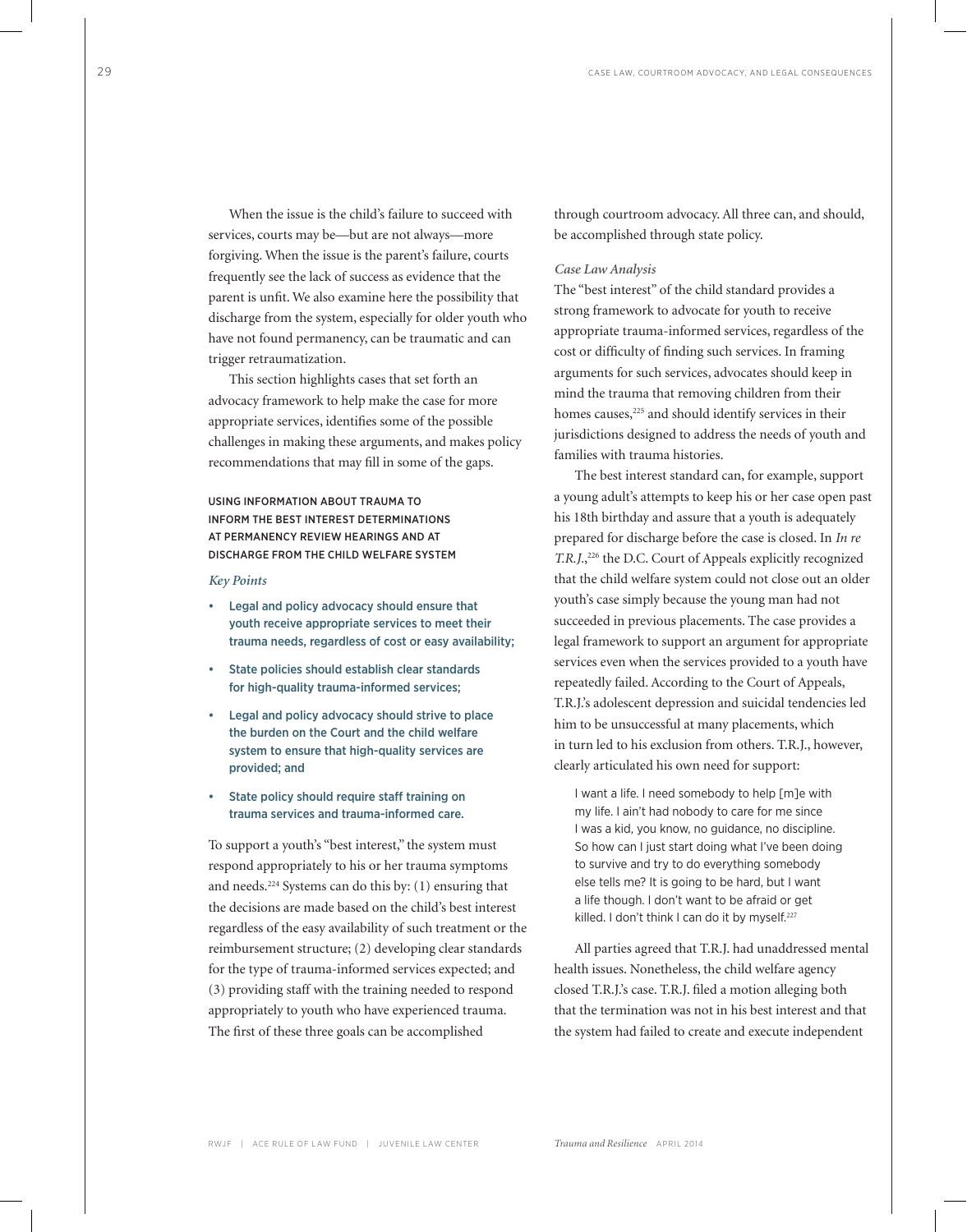living services for him before he aged out of foster care, as required by law.228 The trial court disagreed, concluding that the case should be closed because:

The record in this case reveals that nothing that has been done for [appellant] over the years, including foster placements, group homes, and a costly residential placement, has proved effective. DHS is not required to continue to devise ingenious solutions to a troubled respondent's behavioral problems until it finds one that he decides he likes and will accept. There is a limit to what DHS can be expected to provide and spend on any one respondent at the expense of countless other children with problems equally compelling. In the court's judgment, the limit was reached in this case.<sup>229</sup>

The appellate court reversed and remanded to the trial court, holding that "the best interest of the child must be considered when the court acts to terminate the commitment of a child."230 The appellate court sent the case back to the trial court for the "limited purpose" of applying the best interest standard to T.R.J.'s situation. The appellate court's conclusion suggests that even when youth struggle with court-ordered services, the child welfare system maintains an ongoing responsibility to meet the youth's best interest. In many states, this responsibility extends past the youth's 18th birthday. This may provide advocates with an opportunity to argue for appropriate trauma-informed services, especially for older youth whose trauma issues are often overlooked and who are often blamed for the dearth of developmentally and age-appropriate services.

That the Court raised this question when T.R.J. was old enough to transition to adulthood raises an important point. Trauma issues can affect a child at any point, but are often triggered when youth age out of care. Facing the possibility of being alone, dealing with the challenges of finding housing and health care and managing a budget can all trigger serious concerns about abandonment, and can act as a trauma trigger for older youth.231 It is therefore vital that advocates continue to address trauma issues for older youth, prevent youth from being discharged from care without needed

supports, and work to ensure that their clients have resources to help them address fear and anxiety during the transition planning process.

The notion that the child welfare system must serve the child's best interest by providing services is further confirmed by case law establishing that funding should not be an obstacle to implementing an appropriate disposition. For advocates arguing that a child needs a specific type of treatment at disposition—for example, strength-based trauma-informed services in the home this case law can provide a useful model.

In *In re Tameka M.*, 232 the Pennsylvania Supreme Court considered whether the child welfare system has an obligation to provide resources that are not reimbursable by the state, but are in the best interest of the child—in this case, Montessori school. The court concluded that "in order to vindicate the fundamental statutory right of a dependent child to her own 'protection and physical, mental and moral welfare,'" it could order that "a county agency, and ultimately the county itself, [would] have to pay for [the needed services] through the raising and/ or expenditure of tax revenues."233 In other words, if a reimbursable option is adequate to meet the child's needs, it must be chosen over a nonreimbursable one, but if the only option that adequately serves the individual child is not reimbursable, the state still has an obligation to provide proper treatment. To do anything less would "deprive [the child] of due process and of her fundamental rights under the laws" of the state.<sup>234</sup> The decision further supports ensuring that a youth is provided with appropriate services to address his or her trauma needs, regardless of the funding implications.

#### *Policy Recommendations*

While the case law sets forth a useful advocacy framework, it can only be successful if the treatment available effectively meets the needs of youth. State and federal policies can create the standards and requirements to ensure such treatment. Currently, under the Federal Child and Family Services Improvement and Innovation Act of 2011 (P.L. 112-34), the state must develop and implement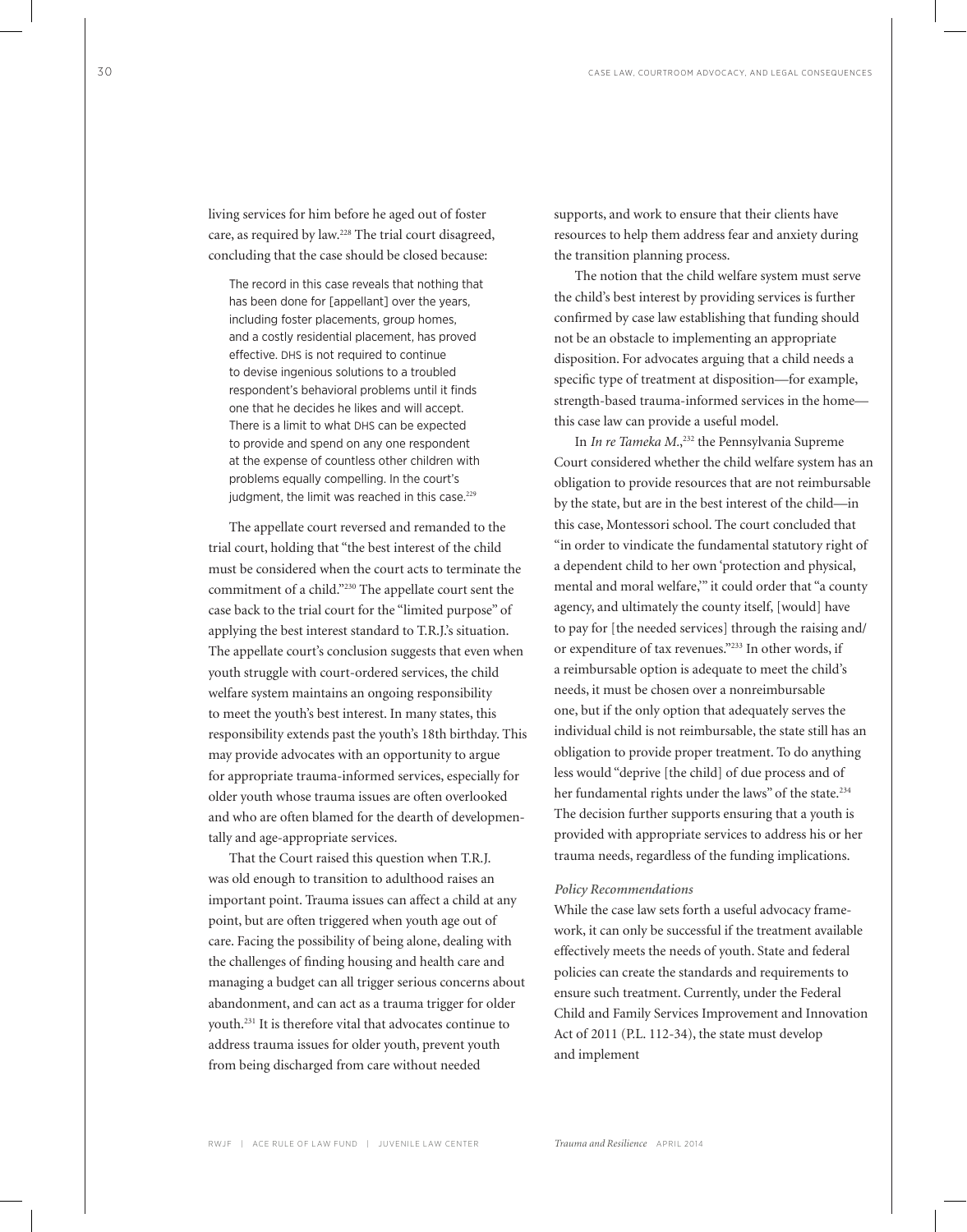a plan for meeting the health and mental health needs of infants, children, and youth in foster care that includes ensuring that the provision of health and mental health care is child-specific, comprehensive, appropriate, and consistent (through means such as ensuring the infant, child, or youth has a medical home, regular wellness medical visits, *and addressing*  the issue of trauma, when appropriate).<sup>235</sup>

The state plan must ensure that the "emotional trauma associated with a child's maltreatment and removal from home" is addressed.<sup>236</sup> This policy provides a good starting place, but more is needed to ensure that effective services are used.

Nebraska statute provides further definition as to what such services should look like.237 Under Nebraska law, a foster care reimbursement rate committee is tasked with creating "a statewide standardized level of care assessment and shall tie performance with payments to achieve permanency outcomes for children and families," with the goal of "maximiz[ing] the utilization of federal funds to support foster care."238 The statute mandates that a "statewide standardized level of care assessment" that is "research-based, supported by evidence-based practices, and reflect[s] the commitment to systems of care and a trauma-informed, child-centered, family-involved, coordinated process."239 By providing more clarity about expectations, Nebraska's law goes further toward setting in place necessary trauma-informed processes and services. However, more detailed requirements for data gathered on services provided, including consumer input from children and families served, and analysis by experts in the provision of trauma-informed mental health care, would even more securely ensure that youth and families are receiving appropriate, effective services.

States can also minimize the risk of trauma by ensuring that youth are not discharged from care without sufficient planning and supports. In a number of states, court rules prevent a discharge from care unless the youth has a detailed transition plan in place addressing housing, education, employment, and health care. These rules can significantly reduce the chance of trauma at discharge from care.<sup>240</sup> Moreover, states should consider

directly addressing the risk of trauma at discharge in transition planning statutes and rules.

Staff training can further support the goal of connecting youth with appropriate trauma-informed services. State policies can require such trainings. Texas, for example, requires training on "trauma-informed programs and services" to be included in all trainings for "foster parents, adoptive parents, kinship caregivers, department caseworkers, and department supervisors."<sup>241</sup> The department also requires caseworkers and supervisors to take an annual refresher training course on trauma-informed programs and services.<sup>242</sup> The program undergoes an annual evaluation of its effectiveness "to ensure progress toward a trauma-informed system of care."243 This model can be replicated in other states, with additional protections: to ensure that such training is effective, systems should rely on independent mental health professionals to develop trainings and assess them regularly to confirm that they are meeting key goals in educating stakeholders not only about trauma, but also about resilience and effective treatment opportunities.

#### CHILD WELFARE PLACEMENTS

#### *Key Points*

- Legal and policy advocacy should seek to place the burden on the courts and the child welfare agency to ensure that no youth placement inflicts harm or trauma on youth;
- Legal and policy advocacy should seek to place the burden on the courts and the child welfare agency to ensure that the placement provides needed nurturing and support, including trauma-informed services; and
- State policy should mandate youth and family input as part of required assessments of child welfare placements.

When a child is placed outside of his or her home, she should be provided with a placement that: (1) does not inflict further harm or trauma; and (2) provides needed nurturing and support. While case law can lay the groundwork for these goals to be reached, strong policies are also needed to ensure that they occur. Policies that provide clear standards for child welfare—and particularly that establish accountability and licensing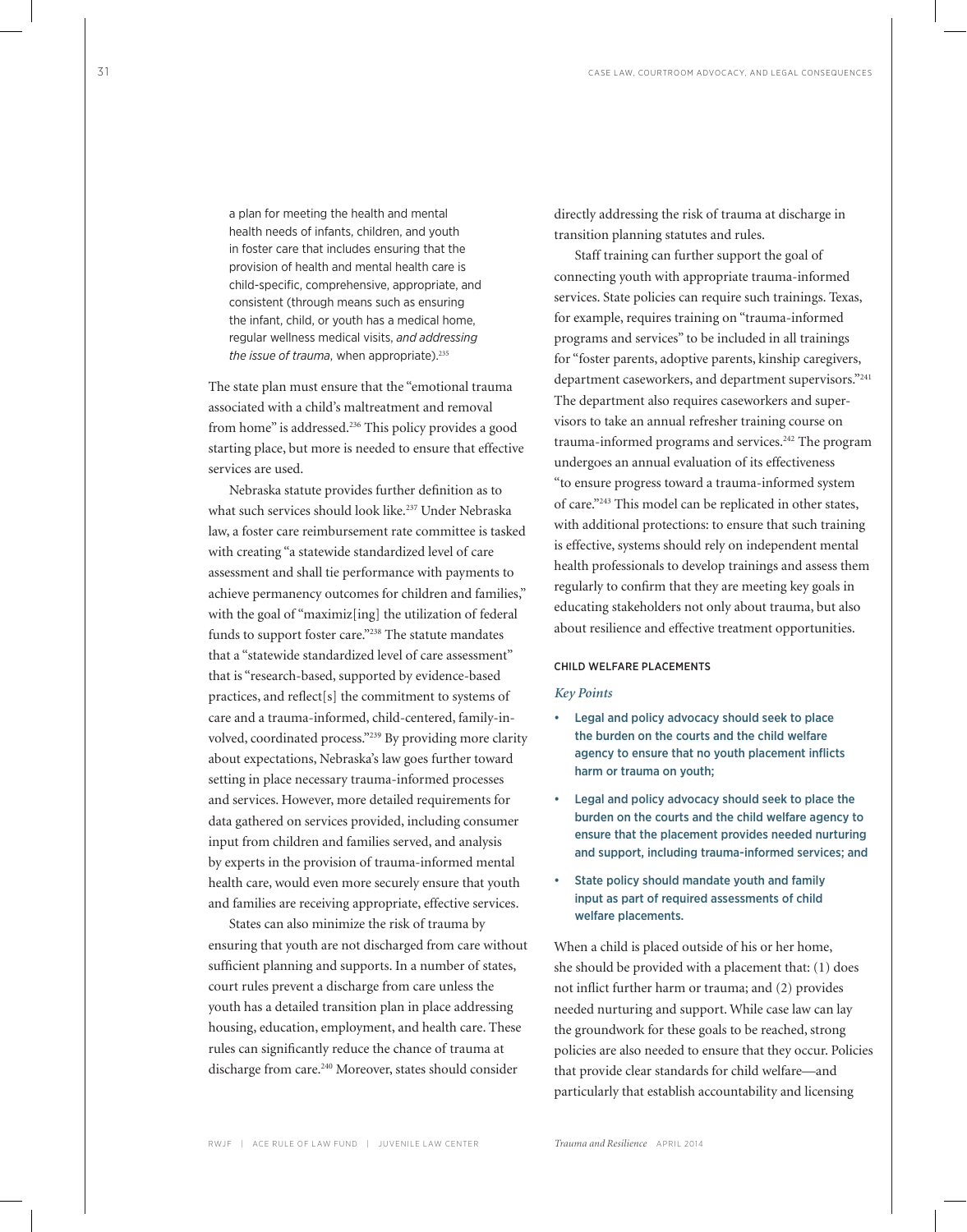requirements for child welfare placements—can help to ensure that such placements provide the care children deserve. Policies also should ensure that all players, including facility staff, are well-trained in trauma-informed care. The burden should fall on the courts and the child welfare agency to assess programs and ensure that they are meeting the needs, including the trauma-specific needs, of youth in their care.

In most cases, the best response for a child who has experienced trauma is to provide services in the child's own home, to the child and to his or her family.<sup>244</sup> However, when children are placed out of their own homes, there are strong substantive due process claims that placements should not impose trauma; and services should address a child's trauma-related needs. In *Doe by Johanns v. New York City Dept. of Social Services*, 245 for example, the Court determined that New York City's practice of keeping children without placements at the city offices during the day, and occasionally overnight, violated both the mandate of the child welfare system as well as the Due Process Clause of the United States Constitution.

The Court described the conditions facing the children, noting that "[t]he children involved in this lawsuit [were]repeatedly kept in city offices during the day, d[idn]'t know where they [would] sleep at night and carr[ied] their possessions from place to place in plastic garbage bags."246 In considering the constitutionality of "such a system of overnight foster care 'placement' which results in the city's continued ability to remove children from their homes without having other homes for them[,]" the Court focused on the stories of individual children, "for whom entering foster care has virtually meant joining the ranks of New York's homeless."247 The Court found that the city was depriving the children of what they were owed: "decent, habitable living conditions, as well as rational decisions about where and how they would live."248 Importantly, the Court focused on child development and the disastrous impact that trauma can have on it:

Children are by their nature in a developmental phase of their lives. If they do not move forward, they move backward. Positive efforts are necessary to prevent stagnation, which, for children, is synonymous with deterioration. The evidence indicates an even more egregious situation. The problems of children who participate in repeated overnights are exacerbated by the experience. Children adjudicated PINS [Persons In Need of Supervision] for truancy have, in the past, not been sent to school. Children who are found to be in need of supervision are unsupervised and go AWOL. The instability which characterizes the night-tonight program is completely contrary to the foster care system's general goal of permanency.<sup>249</sup>

Quoting at length from various expert opinions, the Court emphasized that the consensus view of doctors was that "the multiple overnight experience of these children has a short- and long-term negative effect on their abilities to trust and form stable relationships either in later foster care placement with family members or with other members of society,"250 and further that:

Multiple placements have disastrous effects on the abilities to learn, trust, and relate to others. Such children already made vulnerable by the circumstances are placed at further risk by the vagaries of foster care. Serious retardation in reading, antisocial behavior, apathetic states and defects in socialization have all been compellingly described as a sequel to this experience.<sup>251</sup>

In rendering its decision, the Court observed that "[i]t seems self-evident that the Department of Social Services would not be acting in accordance with its statutory purpose if it caused to be abused or neglected the very children it removed from home because they were victimized by their parents."252 The Court makes clear that the system itself is liable when it causes harm or trauma to children.

The Court also emphasized that the treatment children receive in care must bear a reasonable relationship to the goal of "furthering the best interest of children by helping to create nurturing family environments without infringing on parental rights."253 This language about nurturing family environments provides further support for the argument that the agency has a responsibility to provide appropriate, targeted, care. For youth who have experienced trauma,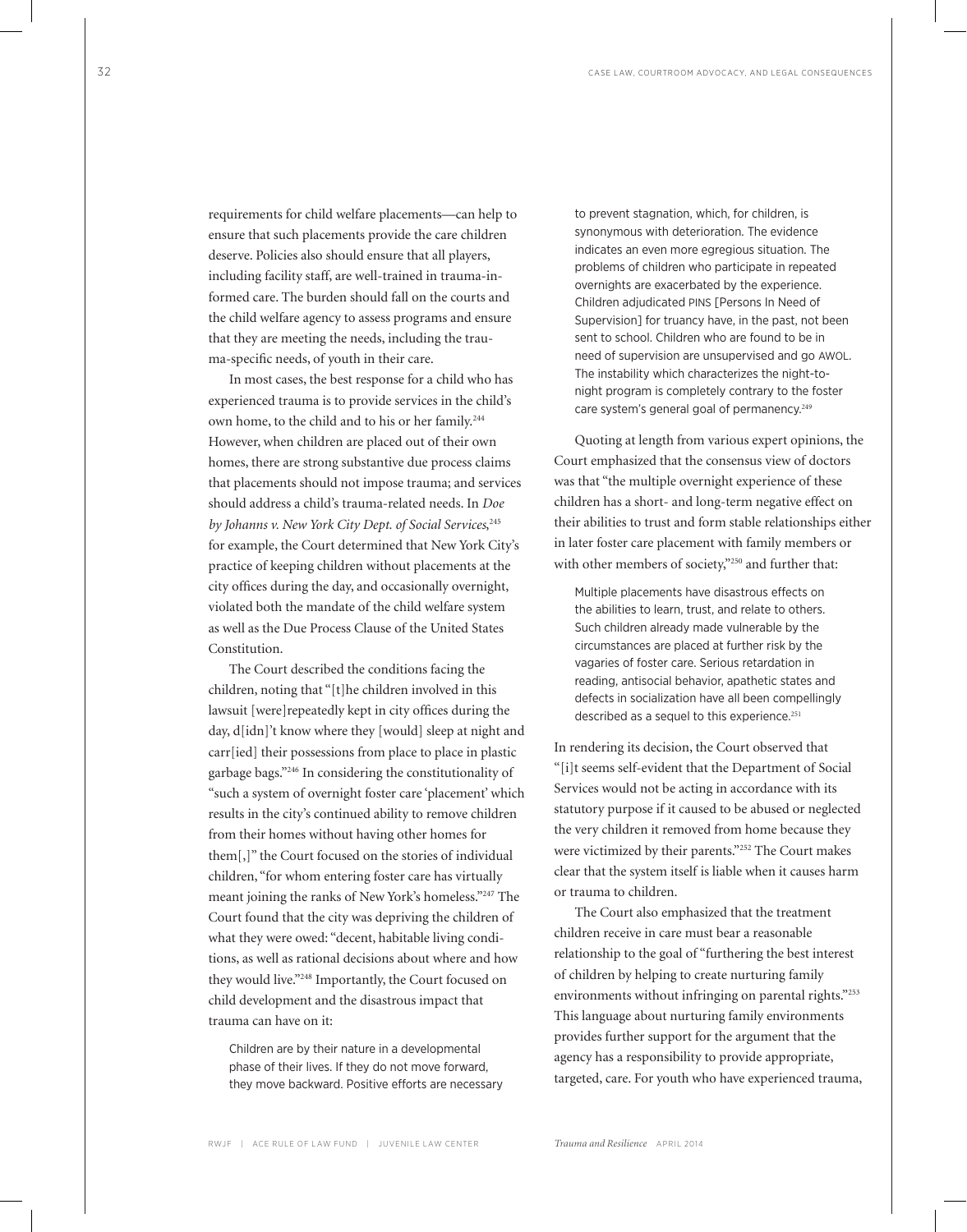this will be best effectuated by providing traumainformed child welfare placements and treatment.

#### *Policy Recommendations*

To ensure that placements are providing nurturing, trauma-informed care—and not inflicting further harm on youth—state policy-makers should establish systems to require high standards of trauma-informed care, and to regularly assess the quality of care in child welfare placements. The policies referred to above that support best interest advocacy also support nurturing placements. Additional policies can specifically set forth requirements for placement facilities. Maryland statute, for example, mandates that all policies or practices used in, as well as the physical environments of, all state facilities are consistent with trauma-informed principles; the physical spaces are evaluated and modified if necessary at least once a year to ensure compliance.<sup>254</sup> To further ensure that children receive quality trauma-informed care, and are not harmed by their child welfare placements, states also should require assessment of such facilities to ensure that they are meeting their goals. These assessments should rely on the input of independent mental health professionals with expertise in trauma, and should include feedback from children and families served by the systems. Policies should make clear that a facility that fails to provide appropriate care, and fails to correct problems, will not continue to be licensed.

#### FAMILY REUNIFICATION AND THE TERMINATION OF PARENTAL RIGHTS

#### *Key Points*

- Legal and policy advocacy should define "reasonable efforts to reunify" to require traumainformed and trauma-appropriate services for both parents and children; and
- State policies should require high-quality services for parents and children affected by trauma to prevent out-of-home placement and support efforts to reunify.

To support families while addressing trauma, systems should: (1) define "reasonable efforts to reunify" to require trauma-informed and trauma-appropriate services for both parents and children; and (2) develop high quality services for parents and children affected by trauma to support them in efforts to reunify. Because current case law frequently justifies removing a youth from his or her parent because of the trauma experienced by the parent, the child, or both, strong state policies will be needed to ensure that these goals are met.

#### *Case Law Analysis*

In numerous published cases, evidence of family trauma is used to justify terminating parental rights. Although these cases more often focus on younger children, they are also relevant to adolescents both because many teenagers in the dependency system become parents, and because many still seek to reunify with their own parents.

Ideally, research around trauma symptoms and trauma interventions should help shape the arguments about the child welfare system's duty to make "reasonable efforts to reunify" a family before terminating parental rights. In at least some cases, however, courts focus on the parent's failure to comply with services offered, rather than the adequacy of services provided. For example, in *In re A.R.*, 255 A.R.'s mother argued that the child welfare system failed to make reasonable efforts to assist her, the parent, in coping with her PTSD—more specifically, that the counseling she received did not address her past sexual abuse. In upholding the termination of parental rights, the Court explained that

in cases involving a parent with known mental health deficiencies, "we have repeatedly found that the Department's failure to provide needed psychological or psychiatric treatment constitutes a failure to exercise reasonable efforts." [Citations omitted.] However, we must determine what constitutes "reasonable" efforts based on the circumstances of the case before us. [Citation omitted.]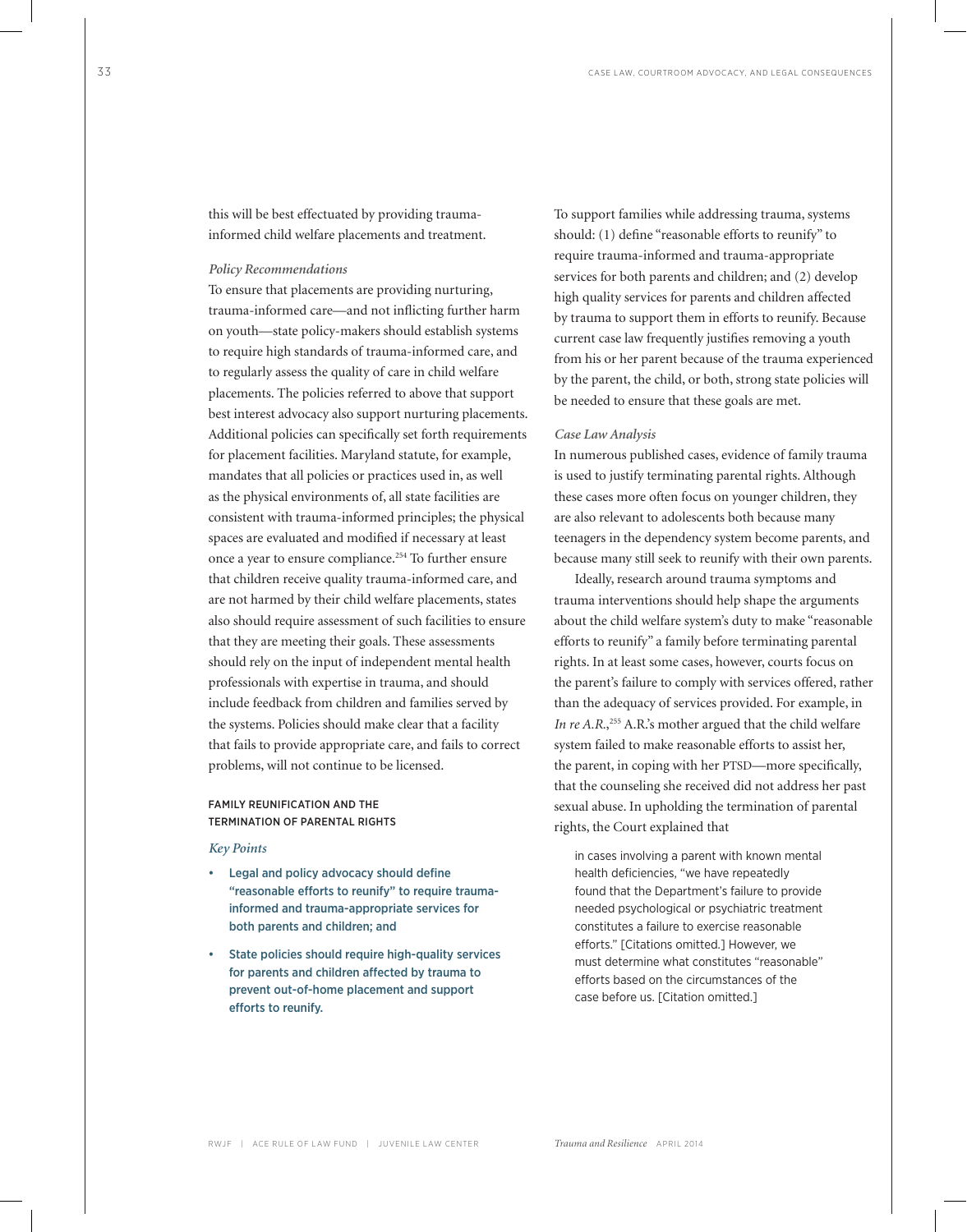We find it interesting that Mother now claims she should have been provided additional counseling, when Mother did not complete the counseling that was provided. Although the trial court found that Mother did substantially comply with the permanency plan as a whole, it specifically found she had not completed the required counseling ... . 256

Research suggests that this behavior is common—parents frequently fail to comply with treatment when it does not account for their trauma histories.<sup>257</sup> Nonetheless, this court's approach suggests that without further policy changes to shore up the implications of the research, advocates may face significant challenges in making the argument in court.

The focus on needed services can be further complicated when both parent and child have significant trauma-related needs. In *In re Aiden S. et al.*, 258 for example, the Connecticut Superior Court considered a mother's willingness and ability to participate in her son, Aiden's, therapy, in assessing whether to terminate her parental rights. Aiden had been exposed to sexual behaviors at home, had been physically (and likely sexually) abused by his mother's boyfriend, and had witnesses domestic violence against his mother. The court focused on the child's need for trauma treatment, as well as the mother's trauma history.

The court noted that during Aiden's "six placements in his first 11 months of foster care, …his "behaviors were marked by extreme aggression, out-of-control conduct and highly sexualized, bizarre behaviors which had put even his sister, Diana, at risk" and had led to a recommendation that he not be placed with his sister, or any other children.259 Eventually Aiden was placed in a foster home where he continued to exhibit extremely violent and inappropriate sexual behaviors, both at home and in school, toward his teachers, foster parents, social workers and other providers.260 During the time he spent at this foster home, Aiden began receiving intensive mental health services.<sup>261</sup> While initial therapeutic attempts were unsuccessful, Aiden thrived after receiving In-home Psychiatric Services for Children and Adolescents (IICAPS), which enabled him to consistently control his anger and defiant behaviors, "using breathing techniques, journaling and other strategies which he learned from

the IICAPS clinicians."262 He also thrived with individualized Trauma-Focused Cognitive Behavioral Therapy (TFCBT), which brought his diagnosis of Adjustment Disorder down to Post Traumatic Stress Disorder.<sup>263</sup>

In terminating Aiden's mother's rights, the Court emphasized that "[i]n order for the TFCBT model to be effective, particularly for a younger child, the caregiver needs to be involved throughout the course of treatment and the child's home environment needs to be stable."264 The Court concluded that "[w]hile the evidence before the Court amply demonstrates that Aiden's current foster home has been extraordinarily committed to supporting Aiden's mental health treatment, the same cannot be said for" his birth mother.<sup>265</sup> Ultimately, the Court found it "inconceivable" that "Aiden could continue his progress in therapy if returned to mother's care."266 The Court focused on the fact that the mother, Erin S., also was "'an extremely traumatized person'" who herself suffered from PTSD and had:

a tragic personal history. Her own mother was drug-addicted through most of Erin S.'s childhood, during which Erin S. was physically and sexually abused by her mother's drug-addicted friends. Subsequently, Erin S. lived with her maternal grandmother and her husband, who were alcoholics. Their household was also turbulent although not actively abusive. Eventually, Erin S. became involved with the fathers of her children, all of whom were physically abusive to her.<sup>267</sup>

The Court detailed all of the ways in which Aiden's mother was noncompliant in the treatment the Court had ordered for her, including participation in services and therapy. The Court also emphasized the degree to which she continued to allow her boyfriend to be involved in her life (including living with him upon his release from incarceration), despite the fact that Aiden had a protective order against him. Ultimately, the Court based the termination decision on the fact that, despite the system's reasonable efforts, she would not be able or willing to participate as significantly as would be necessary in Aiden's therapy. This decision was against the wishes of Aiden, who "expressed his affection for his mother and his desire to return to her care."268 While the case shows a system working hard to meet the needs of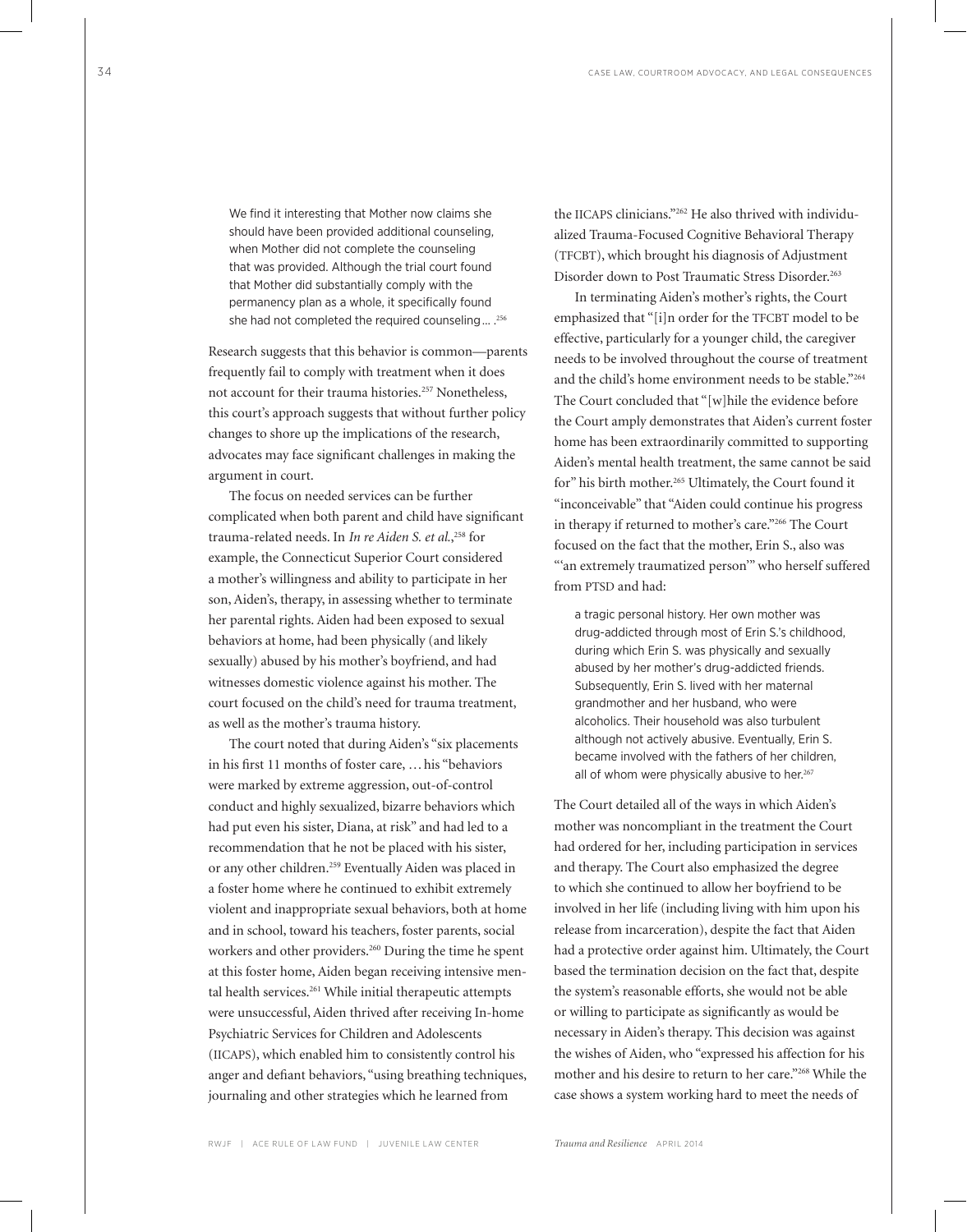children, it leaves open whether a more family-focused intervention might have succeeded in helping both Aiden and his mother with their mutual goal of re-unification.

#### *Policy Analysis*

While there may be situations that require a child to be removed from his or her home, these should be rare. In most cases, efforts should focus on policies that support families—both to prevent child removal in the first instance, and to support reunification once a child has been removed. Connecticut, for example, has established a requirement of "family support centers" to serve as resources for system-involved families and address various needs, including the impacts of exposure to trauma. Each center is a community-based resource "for children and families against whom a complaint has been filed with the Superior Court ... that provides multiple services, or access to such services, for the purpose of preventing such children and families from having further involvement with the Court as families with service needs."269 By statute, each center

shall provide, or ensure access to, appropriate services that shall include, but not be limited to, screening and assessment, crisis intervention, family mediation, educational evaluations and advocacy, mental health treatment and services, including gender specific trauma treatment and services, resilience skills building, access to positive social activities, short-term respite care and access to services available to children in the juvenile justice system.<sup>270</sup>

The legislation is particularly strong, as it emphasizes prevention of child removal, and also sets in place an assessment requirement, establishing that the "Court Support Services Division shall conduct an independent evaluation of each family support center to measure the quality of the services delivered and the outcomes for the children and families served by such center."271 In addition to requiring effective, data informed approaches to prevention services, states should explicitly define "reasonable efforts" as requiring appropriately matched services for an individual child or family's needs, including their trauma-related mental health needs.<sup>272</sup>

#### Child Welfare Recommendations

- Craft arguments around the "best interest" of the child that rely on research regarding effective trauma-informed interventions, and that hold the state to high standards in providing such services, including trauma-informed services to older youth aging out of foster care;
- Craft arguments around "reasonable efforts" to reunify or to achieve permanency, and that hold the state to high standards in providing traumainformed services to both youth and their families;
- When raising information about an individual's trauma—particularly a parent's trauma—focus on effective interventions and the parent's capacity for resilience;
- Require strong prevention programs and services for youth and families that are based on research regarding what works for people with trauma histories;
- Clarify that out-of-home placement should be used only when necessary;
- Ensure that any out-of-home placement provides a nurturing environment and is effective for youth with trauma histories;
- Assess placements and services regularly, relying on the expertise of medical and mental health professionals, as well as consumer input from children and families;
- Withdraw support and licensing from any facility that fails to meet the high standards set forth for trauma-informed services for youth and families; and
- Establish that the child welfare system's efforts are not reasonable if the care provided to youth and families is not appropriate for their traumarelated needs.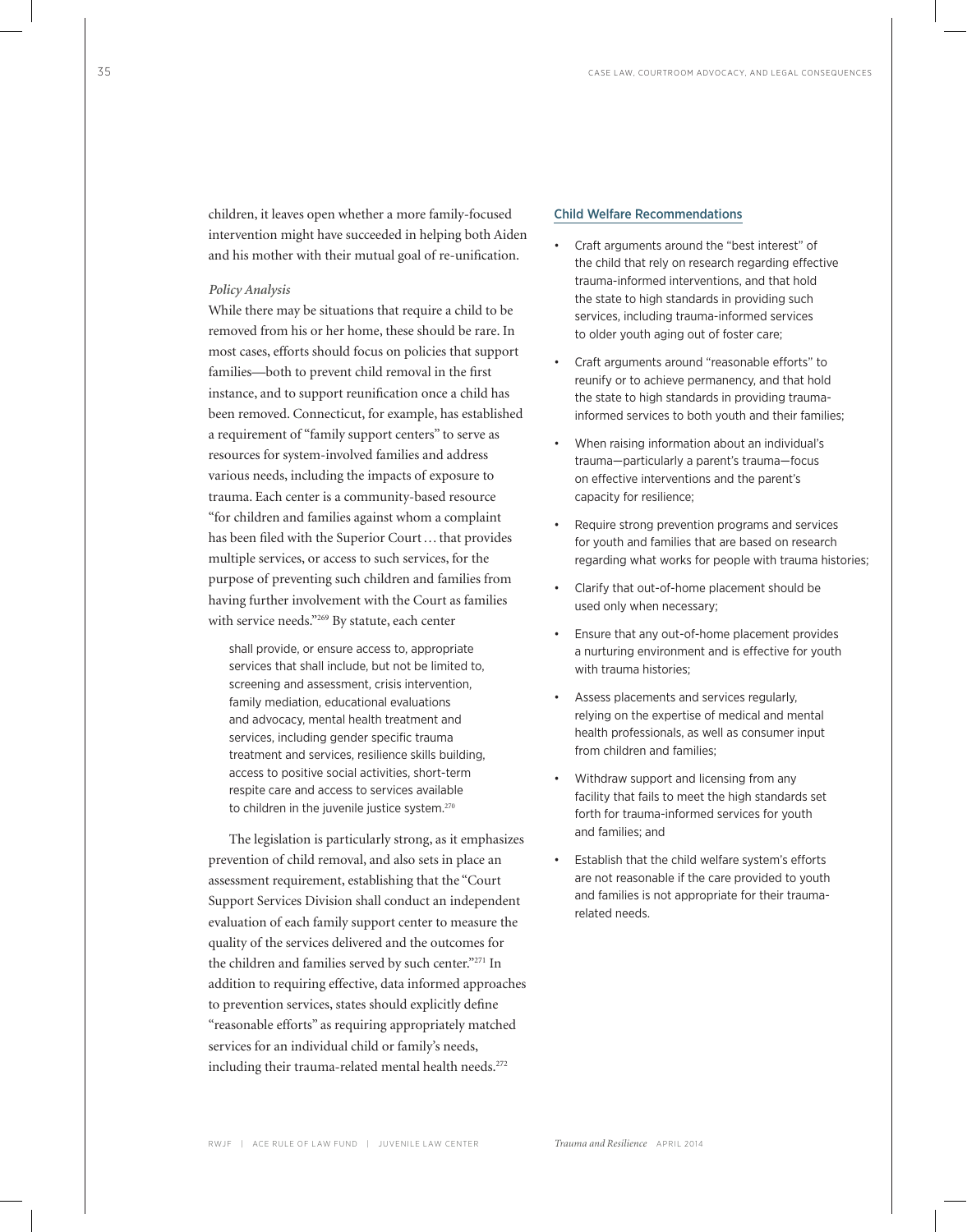## **CONCLUSION**

 $\begin{array}{c} \hline \begin{array}{c} \hline \end{array} \\ \hline \end{array}$ his publication sets forth basic background, case law analysis, and policy recommendations for the juvenile and criminal justice systems, and for the child welfare system.

**In the juvenile and criminal justice systems, we recommend that advocates recognize the risks and benefits of raising trauma issues at various stages in the delinquency and criminal justice processes.** We set forth policy recommendations that will ensure that children with trauma histories are provided with needed mental health services, and are served on a voluntary basis in their communities whenever possible.

In the child welfare system, we suggest strategies for lawyers for children to incorporate research on trauma into arguments around the "best interest of the child" or the requirement of "reasonable efforts" to reunify a family or to provide a youth with permanency. We also provide policy recommendations that center on ensuring that treatment is effective, that families receive supportive services appropriate to their trauma needs—on a voluntary basis whenever possible—and that youth and families are not blamed for failing to comply with treatment that is not appropriately matched to their needs.

In both systems, we underscore how courtroom advocacy and policy change should be used to protect youth and families from system-imposed harm and trauma.

Our recommendations, however, are only first steps in a larger project to examine how trauma issues play out in court, and how the legal field should respond. Further

research should include a survey of attorneys to gather more information about how legal arguments based on trauma information and research play out in court in their jurisdictions—since most of this information is not recorded in published opinions. Additional research should also gather input directly from youth and families served by both systems to identify their understanding of the strengths and weaknesses of the systems in addressing trauma-related issues. Further research in collaboration with the medical and research communities should also be undertaken to build on our understanding of how children and families are resilient, and if and how state systems can further support such resilience. Additionally, research in the field of psychology may give the field a deeper understanding of the role of trauma in a child's competency to stand trial or capacity to withstand pressure in an interrogation.

More importantly, policy development, pilot programs, and courtroom advocacy efforts can take the ideas emerging from this publication, implement them, assess them, and begin to determine what can work to improve outcomes for youth and families.

Too frequently, we ask youth and families to make drastic changes without stepping back to examine whether our systems themselves need to change to better meet the needs of the community. Research on trauma gives us a new lens through which to examine our legal advocacy and our public systems, and to identify new strategies to improve outcomes for youth and families.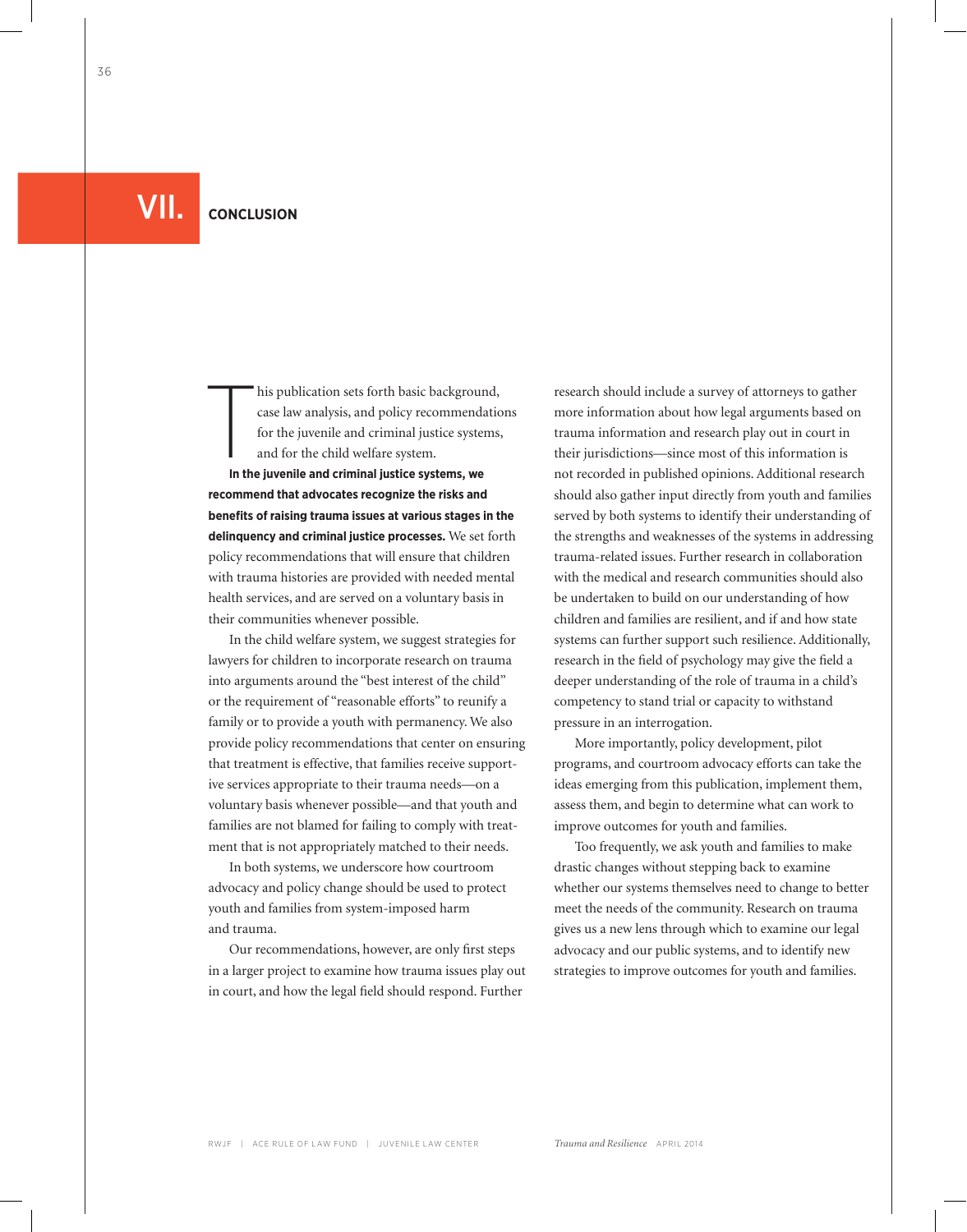#### **ENDNOTES**

*Throughout this publication, including all citations, we have retained the original racial/ethnic language used in the works of the authors cited.*

- 1 *See* Sandra L. Bloom, M.D., Laying the Groundwork: The Impact of Trauma on Brain Development, Presentation to the Juvenile Law Center Trauma and Resilience Convening (Jan. 28, 2013) [hereinafter Laying the Groundwork]; *see also* Danya Glaser, *Child Abuse and Neglect and the Brain—A Review*, 41 J Child Psychol. & Psychiatry 97 (2000) (examining impairments of the developing brain attributable to, or caused by, abuse and neglect). These early experiences can also have lifelong health consequences. *See* Vincent J. Felitti et al., *Relationship of Childhood Abuse and Household Dysfunction to Many of the Leading Causes of Death in Adults: The Adverse Childhood Experiences (ACE) Study*, 14 Am. J. Preventative Med. 245 (1998).
- 2 Glaser, *supra* note 1, at 111.
- 3 Glaser, *supra* note 1, at 106–109.
- 4 *Id.* at 98–99.
- 5 *Id.* at 103.
- 6 *Id.* at 111.
- 7 *Id.*
- 8 *See* Lisa Pilnik et al., Safe Start Ctr., Victimization and Trauma Experienced by Children and Youth: Implications for Legal Advocates 2 n.3 (Sept. 2012), *www.safestartcenter.org/pdf/ issue-brief\_7\_courts.pdf* (last visited Oct. 14, 2013) (citing David Finkelhor et al., Off. of Juv. Just. & Delinq. Programs (OJJDP), Poly-victimization: Children's Exposure to Multiple Types of Violence, Crime, and Abuse (Oct. 2011), *available at* www.unh.edu/ccrc/pdf/jvq/Polyvictimization% 20OJJDP%20 bulletin.pdf).
- 9 Cally Sprague, Nat'l Child Traumatic Stress Network (NCTSN), Judges and Child Trauma: Findings from the National Child Traumatic Stress Network/National Council of Juvenile and Family Court Judges Focus Groups (Aug. 2008), *available at* www.nctsn.org/sites/ default/files/assets/pdfs/judicialbrief.pdf [hereinafter Judges and Child Trauma]; *see also* Kim T. Mueser et al., *Trauma and PTSD Among Adolescents With Severe Emotional Disorders Involved in Multiple Service Systems*, 59 Psychiatric Servs. 627 (2008), *cited in* Robert Kinscherff, Nat'l Ctr. for Mental Health & Juv. Just., A Primer for Mental Health Practitioners Working With Youth Involved in the Juvenile Justice System (Jan. 2012), *available at* www.tapartnership.org/ docs/jjResource\_ mentalHealthPrimer.pdf.
- 10 Linda A Teplin et al., OJJDP, The Northwestern Juvenile Project: Overview (Feb. 2013), *www.ojjdp.gov/pubs/234522.pdf*. The NJP studied 1,829 young people (ages 10–18) who were arrested and detained in at the Cook County Juvenile Temporary Detention Center (CCJTDC), between 1995 and 1998, to assess the mental health needs and long-term outcomes for detained youth. The study found that of those youth with PTSD, more than half reported "witnessing violence as the precipitating trauma." *Id.*  at 10. Of those same youth, "93 percent also met diagnostic criteria for at least one comorbid psychiatric disorder." *Id.* The study also found that 83 percent of youth surveyed reported experiencing physical abuse from their parents or caregivers. *Id.* at 12.
- 11 Julian D Ford et al., *Complex Trauma and Aggression in Secure Juvenile Justice Settings,* 39 Crim. Just. & Behav. 694 (2012).
- 12 Judges and Child Trauma, *supra* note 9 at 1; *see also* Reg'l Research Inst. Human Servs., Portland State Univ., *Complex Trauma in Children and Adolescents*, 21 Focal Point 4, 4 (2007), *available at* http://pathwaysrtc.pdx.edu/pdf/fpW0702.pdf [hereinafter *Complex Trauma*].
- 13 *See, e.g.*, NCCD Ctr. Girls & Young Women, Understanding Trauma Through A Gender Lens, *available at* www.nccdglobal. org/sites/default/files/publication\_pdf/understandingtrauma. pdf (last visited Oct. 14, 2013).
- 14 Kristine Buffington et al., Nat'l Council of Juv. & Fam. Ct. Judges, Ten Things Every Juvenile Court Judge Should Know about Trauma and Delinquency (July 1, 2010), *available at* www.ncjfcj.org/ sites/default/files/trauma%20bulletin\_0.pdf.
- 15 *See, e.g.*, Judges and Child Trauma (reporting the results of focus groups conducted to understand how knowledgeable juvenile and family court judges are about child trauma and to identify ways to work to promote education on the issue).
- 16 Taskforce on Children Exposed to Violence, Dep't of Justice, *available at* www.justice.gov/defendingchildhood/task-force. html (last visited Oct. 14, 2013).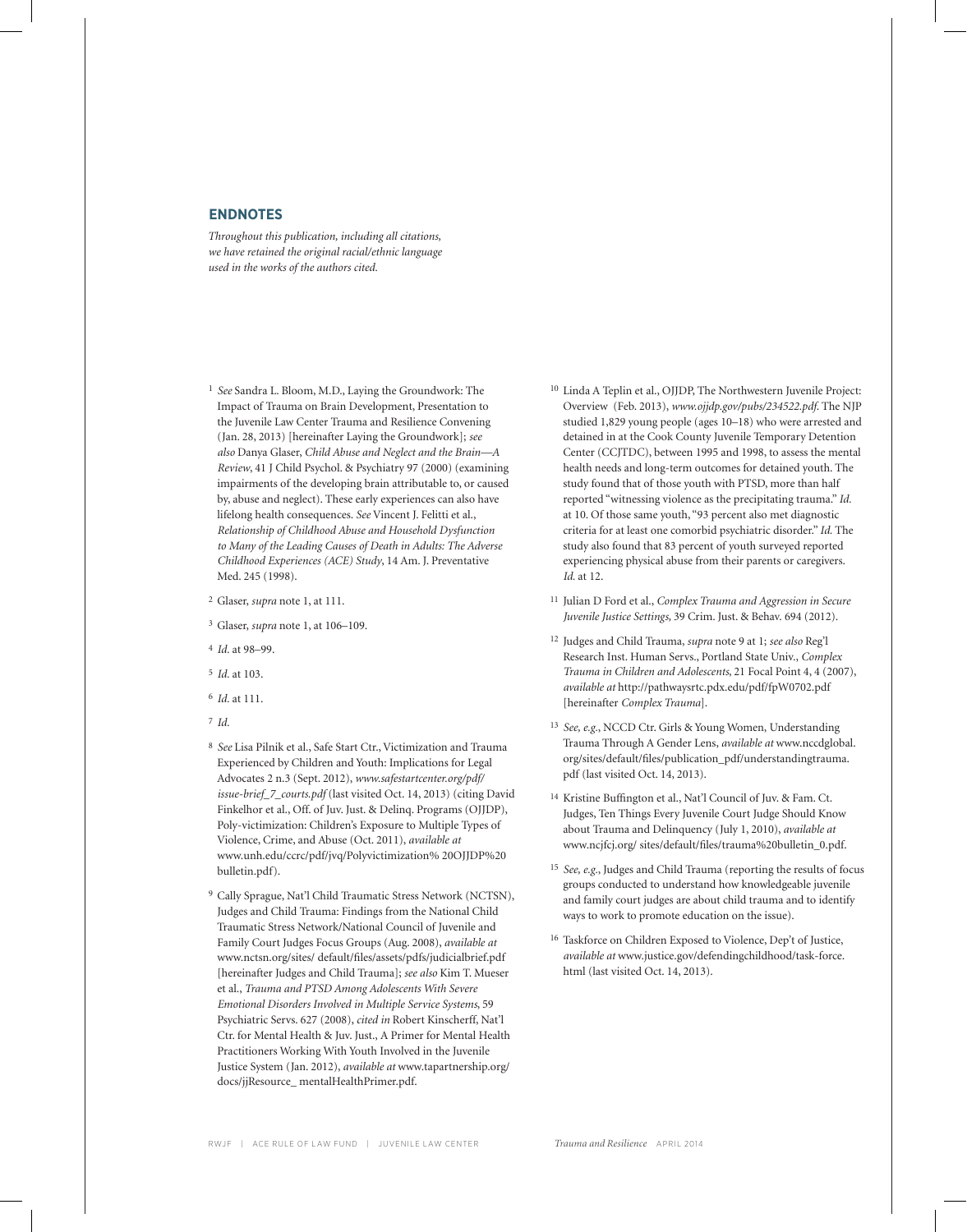17 Simultaneously, a significant body of work is asking how juvenile justice and child welfare systems themselves can better respond to trauma, or can become "trauma-informed systems." *See, e.g*., Cheryl Smithgall et al., Families' Futures: Using Family Assessments to Inform Perspectives on Reasonable Efforts (2012), *available at* www.chapinhall.org/research/ report/parents'-pasts-and-families'-futures-using-familyassessments-inform-perspectives; Jenifer Goldman Fraser et al., Child Exposure to Trauma: Comparative Effectiveness of Interventions Addressing Maltreatment, Comparative Effectiveness Review Number 89 (April 2013) *available at* www. ncbi.nlm.nih.gov/books/NBK137808/; Karen Mahoney et al., NCTSN, Trauma-Focused Interventions in the Juvenile Justice System*,* (2004), *available at* www.nctsn.org/sites/default/files/ assets/pdfs/trauma\_focused\_interventions\_youth\_jjsys.pdf. Because we focus here on legal practices, these studies—while important—are largely beyond the scope of this publication.

- 18 *See, e.g.,* Eliza Patten &Talia Kraemer, Practice Recommendations for Trauma-Informed Legal Services: A Focus on Relationship (unpublished manuscript) (outline on file with the Juvenile Law Center) (emphasizing the importance of building a relationship with one's client and, drawing on the public health approach of "universal precautions," advocating for preventively adopting a trauma-informed stance in *all*  attorney-client relationships and, at minimum seeking to "do no harm").
- 19 Promising research in this area includes, for example, Angela Duckworth et al., *From Fantasy to Action: Mental Contrasting with Implementation Intentions (MCII) Improves Academic Performance in Children*, 4 Soc. Psychol. & Personality Sci. 745 (February 11, 2013), *available at* http://spp.sagepub.com/ content/earl y/2013/02/08/1948550613476307.
- 20 Eileen Poe Yamagata & Michael A. Jones, Nat'l Council on Crime & Delinquency (NCCD) And Justice for Some: Differential Treatment of Minority Youth in the Justice System (2000), *available at* www.cclp.org/documents/BBY/jfs.pdf.
- 21 *See, e.g.*, Alice M. Hines et al., *Factors Related to the Disproportionate Involvement of Children of Color in the Child Welfare System: A Review and Emerging Themes*, 26 Child. & Youth Servs. Rev. 507 (2008) (describing race and class biases in initial reporting and subsequent processing of children in the child welfare system).
- 22 E. Jane Costello et al., *The Prevalence of Potentially Traumatic Events in Childhood and Adolescence*, 15 J. Traumatic Stress 99, 101 (2002).
- 23 *Number of Suicide and Homicide Victims by Age and Race/ Ethnicity, 1990–2010*, OJJDP (Aug. 5, 2013), *available at* www. ojjdp.gov/ojstatbb/victims/qa02703.asp?qaDate=2010.
- 24 Hines et al., *supra* note 21; Shannon Stagman & Janice L. Cooper, Nat'l Ctr. Child. in Poverty, Children's Mental Health: What Every Policymaker Should Know, (Apr. 2010), *available at* www.nccp.org/ publications/pub\_929.html.
- 25 *See* Roper v. Simmons, 543 U.S. 551 (2005); Graham v. Florida, 560 U.S. 48 (2010); Miller v. Alabama*,* 132 S. Ct. 2455 (2012).
- 26 JDB v. North Carolina, 131 S. Ct. 2394, 2403 (2011).
- 27 Julian Ford et al., *Complex Trauma Among Psychiatrically Impaired Children: a Cross-Sectional, Chart-Review Study*, 70 J. Clinical Psychiatry 1155 (2009); Julian Ford et al., *Identifying and Determining the Symptom Severity Associated with Polyvictimization Among Psychiatrically Impaired Children in the Outpatient Setting.* 16 Child Maltreatment 216 (2011).
- 28 *See, e.g.*, Sue Burrell, Nat'l Center for Child Traumatic Stress, Trauma and the Environment of Care in Juvenile Institutions (Aug. 2013), *available at* www.njjn.org/uploads/digital-library/ NCTSN\_trauma-and-environment-of-juvenile-careinstitutioan\_Sue-Burrell\_September-2013.pdf.

29 *Id*.

- 30 Sandra Simkins, *Out of Sight, Out of Mind: How the Lack of Postdipositional Advocacy in Juvenile Court increases the Risk of Recidivism and Institutional Abuse,* 60 Rutgers L. Rev. 207 (2007).
- 31 Christina L. Riggs Romaine, Juvenile Decertification in Philadelphia County: a Model for Jurisdiction-Specific Research (May 2010) (unpublished dissertation, Drexel University).
- 32 *See, e.g.*, Robert Kinscherff, Technical Assistance Partnership for Child & Fam. Mental Health, A Primer for Mental Health Practitioners Working With Youth Involved in the Juvenile Justice System (Jan. 2012), *available at* www.tapartnership.org/ docs/jjResource\_mentalHealthPrimer.pdf.
- 33 *See, e.g.*, Marty Beyer, *Too Little, Too Late; Where Do We Go From Here to Achieve Reasonable Efforts?,* Strengths/Needs-Based Support for Children, Youth & Families, *available at* www.martybeyer.com/page/43/99/ (last visited Oct. 24, 2013).
- 34 *See, e.g.*, The Chadwick Trauma-Informed Systems Project, Creating Trauma-Informed Child Welfare Systems: A Guide for Administrators, Chadwick Center for Children and Families 7, 10 (2013) [hereinafter Creating Trauma-Informed Child Welfare Systems]; *see also The Risk-Need-Responsivity Model for Assessment and Rehabilitation*, Urban Inst., *available at* www.urban.org/projects/tjc/toolkit/module5/section2\_1.html (last visited Apr. 10, 2014) (explaining that "the risk and needs of the incarcerated individual should determine the strategies appropriate for addressing the individual's criminogenic factors before and after release").
- 35 *See, e.g.*, State v. Hines, 696 A.2d 780, 786–88 (N.J. Super. 1997); Matter of Appeal in Maricopa County, 893 P.2d 60, 63 (Ariz. Ct. App. 1994); State v. Janes, 850 P.2d 495, 496–503 (Wash. 1993); State v. Nemeth, 694 N.E.2d 1332 (Ohio 1998); *infra* notes 165–172 and accompanying text.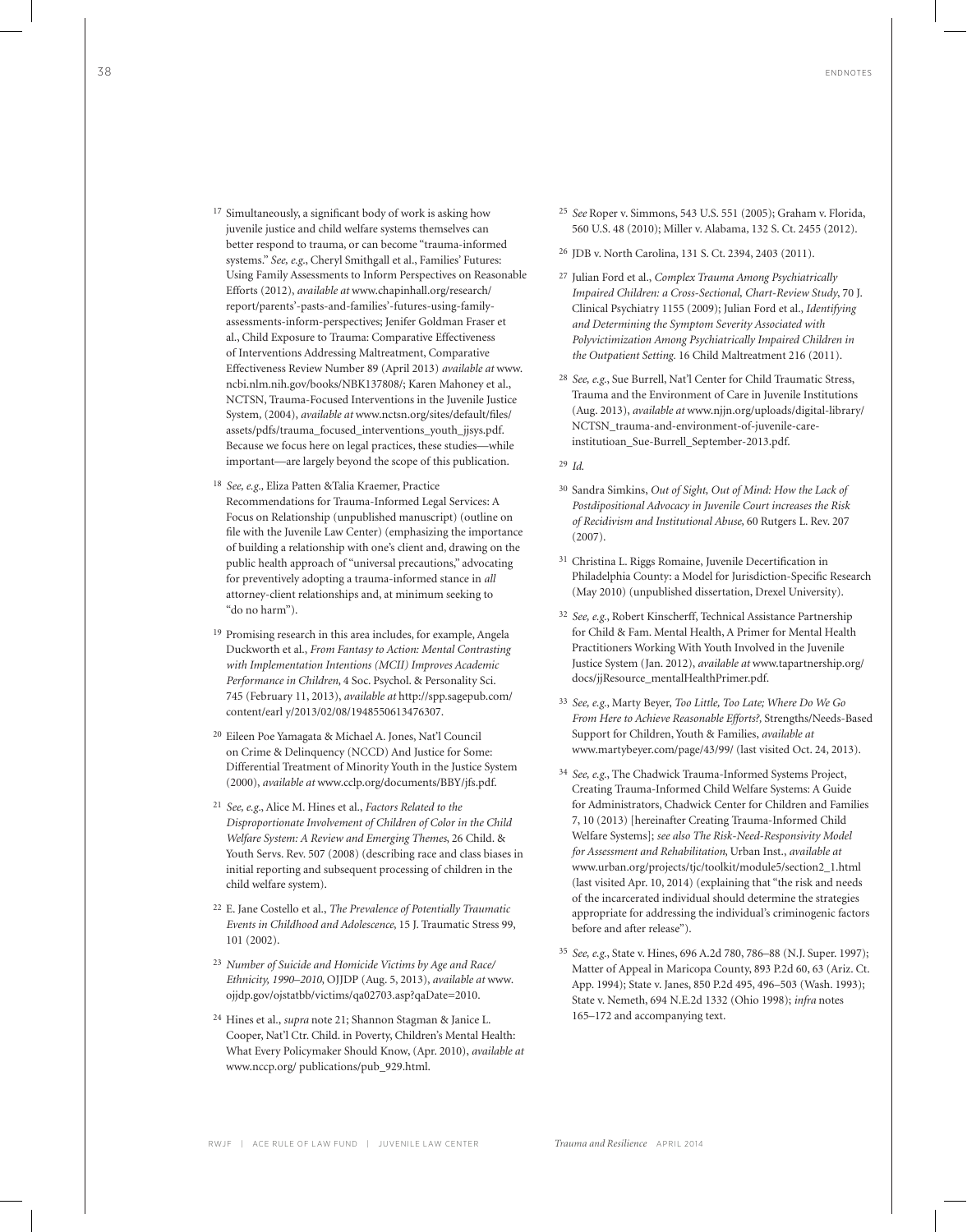- 36 The focus of this publication is on legal and policy approaches that will affect courtroom advocacy strategies. While important, it is beyond our scope here to explore how a client's trauma history shapes the lawyer-client dynamic, or affects a youth's perception of courtroom experiences.
- 37 Bonnie Benard, *The Foundations of the Resiliency Framework*, Resiliency in Action, *available at* www.resiliency.com/ free-articles-resources/ the-foundations -of-the-resiliencyframework/ (last visited Oct. 14, 2013) (For children "born into seriously high-risk conditions such as families where parents were mentally ill, alcoholic, abusive, or criminal, or in communities that were poverty-stricken or war-torn" studies suggest that at least 50%—and often closer to 70%—of youth develop social competence and lead successful lives despite exposure to severe stress).
- 38 *See, e.g.*, Robert Harris et al., Children Whose Parents Have Experienced Childhood Trauma: Challenges, Obligations, and Reasonable Efforts for Reunification, Presentation at Chapin Hall at the University of Chicago: Child and Family Policy Forum (May 14, 2013) (noting that "[a] return to positive functioning is always possible"); *see also Complex Trauma*, *supra* note 12 at 5 ("It is important to note that supportive and sustaining relationships with adults— or, for adolescents, with peers—can protect children and adolescents from many of the consequences of traumatic stress. When interpersonal support is available, and when stressors are predictable, escapable, or controllable, children and adolescents can become highly resilient in the face of stress.").
- 39 Julian D. Ford et al., *Treatment of Complex Posttraumatic Self-Dysregulation*, 18 J. Traumatic Stress 437, 442 (2005), *available at* http://delphicentre.com.au/uploads/Courtois-C-et-al-2005- Treatment-of-Complex-Posttraumatic-Self-Dysregulation.pdf.
- 40 Felitti et al., *supra* note 1.
- 41 American Psychiatric Association, Diagnostic and Statistical Manual 271 (5th ed. 2013).
- 42 Tian Dayton, Heartwounds: The Impact of Unresolved Trauma and Grief on Relationships 41 (1997) [citing Erich Lindemann, *Symptomatology and Management of Acute Grief*, 101 Am. J. Psychiatry 141 (1944)].
- 43 Substance Abuse & Mental Health Servs. Admin. (SAMHSA), Trauma Definition (Dec. 10, 2013), *available at* www.samhsa. gov/traumajustice/traumadefinition/%20definition.aspx; *see also* Wendy D'Andrea et al., *Understanding Interpersonal Trauma in Children: Why We Need a Developmentally Appropriate Trauma Diagnosis,* 82 Am. J. Orthopsychiatry 187 (2012).
- 44 *Polyvictimization*, Safe Start Ctr., *available at* www. safestartcenter.org/pdf/ Tipsheet\_Polyvictimization.pdf (last visited Oct. 14, 2013).
- 45 *Id.*
- 46 Mueser et al., *supra* note 8 at 632.
- 47 Judith A. Cohen & Michael S. Scheeringa, *Post-traumatic Stress Disorder Diagnosis in Children: Challenges and Promises*, 11 Dialogues in Clinical Neuroscience 91 (2009), *available at* www.ncbi.nlm. nih.gov/pmc/articles/PMC3181905.
- 48 Complex Trauma, *supra* note 11 at 4. *See also* Christine A. Courtois & Julian Ford, *Treating Complex Trauma: A Sequenced Relationship-Based Approach*. New York: Guilford (2013); Julian Ford, JD, & Christine Courtois, (Eds.). *Treating Complex Traumatic Stress Disorders in Children and Adolescents*. New York: Guilford Press (2013).
- 49 Bessel A. van der Kolk, *Developmental Trauma Disorder: Towards a Rational Diagnosis for Children with Complex Trauma Histories*, 35 Psychiatric Annals 401 (2005), *available at* www.traumacenter.org/products/ pdf\_files/preprint\_ dev\_ trauma\_disorder.pdf (last visited Oct. 14, 2013) [Hereinafter "Developmental Trauma Disorder"].
- 50 *Complex Trauma*, *supra* note 12, at 4.
- 51 *See* van der Kolk, *supra* note 49 at 3.
- 52 *Complex Trauma*, *supra* note 12 at 5–6. It is important to note that youth with complex trauma will not necessarily meet all of these conditions—often, they will exhibit only some but not necessarily all of these problems.
- 53 *Id.* at 4.
- 54 *Id.* at 6.
- 55 David Finkelhor et al., *Revictimization Patterns in a National Longitudinal Sample of Children and Youth*, 31 Child Abuse & Neglect 479 (2007); David Finkelhor et al., OJJDP, Polyvictimization: Children's Exposure to Multiple Types of Violence, Crime, and Abuse (Oct. 2011), *available at* www.unh.edu/ccrc/pdf/jvq/Polyvictimization%20OJJDP%20 bulletin.pdf.
- 56 *Poly-victimization*, *supra* note 44 at 5; Felitti et al., *supra* note 1 at 245 (finding that children with four or more adverse childhood experiences were four to twelve times more likely to struggle with depression, suicide attempts, alcoholism, and drug abuse as adults).
- 57 *Poly-victimization*, *supra* note 44 at 5 (stating that Polyvictims, with an average of 4.7 adversities, are also more likely than nonpolyvictims, with an average of 2.1 adversities, to experience other adulthood adversities).
- 58 Andrew S. Garner et al., *Early Childhood Adversity, Toxic Stress, and the Role of the Pediatrician: Translating Developmental Science into Lifelong Health*, 129 Pediatrics e224, e225 (2012), *available at* http://pediatrics.aappublications.org/content/129/1/ e224. full.pdf+html.
- 59 *Toxic Stress: The Facts*, Center on the Developing Child, *available at* http://developingchild.harvard.edu/topics/ science\_of\_ early\_childhood/toxic\_stress\_response/ (last visited Oct. 14, 2013).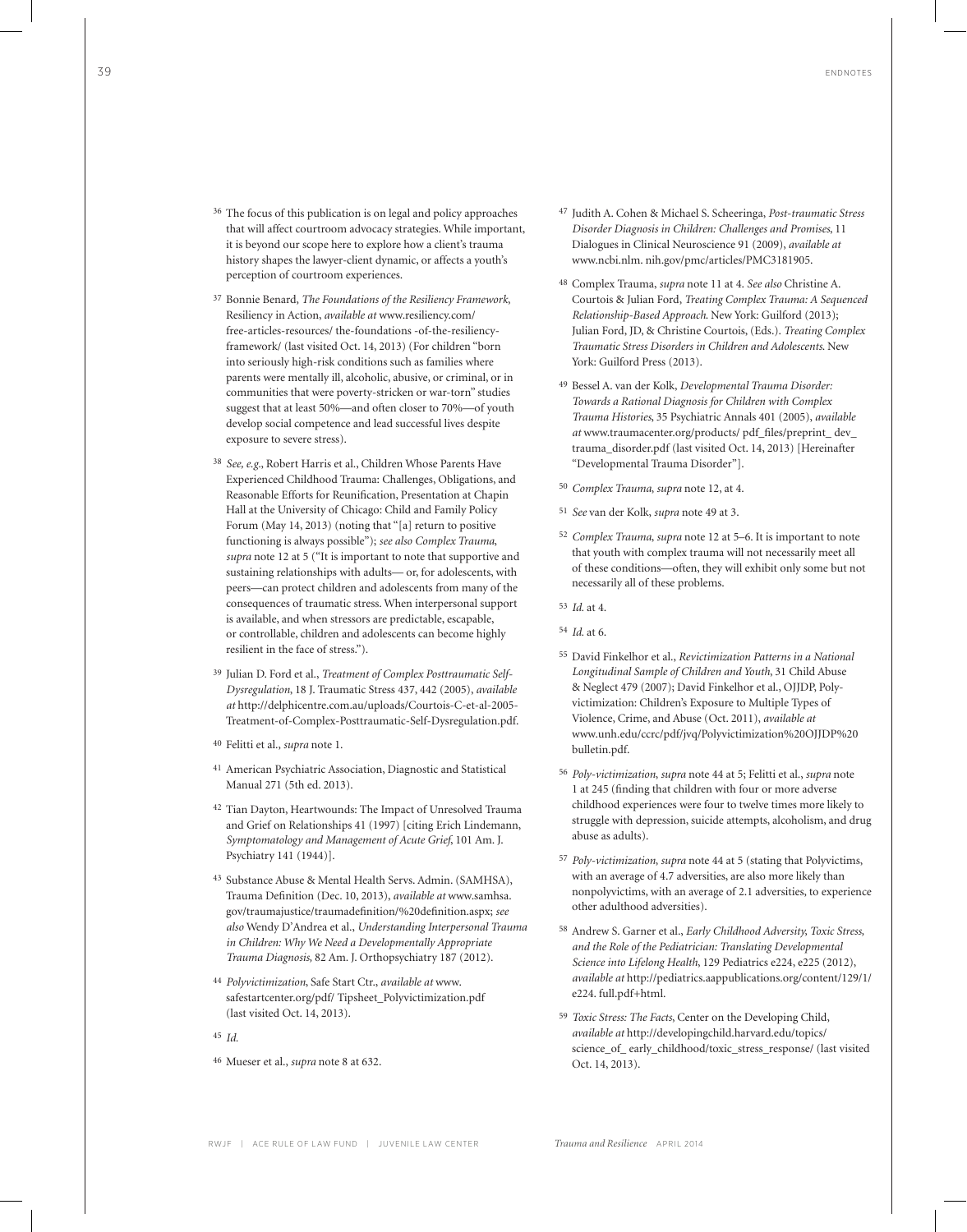- 60 Garner et al., *supra* note 58 at 225; *see also* Benjamin S. Siegel et al., *The Lifelong Effects of Early Childhood Adversity and Toxic Stress*, 129 Pediatrics e232, e236 (2012), *available at* http://pediatrics. aappublications.org/content/129/1/e232.full. pdf+html.
- 61 *Id.* at e237.
- 62 *Id.* at e237.
- 63 *Id.* at e237 ("Children [who faced toxic stress] appear[ed] to be both more reactive to even mildly adverse experiences and less capable of effectively coping with future stress.").
- 64 *Id.* at e236.
- 65 *See, e.g.*, Creating Trauma-Informed Child Welfare Systems, *supra* note 34.
- 66 *Id.* at 14 (observing that "[m]ost birth families with whom child welfare interacts have also experienced trauma; including past childhood trauma, community violence, and domestic violence that may still be ongoing. Providing trauma-informed education and services, including evidence -based or evidenceinformed mental health interventions as needed, to birth parents enhances their protective capacities, thereby increasing the resilience, safety, permanency, and well-being of the child. In addition, both birth and resource parents should also be offered training and support to help them manage secondary trauma related to caring for a child who has experienced trauma and his/her siblings.").
- 67 *Id.* at 15.
- 68 *Id.* at 42.
- 69 *Id.*
- 70 One tool suggests that a trauma-informed system will: 1) Maximize physical and psychological safety for children and families; 2) Identify trauma-related needs of children and families; 3) Enhance child well-being and resilience; 4) Enhance family well-being and resilience; 5) Enhance the well-being and resilience of those working in the system; 6) Partner with youth and families; 7) Partner with agencies and systems that interact with children and families. Chadwick Center for Children and Families, Trauma System Readiness Tool (TSRT) (June 2013). This both minimizes the risk of re-traumatizing a youth, and also increases the likelihood that the treatment will be effective.
- 71 Robert Kinscherff, A Primer for Mental Health Practitioners Working With Youth Involved in the Juvenile Justice System (Jan. 2012), *available at* www.tapartnership.org/docs/ jjResource\_mentalHealthPrimer.pdf.
- 72 Creating Trauma-Informed Child Welfare Systems, *supra* note 33 at 14 (explaining that feeling powerless can reinforce the feelings of powerless that occur during trauma).

#### 73 *Id.*

74 Hines et al., *supra* note 21.

- 75 *See, e.g.*, James Bell & Laura John Ridolfi, W. Haywood Burns Inst., Adoration of the Question; Reflections on the Failure to Reduce Racial & Ethnic Disparities in the Juvenile Justice System 2 (Dec. 2008) , *available at* www.burnsinstitute.org/downloads/ BI%20Adoration%20of%20the%20Question.pdf (explaining that in virtually every state across the country, African American youth are five times more likely to be in juvenile justice custody than are white youth, and that for Latino youth, the chance of being detained by the juvenile justice system is twice that of white youth); *see also* The Sentencing Project, Disproportionate Minority Contact 1, *available at* www.sentencingproject.org/ doc/publications/jj\_DMCfactsheet.pdf (last visited Oct. 14, 2013) ("While black youth account for 17 percent of the youth population, they represent 28 percent of juvenile arrests, 37 percent of the detained population, 38 percent of those in secure placement, and 58 percent of youth committed to state adult prison."). Other studies have found that youth of color make up 71 percent of those detained in the U.S., which represents a dramatic increase from 28 percent in 1985 and 63 percent in 1997. *See* Clinton Lacey, NCTSN, Racial Disparities and the Juvenile Justice System: A Legacy of Trauma 3 (Aug. 2013), *available at* www.nctsn.org/sites/default/files/assets/pdfs/ jj\_trauma\_brief\_racialdisparities\_final.pdf (citing Bureau of Just. Stat., Children in Custody, 1975-85: Census of Public and Private Juvenile Detention, Correctional, and Shelter Facilities, 1975, 1977, 1979, 1983, and 1985 (May 1, 1989), *available at* www.bjs.gov/index.cfm?ty=pbdetail&iid=3729; OJJDP, Census of Juveniles in Residential Placement, 1997 & 2010, *available at*  www.ojjdp.gov/ojstatbb/ezacjrp/asp/Age\_Sex.asp (choose relevant year from dropdown menu) (last visited October 14, 2013)).
- 76 *See, e.g.*, Anne E. Casey Found., Unequal Opportunities for Juvenile Justice 3, *available at* www.aecf.org/upload/ publicationfiles/ fact\_sheet12.pdf (last visited Oct. 14, 2013) (explaining that "[w]hen compared to White youth committing comparable offenses, African American Latino/a, and Native American youth experience more punitive treatment in terms of arrests, referral to juvenile court, detention, formal processing, waiver to adult court, incarceration in juvenile facilities, and incarceration in adult facilities. Further, while White youth engage in unlawful behaviors more than their African American and Latino/a counterparts, such as fighting, weapons possession crimes, and using and selling drugs, data show that White youth are more than twice as likely not to be arrested"). More specifically, "[e]ven when White, African American, and Latino/a youth with no prior admissions are charged with the same offense, African American youth are six times more likely and Latino/a youth three times more likely than White youth to be incarcerated. In 26 states, Native American youth are disproportionately placed in secure confinement. In every offense category, the average length of confinement was longer for Latino/a youth than for any other group"). *Id*.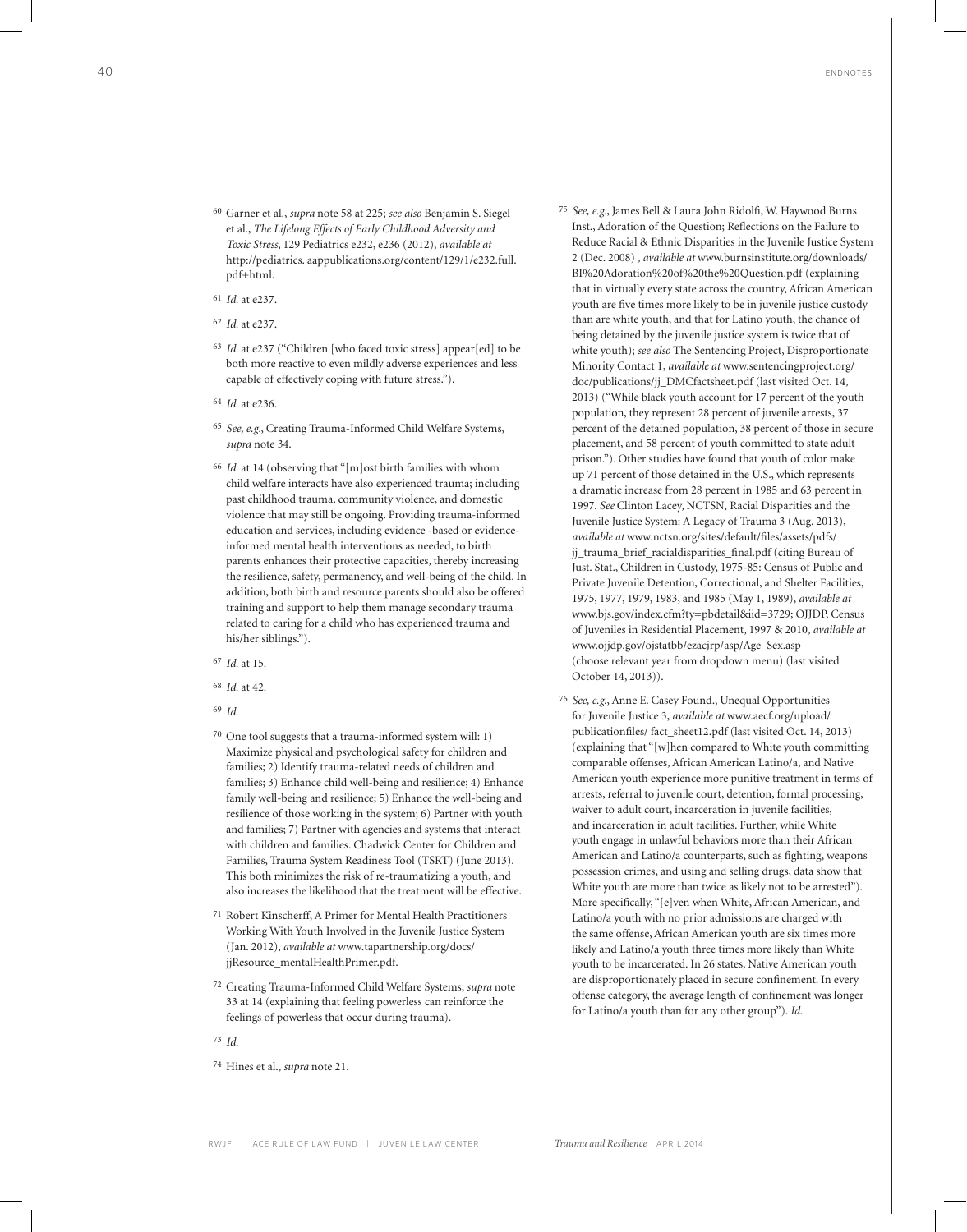- 77 Linda A. Teplin et al., OJJDP, The Northwestern Juvenile Project: Overview, (Feb. 2013), *available at* www.ojjdp.gov/pubs/234522. pdf (last visited Oct. 14, 2013). The study found that "[t] he likelihood that disorders would be detected or treated was… lower among racial/ethnic minorities, males, older detainees, and detainees transferred to adult court for legal processing." OJJDP, The Northwestern Juvenile Project: Overview, Juvenile Justice Bulletin 13 (Feb. 2013), *available at* www.njjn.org/ uploads/ digital-library/The-Northwestern-Juvenile-Project-Overview\_ OJJDP\_Feb2013.pdf.
- 78 Nat'l Mental Health Assoc., Mental Health Treatment for Youth in the Juvenile Justice System; A Compendium of Promising Practices (November 15, 2012), *available at* www.nttac.org/ views/docs/jabg/mhcurriculum/mh\_mht.pdf
- 79 Michelle Alexander, The New Jim Crow: Mass Incarceration in the Age of Colorblindness 7 (2012).
- 80 *Id.*
- 81 *Id.*
- 82 Sara Steen et al., *Explaining Assessments of Future Risk: Race and Attributions of Juvenile Offenders in Presentencing Reports*, *in* Our Children, Their Children 248 (Darnell F. Hawkins & Kimberly Kempf-Leonard eds., 2005).
- 83 *A Child's Day: 2009*, U.S. Census Bureau (last revised Aug. 11, 2011), *available at* www.census.gov/hhes/socdemo/children/ data/sipp/ well2009/tables.html; Admin. for Children & Families, The Adoption and Foster Care Analysis and Reporting System ("AFCARS") Report, (July 2010), *available at* www.acf. hhs.gov/sites/default/files/cb/afcarsreport17.pdf.
- 84 Dorothy Roberts, *Prison, Foster Care, and the Systemic Punishment of Black Mothers*, 59 UCLA L. Rev. 1474, 1484 (2012).
- 85 Jessica Dixon, *The African American Child Welfare Act: A Legal Redress for African American Disproportionality in Child Protection Cases*, 10 Berkeley J. Afr.-Am. L. & Pol'y 109, 109–10 (2008), *available at* http://scholarship.law.berkeley.edu/ cgi/ viewcontent.cgi?article=1076&context=bjalp (describing Dorothy Roberts, Shattered Bonds: The Color of Child Welfare (2002) and explaining that "[s]he addresses the politics of the racial disparities in the system, how they came to be, and how current legal and social structures—ranging from criminal laws, education, welfare reform, to the economy and employment trends--work together to make the problem worse. Ultimately, she argues that the high removal rate of Black children from their homes is a group-based, racial harm").
- 86 Roberts, *supra* note 84.
- 87 *See, e.g.*, Robert B. Hill , Casey-CSSP Alliance for Racial Equity in the Child Welfare Sys., Synthesis of Research on Disproportionality in Child Welfare: An Update, 11–12 (Oct. 2006), , *available at* www.cssp.org/reform/ child-welfare/ other-resources/synthesis-of-research-on-disproportionalityrobert-hill.pdf.
- 88 Marie-Claude Jipguep & Kathy Sanders-Phillips, *The Context of Violence for Children of Color: Violence in the Community and in the Media*, 72 J. Negro Ed. 380 (2003), *available at* www.jstor.org/stable/3211190 ("African American youth are the ethnic group most exposed to violence, followed by Hispanic Americans, and Whites."); *see also* Tara L. Kuther & Scyatta A. Wallace, *Community Violence and Sociomoral Development: An African American Cultural Perspective*, 73 Am. J. Orthopsychiatry 177 (2003); B.H. Shakoor & D. Chalmers, *Co-victimization of African American Children Who Witness Violence and the Theoretical Implications of Its Effects on Their Cognitive, Emotional, and Behavioral Development*, 83 JAMA 233 (1991); Jennifer Truman et al., Bureau of Justice Statistics, Criminal Victimization, 2012 7 . (Oct. 2013) *available at* www.bjs.gov/ content/pub/pdf/cv12.pdf.
- 89 James Bell, Trauma and Resilience: A New Look at legal Advocacy, Presentation to Juvenile Law Center: Trauma and Resilience Convening (January 28, 2013) (citing John Rich et al., Drexel Sch. of Pub. Health, and Drexel Univ. Coll. of Med., Healing the Hurt: Trauma-Informed Approaches to the Health of Boys and Young Men of Color , (Oct. 2009), *available at* www.calendow.org/uploadedFiles/Publications/BMOC/ Drexel%20 -%20Healing%20the%20Hurt%20-%20Full%20 Report.pdf).
- 90 Report of the Attorney General's Taskforce onChildren Exposed to Violence, OJJDP 280 (Dec. 12, 2012), www.justice.gov/ defendingchildhood/cev-rpt-full.pdf.
- 91 Paul A. Jargowsky et al., *Understanding Race Differences in Offending and the Administration of Justice, in* Our Children, Their Children 167-201 (Darnell F. Hawkins & Kimberly Kempf-Leonard eds., 2005).

92 *Id.* 

- 93 *See* John A. Rich, M.D., M.P.H., Digital Storytelling, Presentation to Juvenile Law Center: Trauma and Resilience Convening (January 28, 2013) (on file with the Juvenile Law Center).
- 94 Martha Davis, *Institute for Safe Families Releases the Results of the Philadelphia Urban ACE Survey at National Summit on ACEs*, ISF Blog (May 28, 2013), *available at* www.instituteforsafefamilies.org/ blog/institute-safe-familiesreleases-results-philadelphia-urban-ace-survey-nationalsummit-aces.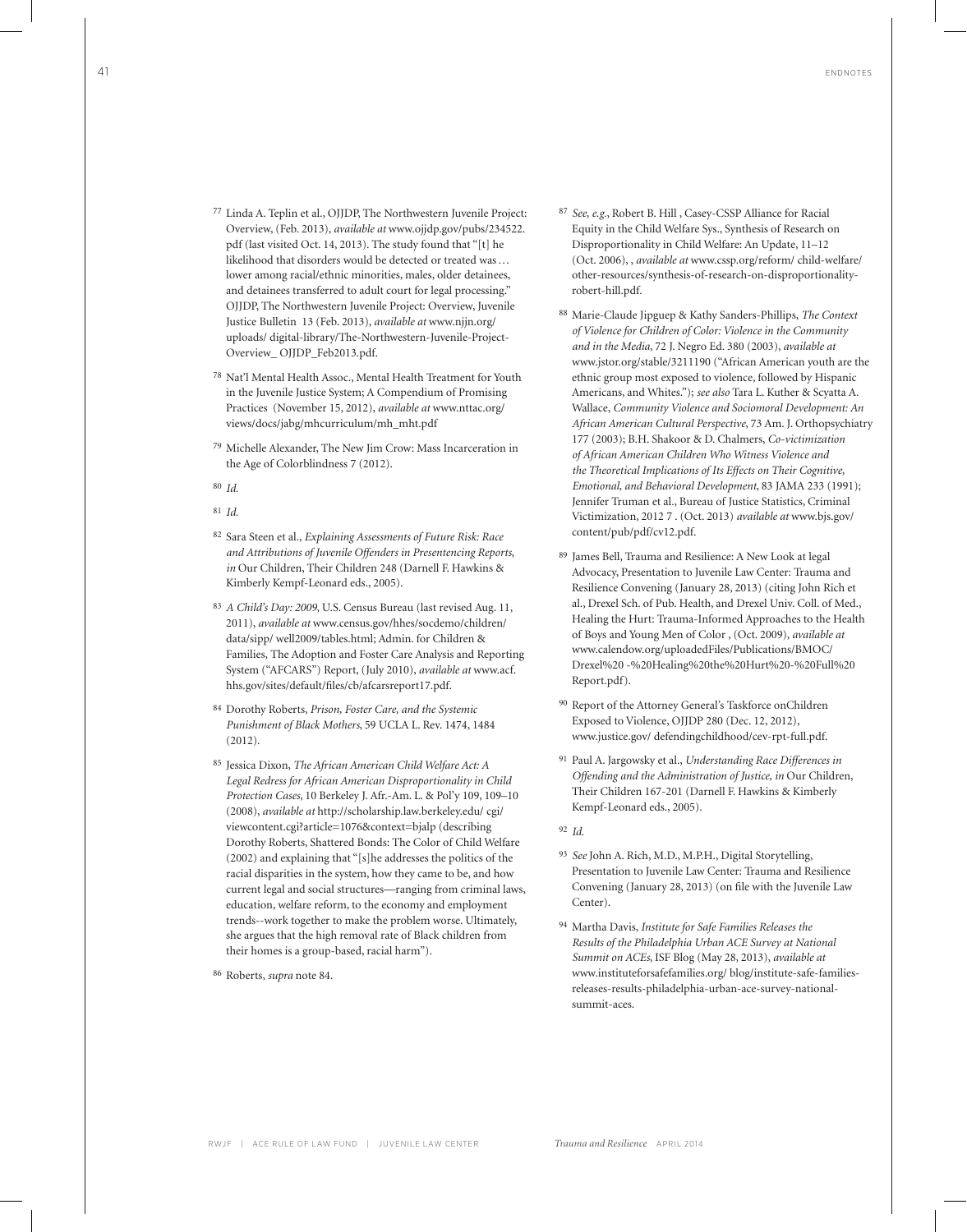95 *See generally* Lacey, *supra* note 75, at 2-3 (stating that racial/ ethnic disparities in the juvenile justice system are often wrongly blamed on "unfit parents," and that "one reason for the enduring existence and practice of racial disparities is the way youth of color are seen, perceived, and characterized," and explaining that the "well-orchestrated promotion of the myth of the 'super-predator' was one of the most damaging influences on the image and perception of youth of color since the Jim Crow era"). Lacey adds that "[w]hen viewed within a historical context, it becomes clear that current racial/ ethnic disparities in the juvenile justice system are at least partly a legacy of years of racial segregation, discrimination, and mistreatment. These disparities are also based on the belief that youth of color are somehow culturally predisposed to delinquency in a way that their white counterparts are not." *Id.* at 3. Furthermore, "[y] outh of color and their communities are often pathologized in a way that creates a narrative about their past, current status, and likelihood of success. In short, with a broad brush stroke, that narrative paints a picture of "deprived" children from "broken" homes with strong "risk factors" for further delinquency and poor life outcomes." *Id.* at 4.

- 96 *See* Burrell, *supra* note 28.
- 97 *See, e.g.*, Liz Watson & Peter Edelman, Georgetown Ctr. on Poverty, Inequality & Pub. Policy Improving the Juvenile Justice System for Girls: Lessons from the States 1 (Oct. 2012), *available at www.law.georgetown.edu/academics/centersinstitutes/ poverty-inequality/upload/JDS\_V1R4\_ Web\_Singles.* pdf [hereinafter Improving the Juvenile Justice System for Girls] (finding that over three-quarters of females and two-thirds of males entering the Cook County juvenile detention facility had a history of moderate or severe physical abuse, that over forty percent of females and ten percent of males had a history of sexual abuse; *see also* Juvenile Justice Brief Series, Gender Responsiveness and Equity in California's Juvenile Justice System 7-8, *available at* www.law.berkeley.edu/img/ Gender\_Responsiveness\_and\_Equity.pdf [hereinafter Gender Responsiveness and Equity in California's Juvenile Justice System]; Vanessa Patino, Lawanda Ravoira, & Angela Wolf, Nat'l Council on Crime & Delinquency, A Rallying Cry for Change: Charting a New Direction in the State of Florida's Response to Girls in the Juvenile Justice System 41 (July 2006) [hereinafter A Rallying Cry for Change]. Of 319 girls ages 12 to 19 across a variety of types of placements in the juvenile justice system, 64 percent reported having suffered abuse, including 37 percent by a parent. 55 percent reported abuse by someone other than a parent. *Id.* Older girls were more likely to report non-parental abuse, and fewer African American girls reported this type of abuse.
- 98 Gender Responsiveness and Equity in California's Juvenile Justice System, *supra* note 97 at 7 (noting the link between girls' experiencing sexual, emotional and physical abuse and acting out criminally); *see also* Joanne Belknap & Kristi Holsinger, An Overview of Delinquent Girls: How Theory and Practice Have Failed and the Need for Innovative Changes 4 (2008);

Improving the Juvenile Justice System for Girls, *supra* note 97 at 2 (citing a survey of 319 girls in Florida's juvenile justice system, of which 64 percent had reported suffering abuse, including 37 percent reporting abuse by a parent; 55 percent of whom suffered abuse by someone other than a parent, and 27 percent reporting abuse by both a parent and another person.); Leslie Acoca, Nat'l Girls Health & Justice Inst. (NGHJI), Highlights: Health Care Needs of Girls in the Juvenile Justice System (2009), *available at http://stoneleighfoundation.org/sites/default/ files/2009%20Sept% 20GHS%20Highlights.pdf* [hereinafter Health Care Needs of Girls in the Juvenile Justice System] (citing that in a national study of girls entering detention, 22 percent had experienced forced sexual contact, with several reporting assaults that occurred within the previous week); Leslie Acoca, Introduction to The National Girls Health Screen Project; The Findings from the Medical Case File Review of Girls Being Held in Detention and the Preliminary Analysis of Health/ Mental Health Studies of Girls in the Juvenile Justice System (Sept. 2005), *available at www.njjn.org/uploads/digital-library/ resource\_247.pdf* [hereinafter Introduction to the National Girls Health Screen Project].

- 99 *See also* Karen Baynes-Dunning & Karen Worthington, *Responding to the Needs of Adolescent Girls in Foster Care*, 20 Geo. J. on Poverty L. & Pol'y 321, 326 (2013) [hereinafter *Responding to the Needs of Adolescent Girls in Foster Care*] (citing Denise Herz et al., Addressing the Needs of Multi-System Youth: Strengthening the Connection Between Child Welfare and Juvenile Justice (2012), *available at http://cjjr.georgetown.edu/ pdfs/msy/ AddressingtheNeedsofMultiSystemYouth.pdf*).
- 100 Leslie Acoca, The Stonleigh Found. The National Girls Health Screen Project 5 n.2 (Mar. 2013), *available at http:// stoneleighfoundation.org/sites/default/files/Leslie%20Acoca%20 %20The%20National %20Girls%20Health%20Screen%20 Project.pdf*; *see also* Improving the Juvenile Justice System for Girls, *supra* note 97 at 1 (noting that in 2006, this type of offense accounted for 25 percent of the boys who were detained, versus 41 percent of young females who were detained.); *id.* at 9 (observing almost half of the girls in Connecticut's juvenile justice system initially were referred for status offenses, and that 88 percent of girls adjudicated delinquent and sent to a secure facility were status offenders).
- 101 Gender Responsiveness and Equity in California's Juvenile Justice System, *supra* note 97 at 7.
- 102 *Id.* at 3 (noting that 61 percent of the girls studied in the juvenile justice system in Florida had a family member as the victim of their offense).
- 103 Gender Responsiveness and Equity in California's Juvenile Justice System, *supra* note 97 at 7.

104 *Id.* 

105 Improving the Juvenile Justice System for Girls, *supra* note 97 at 8.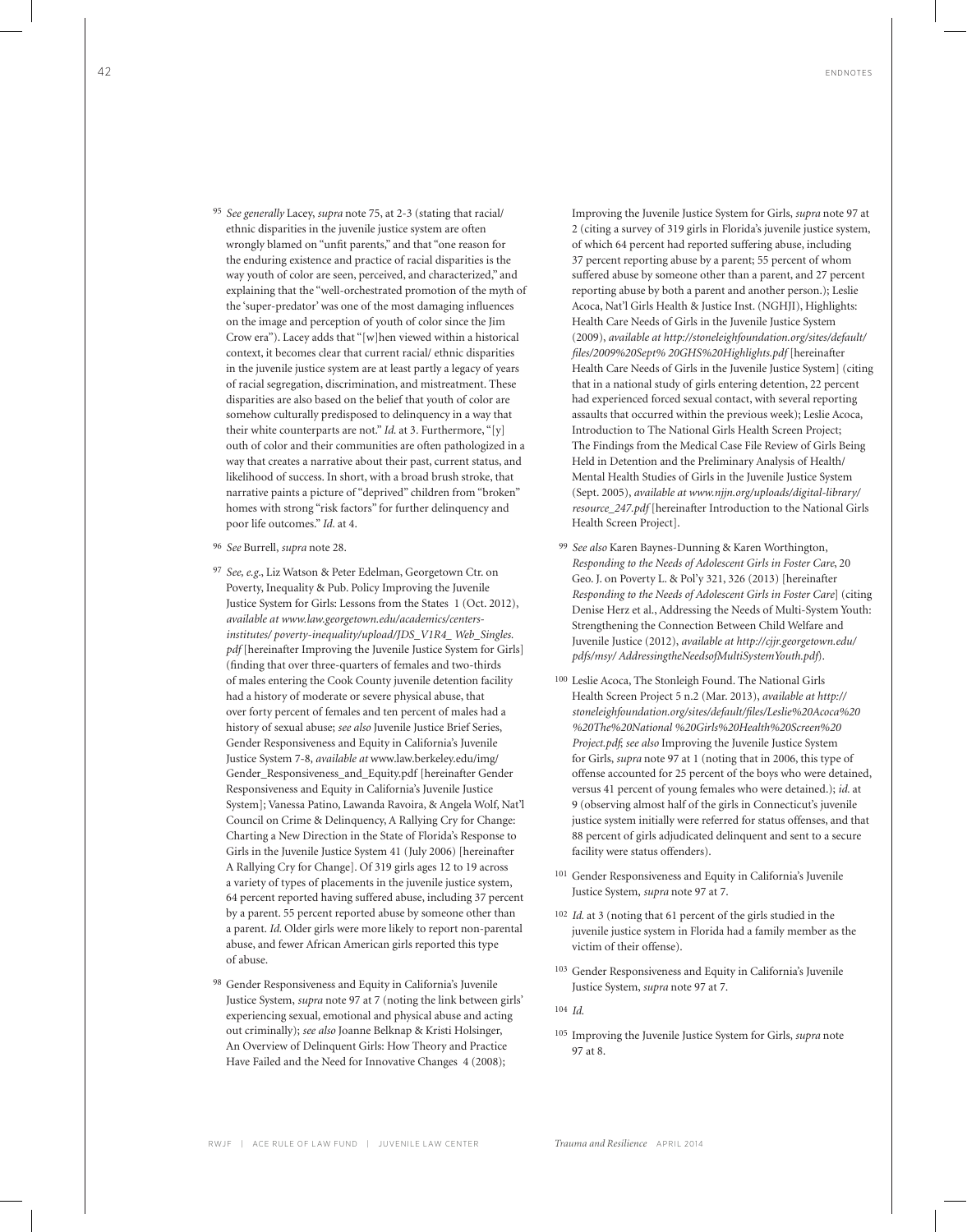- 106 Devon C. King, et al., *Childhood Maltreatment and Psychiatric Disorders among Detained Youths*, 62 Psychiatric Services 1430 (2011), *available at* http://ps.psychiatryonline.org/article. aspx?articleid=180920 [hereinafter *Childhood Maltreatment and Psychiatric Disorders among Detained Youths*]; *see also*  Linda A. Teplin et al., OJJDP, The Northwestern Juvenile Project: Overview, (Feb. 2013), *available at* http://www.ojjdp. gov/ pubs/234522.pdf (in a study of the relationship between childhood maltreatment and psychiatric disorders among incarcerated youth at the Cook County Juvenile Temporary Detention Center, researchers found that 40 percent of the females sampled and 10 percent of the males had a history of sexual abuse).
- 107 *Childhood Maltreatment and Psychiatric Disorders among Detained Youths*, *supra* note 106; *see also Responding to the Needs of Adolescent Girls in Foster Care*, *supra* note 99 at 321.
- 108 *Id.* at 331.
- 109 *Childhood Maltreatment and Psychiatric Disorders among Detained Youths*, *supra* note 106.
- 110 Improving the Juvenile Justice System for Girls, *supra* note 97 at 2–3. For example, of 1000 girls studied in California's detention system, 88 percent were found to have had "a serious mental or physical health problem." *See also* Dorothy Otnow Lewis et al., *A Follow-up of Female Delinquents: Maternal Contributions to the Perpetuation of Deviance*, 30 J. Am. Acad. Child Adolescent Psychiatry 197 (1991), *available at* www.ncbi.nlm.nih.gov/ pubmed/2016222. Girls with PTSD are "diagnosed with objective disease states such as circulatory problems, as well as subjective disease states such as chronic fatigue, fibromyalgia, and chronic fatigue" more than their male counterparts. Gail Hornor, *Posttraumatic Stress Disorder*, 27 J. Pediatric Health Care e29, e33 (2013), *available at* www.medscape.com/ viewarticle/803151.
- 111 *See* A Rallying Cry for Change*, supra* note 97 at 47; *see also id*. at 37. The study determined that "further analysis is needed to determine whether cutting and other self-defeating behavior is learned institutionalized behavior or if it is central to girls' intervention needs." *Id.* Similarly, a 2006 study of youth detained in Ohio revealed that "girls were more likely to report hurting or harming themselves, thinking about committing suicide, and having tried to commit suicide" than were their male counterparts. Gender Responsiveness and Equity in California's Juvenile Justice System, *supra* note 97 at 8.
- 112 Jamie Edwards , *A Lesson in Unintended Consequences: How Juvenile Justice and Domestic Violence Reforms Harm Girls in Violent Family Situations (and how to Help Them)*, 13 U. Pa. J.L. & Soc. Change 219, 234 (2009), *available at* www.law.upenn.edu/journals/ jlasc/articles/volume13/issue2/ Edwards 13U.Pa.J.L.&Soc.Change219(2009).pdf.

113 *See, e.g.*, Health Care Needs of Girls in the Juvenile Justice System, *supra* note 98 (noting that there are "no standardized gender specific medical screens are available for use with girls in the juvenile justice system nationally"); *see also* Introduction to the National Girls Health Screen Project *supra* note 98 at 1 (observing that "[t]here is little data on the specific health care needs of girls in the juvenile justice system").

114 *Id.* 

- 115 Francine Sherman & Marsha L. Levick, *When Individual Differences Demand Equal Treatment: An Equal Rights Approach to the Special Needs of Girls in the Juvenile Justice System*, 18 Wis. Women's L. J. 9 (2003), *available at* http://lawdigitalcommons. bc.edu/cgi/viewcontent. cgi?article=1572& context=lsfp.
- 116 *Id.; see also* Health Care Needs of Girls in the Juvenile Justice System, *supra* note 98.

117 *Id.* at 9.

- 118 *Responding to the Needs of Adolescent Girls in Foster Care*, *supra* note 99 at 322-323.
- 119 *Id.* A 2010 study found that girls' risk of experiencing abuse was 1.3 times that of males'. *Id.*
- *120 Id*. at 324.

121 *Id*.

- 123 *See, e.g.*, Shannan Wilber, Caitlin Ryan, & Jody Marksamer, Child Welfare League of America, Serving LGBT Youth in Out-of-Home Care; CWLA Best Practice Guidelines 4–5 (2006), *available at* www.f2f.ca.gov/res/2798\_BP\_LGBTQ.pdf.
- 124 *Id.* at 4 ("Population-based studies show that lesbian, gay, and bisexual students are more likely to be in a physical fight, to be threatened or injured with a weapon at school, and to skip school because they felt unsafe, compared with their heterosexual peers.").
- <sup>125</sup> *Id.* (explaining that "[b] ecause harassment and victimization are so widespread, many LGBT youth prefer to live on the streets rather than in places in which the adults responsible for their care ignore or tolerate their victimization. A study of lesbian and gay youth in New York City's child welfare system found that more than half (56%) of the youth interviewed said they stayed on the streets at times because they felt safer there than living in group or foster homes. Among LGBT homeless youth in San Diego, 39% said they were ejected from their home or placements because of their sexual orientation") (internal citations omitted).

<sup>122</sup> *Id*.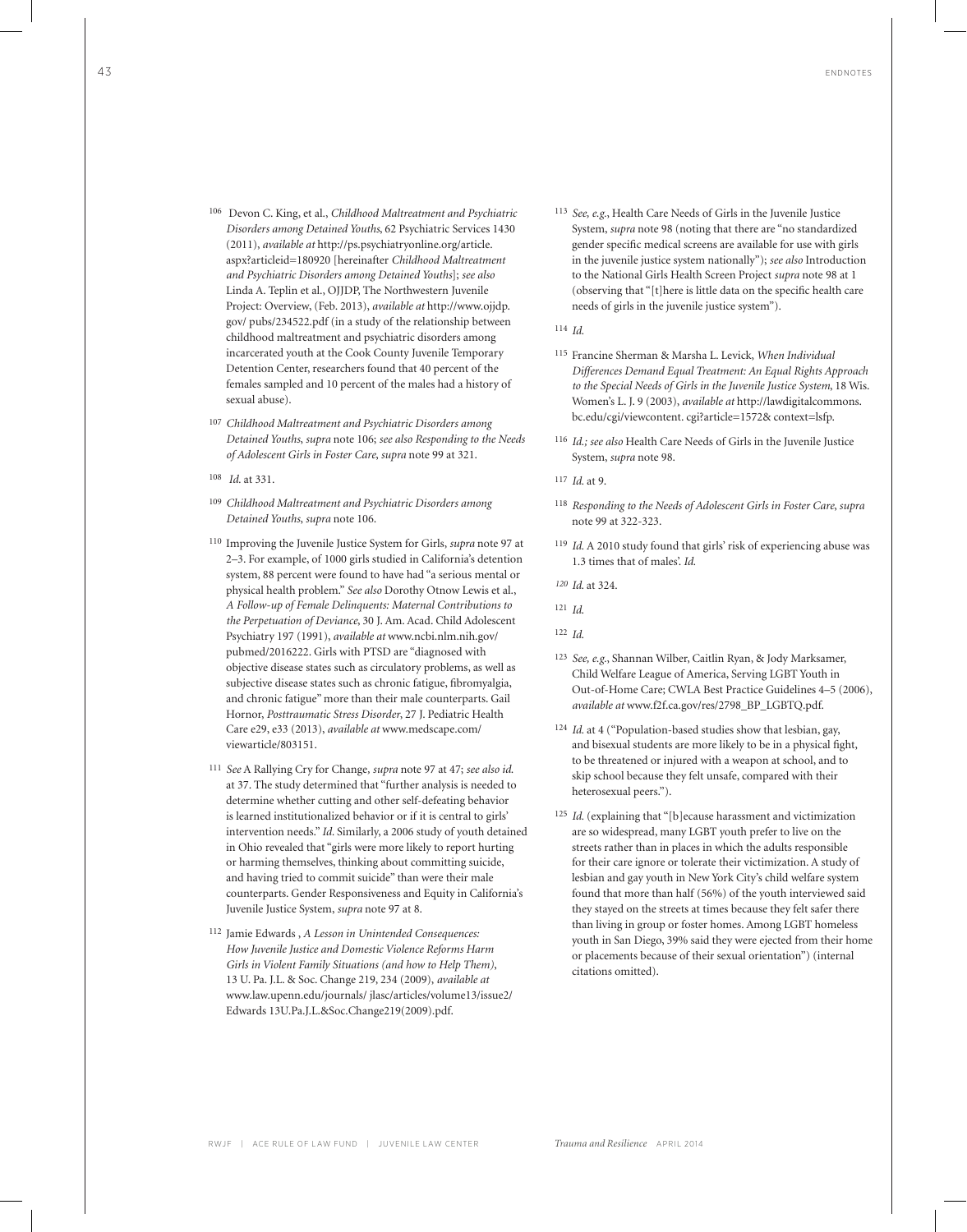126 *Id.* at 3-5. Once on the street, homeless youth are more likely to engage in criminal activity such as selling drugs, theft, and prostitution. *Id.* at 5. They are also more likely to be crime victims. *Id*. Additionally, "survival sex" exposes homeless LGBTQ youth to a risk of "incarceration, HIV infection, and violence. Among high-risk homeless youth, LGBT homeless youth report the highest rates of victimization, risk, and health concerns." *Id.* In fact, "[s]ome LGBT youth enter state care after they are arrested and charged with a sex offense for engaging in consensual conduct or relationships with same-sex partners that would not result in arrest or prosecution if the youth involved were of the opposite sex." *Id*.

127 *Id.* at 4.

128 *Id.* 

- 129 *See, e.g.*, *id.* at 1.
- 130 *Id.* at 6.
- 131 *Id.*
- 132 *Id.* at ix.
- 133 *Id.* at 6.
- 134 Katayoon Majd, Jody Marksamer, & Carolyn Reves, Hidden Inustice: Lesbian, Gay, Bisexual and Transgender Youth in Juvenile Courts 101–106 (Jill Marts Lodwig eds., 2009), *available at* www.equityproject.org/pdfs/hidden\_injustice.pdf.
- 135 *See generally* Lisa Pilnik & Jessica R. Kendall, OJJDP, Identifying Polyvictimization and Trauma Among Court-Involved Children and Youth: A Checklist and Resource Guide for Attorneys and Other Court-Appointed Advocates (2012) [hereinafter Pilnik & Kendall, Identifying Polyvictimization and Trauma], *available at* www.safestartcenter.org/pdf/ Resource-Guide\_Polyvictim.pdf.
- 136 *See id.* at 3–5 (providing list of potential traumas and trauma symptoms).The checklist is intended to be used with the longer resource guide, found here: www.safestartcenter.org/resources/ toolkit-court-involved-youth-exposure-violence.php.
- 137 Indeed, the ABA cautions that their instrument itself has not been tested or evaluated, should only be used after expert consultation with local child trauma experts, and that concerns about the privacy of the sensitive data, and attorneys should be alert to potential misuse of this sensitive client information.
- 138 *See, e.g.*, Lourdes M. Rosado & Riya S. Shah, Protecting Youth from Self-Incrimination when Undergoing Screening, Assessment and Treatment within the Juvenile Justice System 27–28 (Jan. 2007) , *available at* http://jlc.org/currentinitiatives/improving-outcomes-court-involved-youth/ information-sharing (noting that, in response to concerns about self-incrimination, advocates like Thomas Grisso have proposed that the implementation of screening and assessment instruments should be accompanied by "the enactment of statewide legislation or court rules that prohibit any information obtained from mental health screening in detention from being introduced as evidence against the youth in any adjudicatory or disposition hearing").

#### 139 *Id.*

- 140 The American Academy of Psychiatry and the Law encourages clinicians who conduct forensic evaluations to inform the youth about "the limitations on confidentiality, including telling them specifically for whom the psychiatrist is conducting the evaluation and who will receive the information collected." The Committee on Ethical Guidelines for Forensic Psychologists similarly advises that " '[f]orensic psychologists have an obligation to ensure that prospective clients are informed of their legal rights with respect to the anticipated forensic service, of the purposes of any evaluation … of the intended uses of any product of their services ...'" *Id.* (citing Committee on Ethical Guidelines for Forensic Psychologist 659 (1991)).
- 141 *See, e.g.*, Roberts, *supra* note 84 at 1490.
- 142 *See* Ladd v. Cockrell, 311 F.3d 349, 360 (5th Cir. 2002).

- 144 Some work on these issues is underway at Rutgers Camden, where attorneys Sandra Simkins and Meredith Schalick note that advocates should ensure a host of factors, including, at a minimum, the use of trauma assessments and evidencebased practices for trauma treatment. Simkins also notes that attorneys should visit any facility where their youth may be placed, including disciplinary units. If there is harm, or a risk of harm, attorneys should prevent placement in the first instance, or if the child is placed, should engage in zealous post-dispositional advocacy to protect youth from further harm. Email from Sandra Simkins, Clinical Professor and Chair for Clinical Programs, Rutgers School of Law, to Jessica Feierman (Oct. 24, 2014, 15:14 EST) (on file with author).
- 145 In re Kemmo N., 540 A.2d 1202 (Md. App. 1988).
- 146 *Id.* at 278–279.
- 147 *In re* Tristan C.*,* 595 N.Y.S.2d 635, 636 (Fam.Ct. 1993).
- 148 *In re* M.D., 527 N.E.2d 286 (Ohio 1988) (internal citations omitted).
- 149 Matter of Angel R.*,* 875 N.Y.S.2d 818 (Fam. Ct. 2008). These cases are further supported by the numerous cases in which judges recognize the harm or trauma of the juvenile justice court proceedings. The D.C. Court of Appeals, for example, noted that "[a] delinquency hearing, while hopefully characterized by a degree of informality and flexibility, still may be a traumatic experience for a juvenile." District of Columbia v. I. P., 335 A.2d 224, (D.C. 1975) (applying double jeopardy rule in juvenile court).
- <sup>150</sup> Wyo. Stat. Ann. § 14-6-201(c)(ii)(a) (West) (emphasis added).
- 151 Conn. Gen. Stat. § 46b–121k (2012).
- 152 *Id.*

154 C.R.S. § 27-69–104.

<sup>143</sup> *Id.* 

<sup>153</sup> *Id.*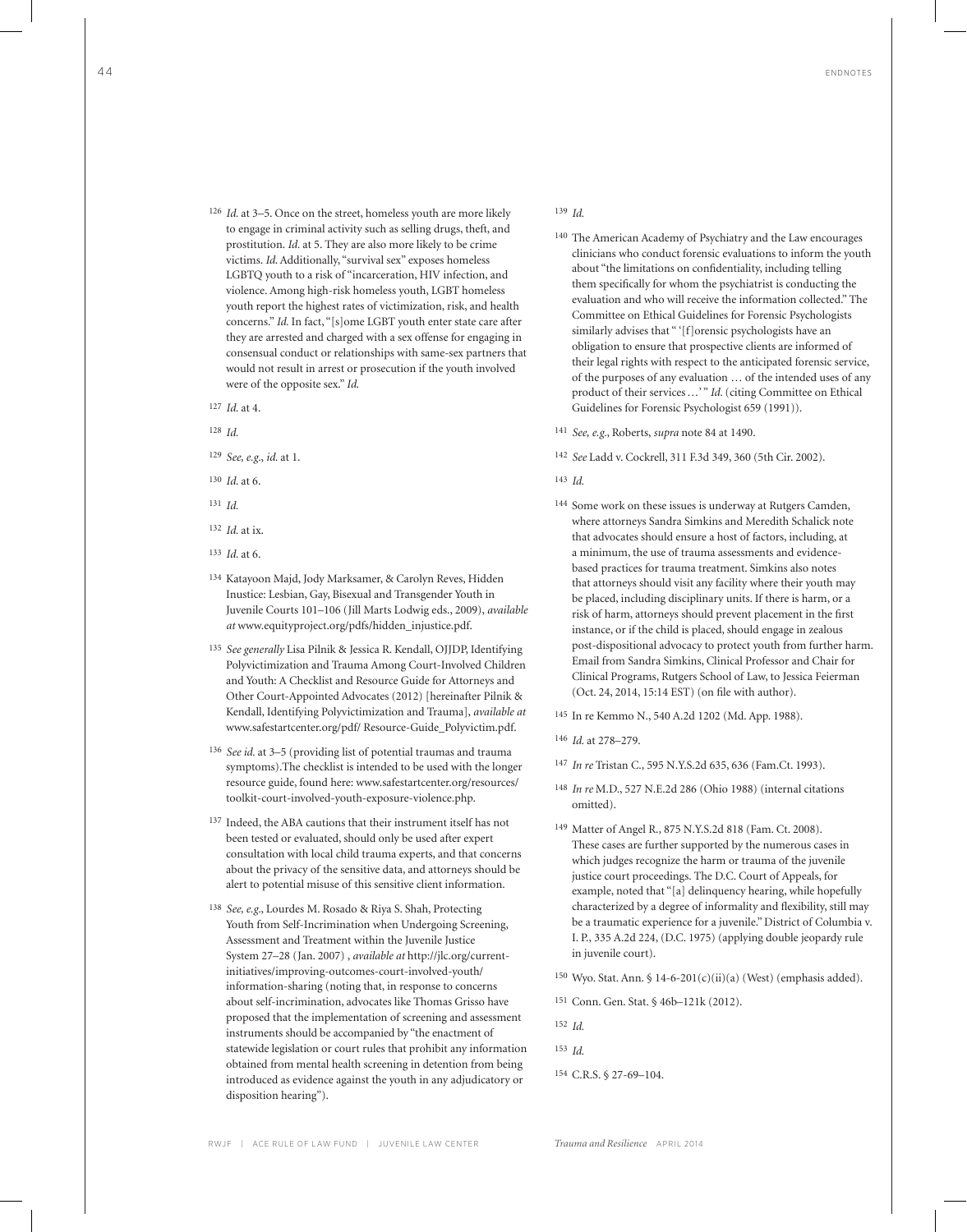- C.R.S. § 27-69–105.
- State in Interest of C.A.H, 89 N.J. 326, 328–30 (1982).
- *Id.* at 340.
- Id. at 330.
- *Id.* at 330, 337–347.
- *Id.* at 340.
- *Id.* at 338.
- *Id*.
- *Id.* at 341.
- *Id.* at 335.
- United States v. Sealed Appellant 1, 591 F.3d 812, 821 (5th Cir. 2009).
- *Id.* at 822.
- *Id*. at 821–22. Note that the court would only have been permitted to overturn the decision if the trial court had "abused its discretion." As a result, the case should not be read to require trial courts to transfer such cases to adult court.
- Colo. Rev. Stat. Ann. § 19-2-508 at (C).
- *Id.* at (3)(VII)(C)(c)(III) (F).
- *Id.*
- 696 A.2d 780, 786–88 (N.J. Super. 1997).
- *Id.* at 786.
- *In re* Appeal Juvenile Action No. JV-506561*,* 893 P.2d 60, 63 (Ariz. Ct. App. 1994).
- *Id.*
- 850 P.2d 495, 496–503 (Wash. 1993).
- *Id.* at 233.
- 177 Id. (emphasis in original) (quoting Paul A. Nones, When a Child Kills: Abused Children Who Kill Their Parents 63 (1991)); *see also* State v. Nemeth, 694 N.E.2d 1332, 1335 (Ohio 1998) (describing that the juvenile defendant's
- *Id.*
- Miller v. Alabama, 132 S. Ct. 2455, 2468 (2012).
- United States v. Juvenile*,* 347 F.3d 778, 788-89 (9th Cir. 2003).
- *Id.* at 789.
- *In re* Nunez*,* 173 Cal. App. 4th 709, 722 (2009).
- <sup>183</sup> *Id.* (emphasis added).
- United States v. Floyd, 945 F.2d 1096, 1101 (9th Cir. 1991) (overruled on other grounds); *see also* United States *v. Clark*, 8 F.3d 839, 845 (D.C. Cir. 1993) (leaving the district court to consider the nexus between lack of guidance as a youth and later criminality).
- *Floyd*, 945 F.2d at 1099.
- United States v. Thomas, 114 F.3d 228, 269 (D.C. Cir. 1997)*.*  That judge acknowledged that he was
- *Miller,* 132 S.Ct. at 2468.
- Matter of Johnny S., 896 NYS 2d 842 (N.Y. Fam. Ct. 2010).
- *Id*. at 843–46.
- *Id.* at 843.
- *Id*.
- Id.
- Id.
- *Id*. at 844.
- *Id*. at 848–49.
- *Id.* at 845.
- <sup>197</sup> *Id.* at 847. The court did, however, issue specific directives to the agency to provide periodic reports on the status of the psychological and psychiatric services provided to, as well as any disciplinary actions taken against John (with specific mention of the use of restraints).
- Kan. Stat. Ann. § 21–662.
- Michigan v. Landfair*,* 2010 WL 1629072, \*1 (Mich. Ct. App. 2010).
- Vt. Family Proceedings Rule 1: Procedure for Juvenile Delinquency Proceedings—Reporter's Notes, 2006 Amendment.
- Id.
- Haley v. Ohio, 332 U.S. 596, 599–600 (1948).
- 370 U.S. 49 (1962),
- People v. Prachter, 2009 WL 2332183, at \*10 (Cal. Ct. App. 2009).

Id.

- Deficits in cognitive processing and difficulty interpreting emotions appropriately, for example, may make youth particularly susceptible to coercion in an interrogation.
- For more information on this, *see, supra* note 28 and accompanying text.

Id.

 Mary Beth G. v. City of Chicago, 723 F.2d 1263, 1272 (7th Cir. 1983); *see also* Justice v. City of Peachtree City, 961 F.2d 188, 192 (C.A.11 (Ga.) 1992).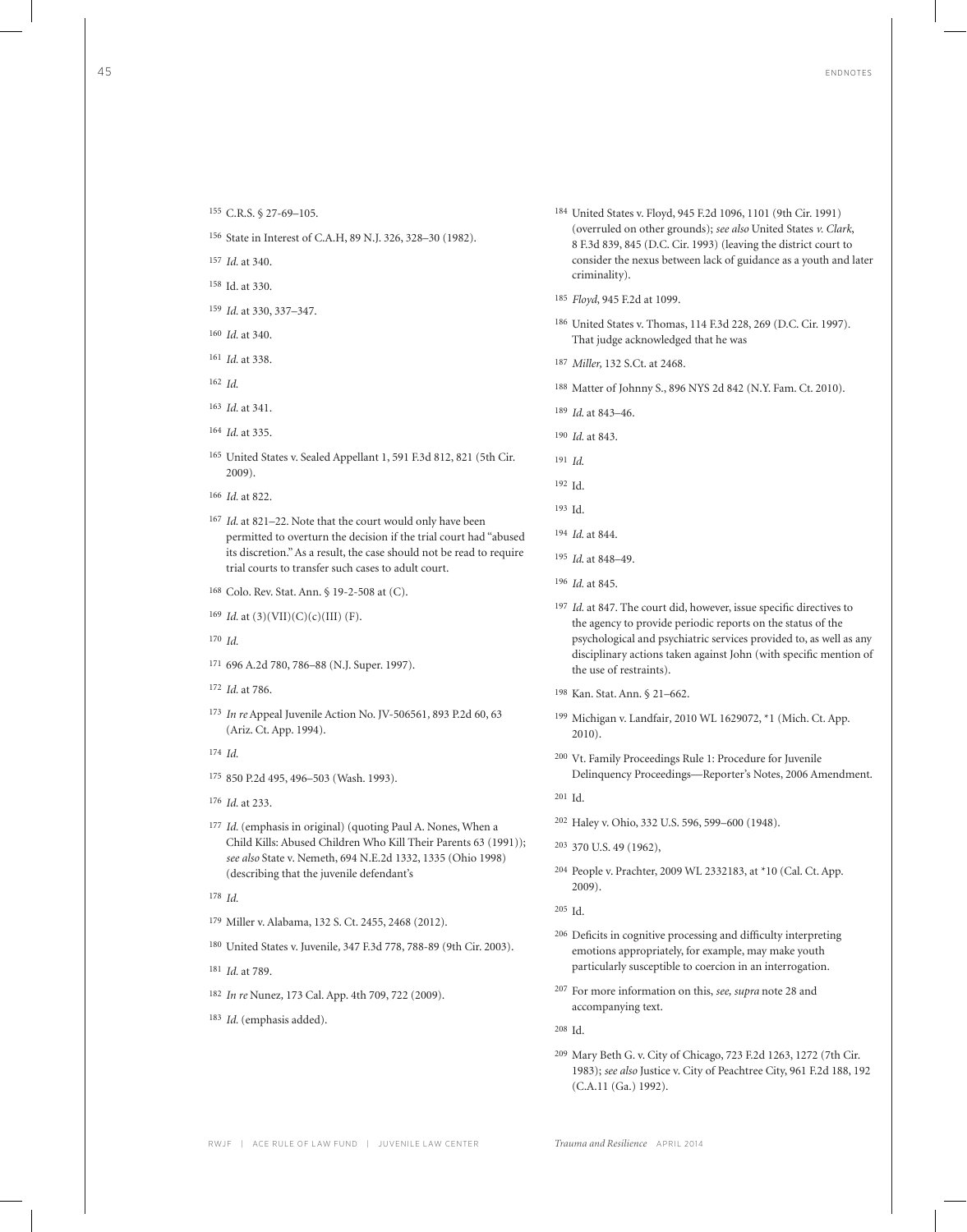- 210 Flores v. Meese, 681 F. Supp. 665, 667 (C.D. Cal. 1988); *see also*  Thomas ex. rel. Thomas v. Roberts, 261 F.3d 1160, 1167 (11th Cir. 2001) (strip searches represented a serious intrusion on the rights of the children); Jenkins v. Talladega City Bd. of Educ., 95 F.3d 1036, 1044 (11th Cir. 1996) ("The perceived invasiveness and physical intimidation intrinsic to strip searches may be exacerbated for children."); Cornfield v. Consol. High Sch. Dist. No. 230, 991 F.2d 1316, 1323 (7th Cir. 1993) (finding that a strip search was particularly intrusive on 16-year-old, because that is the "age at which children are extremely self-conscious about their bodies"); Doe v. Renfrow*,* 631 F.2d 91, 93 (7th Cir. 1980) (holding that a strip search of 13 year old was a "violation of any known principle of human decency").
- 211 Lollis v. New York State Dept. of Social Services, 322 F.Supp. 473, 481 (S.D.N.Y. 1970).
- 212 *See, e.g, In re* Jonathon C.B., 958 N.E.2d 227, 258 (Ill. 2011) (discussing the harm of shackling adolescents in the context of court hearings).
- 213 *See, e.g,* R.G. v. Koller*,* 415 F. Supp. 2d 1129 (D. Hawai'i 2006).
- 214 N.G. v. Connecticut, 382 F.3d 225 (2d Cir. 2003); Smook v. Minnehaha County, 457 F.3d 806 (8th Cir. 2005).
- 215 *In re* Johnny S., 896 NYS 2d 842, 846 (N.Y. Fam. Ct. 2010).
- 216 *Id.* (quoting Pena v. New York State Division for Youth, 419 F.Supp. 203, 207 (S.D.N.Y. 1976).

217 *Id.* 

- 218 *See, e.g.*, C.G.S.A. § 46b-133(e) ("No child shall at any time be held in solitary confinement."); 34-A M.R.S.A. § 3032-5B.
- 219 *See, e.g.*, Jeanne C. Rivard et al., *Preliminary Results of a Study Examining the Implementation and Effects of a Trauma Recovery Framework for Youths in Residential Treatment*, 26 Therapeutic Community: Int'l J. Therapeutic & Supportive Orgs. 83 (2005).
- 220 *See, e.g.,* Md. Code Ann., State Gov't § 6-402 (requiring regular investigation of abuse in juvenile justice facilities; Tex. Hum. Res. Code Ann. § 261.002 (establishing an office of the ombudsman); S.D. Codified Laws § 26-11A-25 (establishing an independent monitor); Conn. Gen. Stat. Ann. § 46a-13m(d) (ensuring financial independence of the monitor).
- 221 *See. e.g.,* Cal. Welf. & Inst. Code § 209 (requiring corrective action plans or a determination that a placement is unsuitable); Fla. Stat. Ann. § 985.688 (granting the department of juvenile justice the authority to close a facility if it fails to implement appropriate corrective action).
- 222 *See, e.g.*, Creating Trauma-Informed Child Welfare Systems, *supra* note 34.
- 223 For a thoughtful study examining the childhood adversity histories of parents of children, *see* Cheryl Smithgall et al.*,*  Chapin Hall at the University of Chicago, Parents' Pasts and Families' Futures: Using Family Assessments to Inform Perspectives on Reasonable Efforts (2012), *available at* www.chapinhall.org/research/report/parents'-pasts-andfamilies'-futures-using-family-assessments-inform-perspectives.
- 224 In most states, case law establishes that the disposition provided to a child in the child welfare system must serve their best interests. The disposition is ordered by the court and reviewed at least at annually at permanency review hearings and status reviews. *See* 42 U.S.C.A. § 675 ("case review"). Dispositions include a transition plan reviewed and approved by the court before a youth may be discharged from the child welfare system.
- 225 *See, e.g.*, Joseph J. Doyle, Jr., *Child Protection and Adult Crime: Using Investigator Assignment to Estimate Causal Effects of Foster Care*, 116 J. Pol. Econ. 746 (2008), *available at* www.nber.org/ papers/w13291.
- 226 661 A.2d 1086 (D.C. Ct. App. 1995).
- 227 *Id.*
- 228 *Id.* at 1091.
- 229 *Id.* at 1090.
- 230 *Id.* at 1092.
- 231 *See generally* Chadwick Trauma-Informed Systems Project (CTISP), Guidelines to Applying a Trauma Lens to a Child Welfare Practice Model (2013), *available at* http://muskie.usm. maine.edu/helpkids//PMNetworkDocs/Trauma-Informed%20 PM%20 2013%20CTISP.pdf.
- 232 580 A.2d 750 (Pa. 1990).
- 233 *Id.* at 357.
- 234 *Id.* at 358.
- 235 *Id.* (emphasis added).
- 236 *Id.*
- 237 Neb. Rev. St. § 43-4212.
- 238 *Id.*
- 239 *Id.* (emphasis added).
- 240 *See, e.g,* Pennsylvania Rules of Juvenile Court Procedure  $1613(E), 1608(D)(1)(J).$
- 241 V.T.C.A., Family Code § 264.015.

242 *Id.* at (b).

- 243 *Id.* at (a).
- 244 *See* Doyle, *supra* note 225.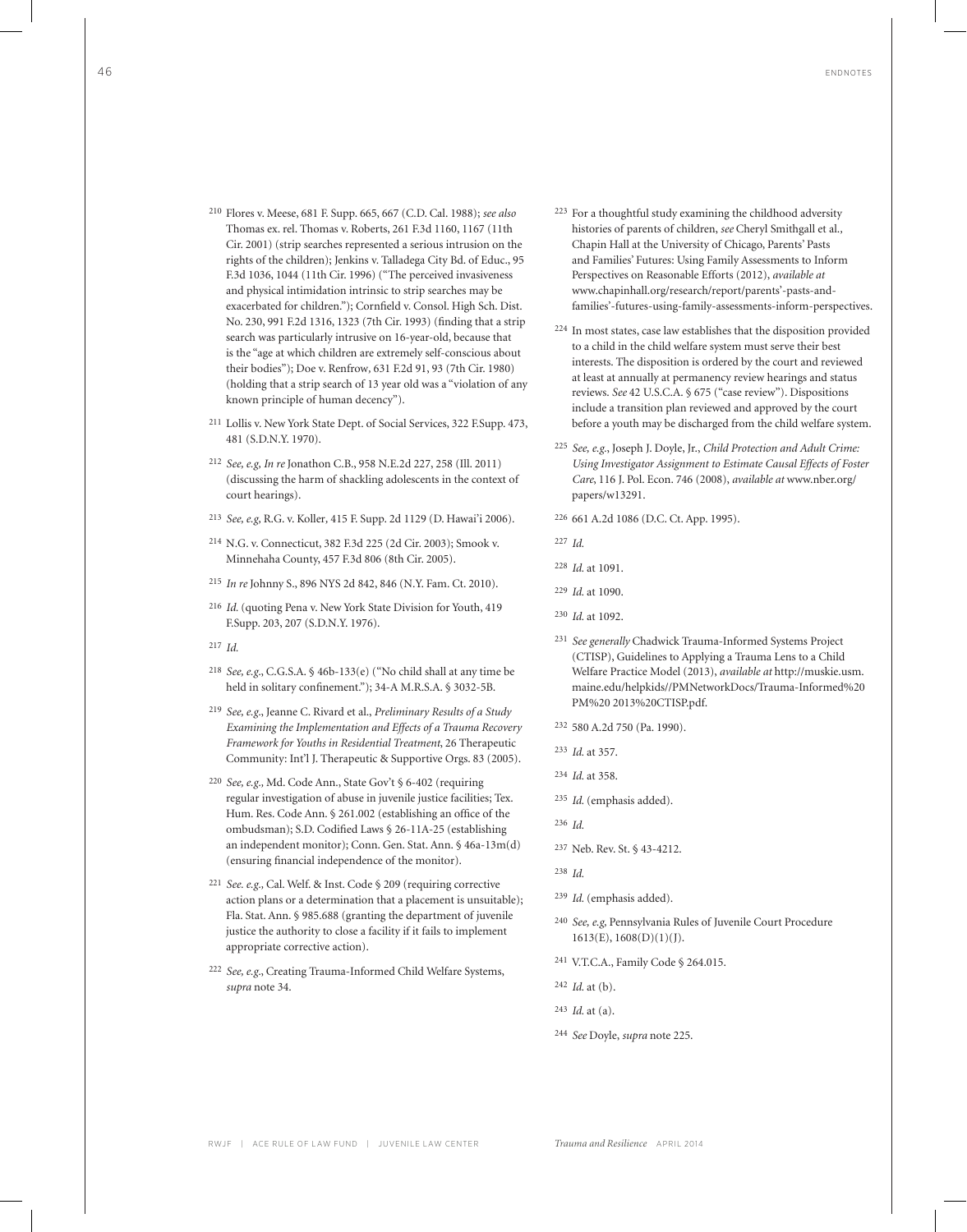- 245 670 F.Supp. 1145 (S.D.N.Y. 1987).
- 246 *Id.* at 1146.
- 247 *Id.* at 1146-47, 1154.
- 248 *Id.* at 1172.
- 249 *Id.* at 1175.
- 250 *Id.* Specifically, one doctor explained that "the professional literature indicates that 'there is a pretty near consensus that children who suffer multiple temporary placements, many changes, are exposed to increased risk in later life.' By 'increased risk,' [the doctor] meant increased likelihood of 'extremely maladapted behavior.' " The doctor further explained that it was probable that these conditions "decreased the likelihood that [the children] could tolerate a stable placement." *Id.* at 1176.
- 251 *Id.* at 1176.
- 252 *Id.*
- 253 *Id.* at 1174.
- <sup>254</sup> *Id.* at  $(d)(2)-(3)$ .
- 255 2008 WL 4613576 (Tenn. Ct. App. 2008).
- 256 *Id.* at \*18.
- 257 *See, e.g.*, Creating Trauma-Informed Child Welfare Systems, *supra* note 34.
- 258 2011 WL 1367031 (Conn. Super, 2011).
- 259 *Id.* at \*6.
- 260 *Id*.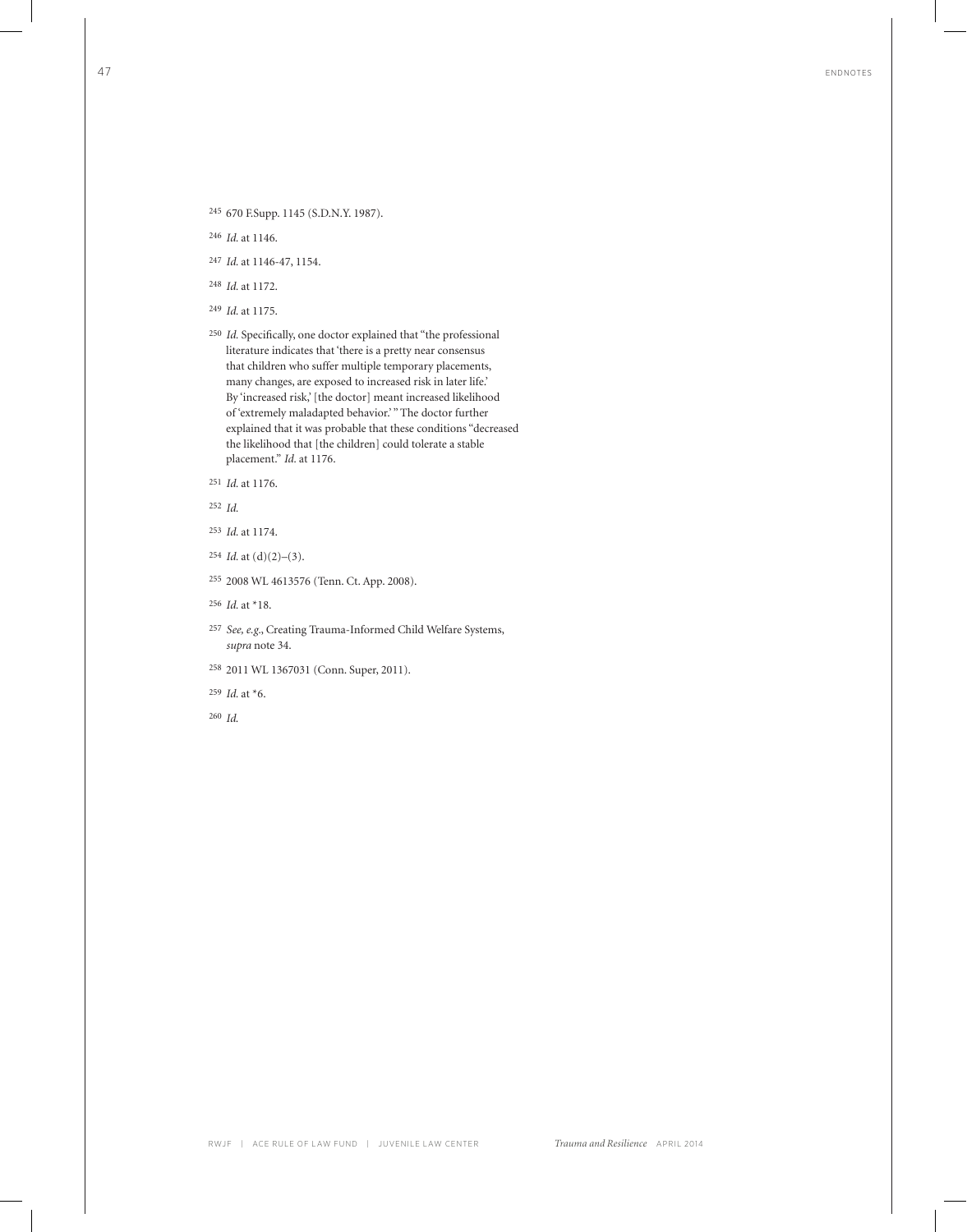|--|--|

RWJF | ACE RULE OF LAW FUND | JUVENILE LAW CENTER *Trauma and Resilience* APRIL 2014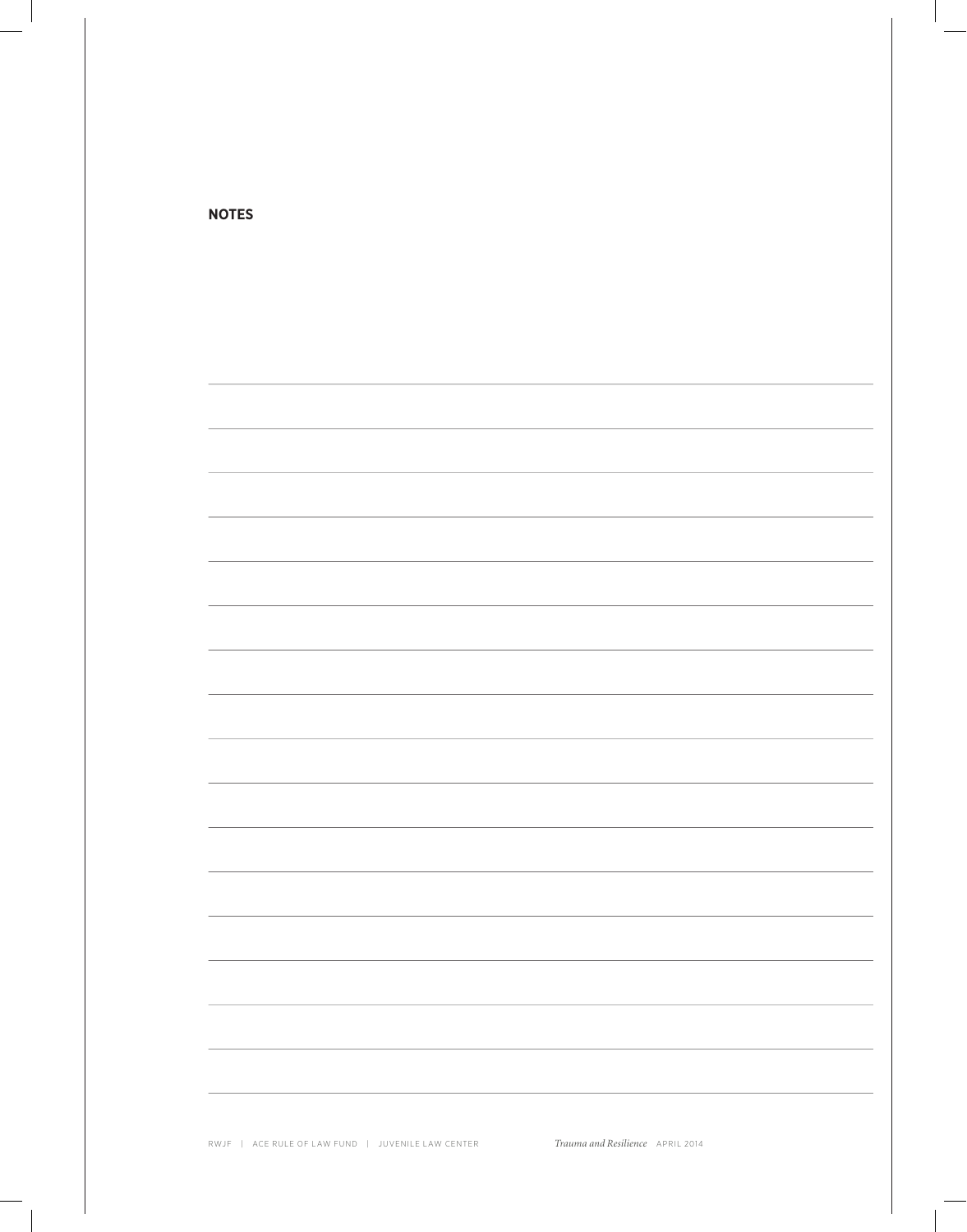Ξ